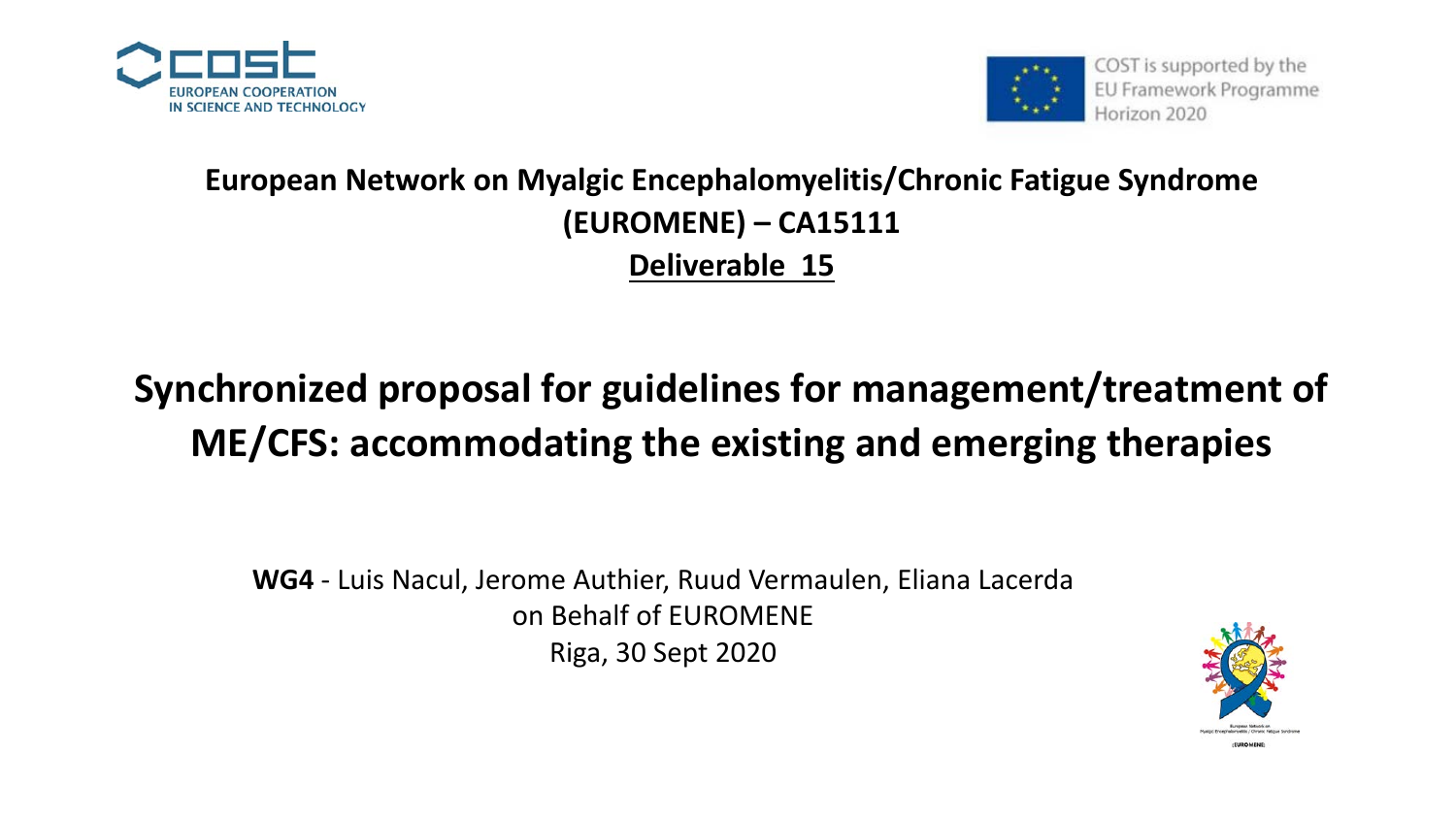# Abstract

- Designed by a group of ME/CFS researchers and health professionals, the European Network on Myalgic Encephalomyelitis/Chronic Fatigue Syndrome (EUROMENE) has received funding from the European Cooperation is Science and Technology (COST) (<https://www.cost.eu/cost-actions/what-are-cost-actions/> ) - COST action 15111 - from 2016 to 2020. The main goal of the Cost Action was to assess the existing fragmented knowledge and experience on health care delivery for people with Myalgic Encephalomyelitis/Chronic Fatigue Syndrome (ME/CFS) in European countries, and to enhance coordinated research and health care provision in this field.
- We report on the recommendations for clinical diagnosis, heath services and care for people with ME/CFS in Europe, as prepared by the group of clinicians and researchers from 22 countries and 55 European health professionals and researchers, who have been informed by people with ME/CFS ([https://www.cost.eu/actions/CA15111/#tabs|Name:overview\)](https://www.cost.eu/actions/CA15111/).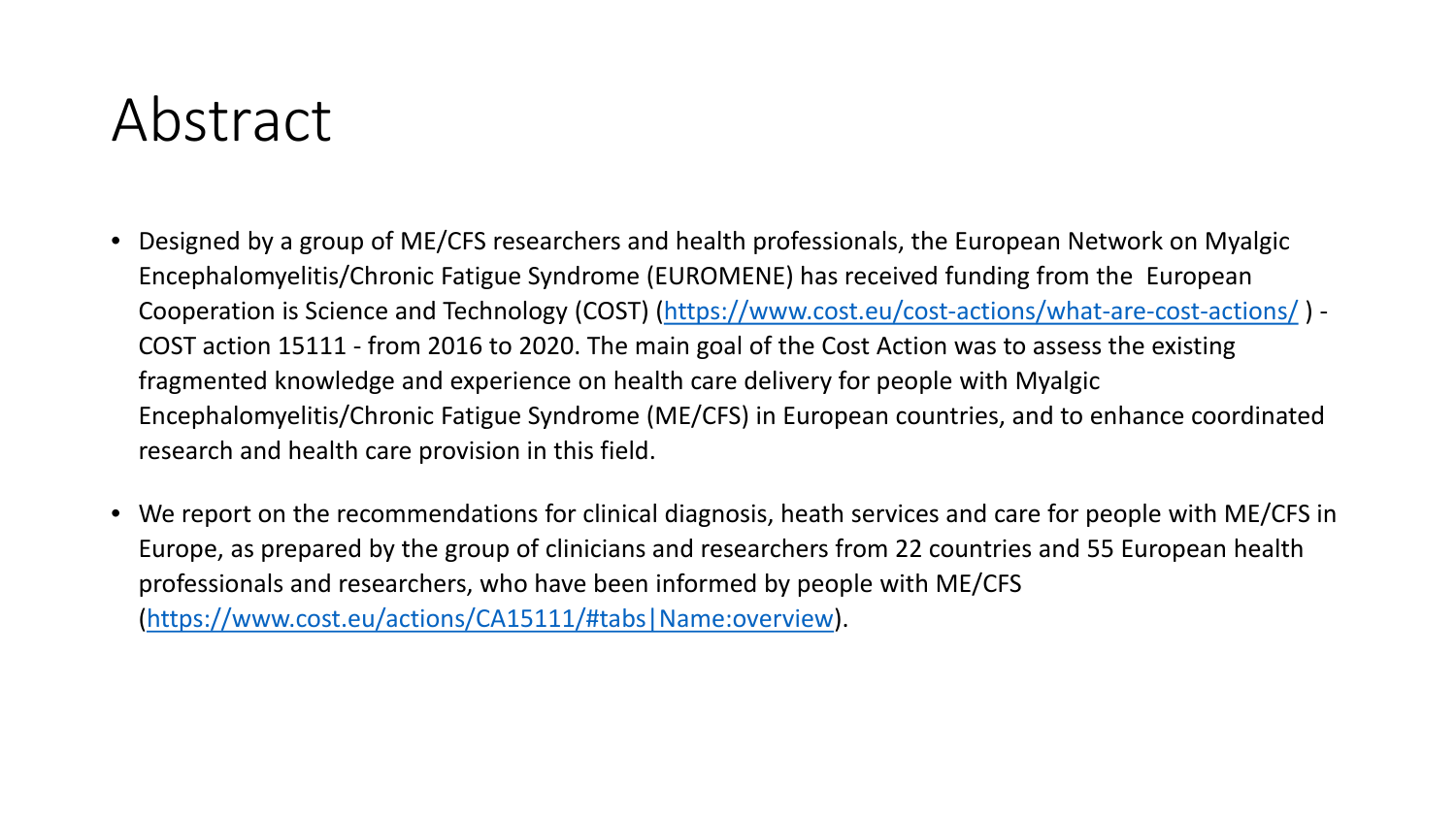# The Diagnostic criteria

- Institute of Medicine 2015
- Canadian Consensus 2003
- Modified CDC 1994
- Jason et al 2016
- Paediatric case definition 2017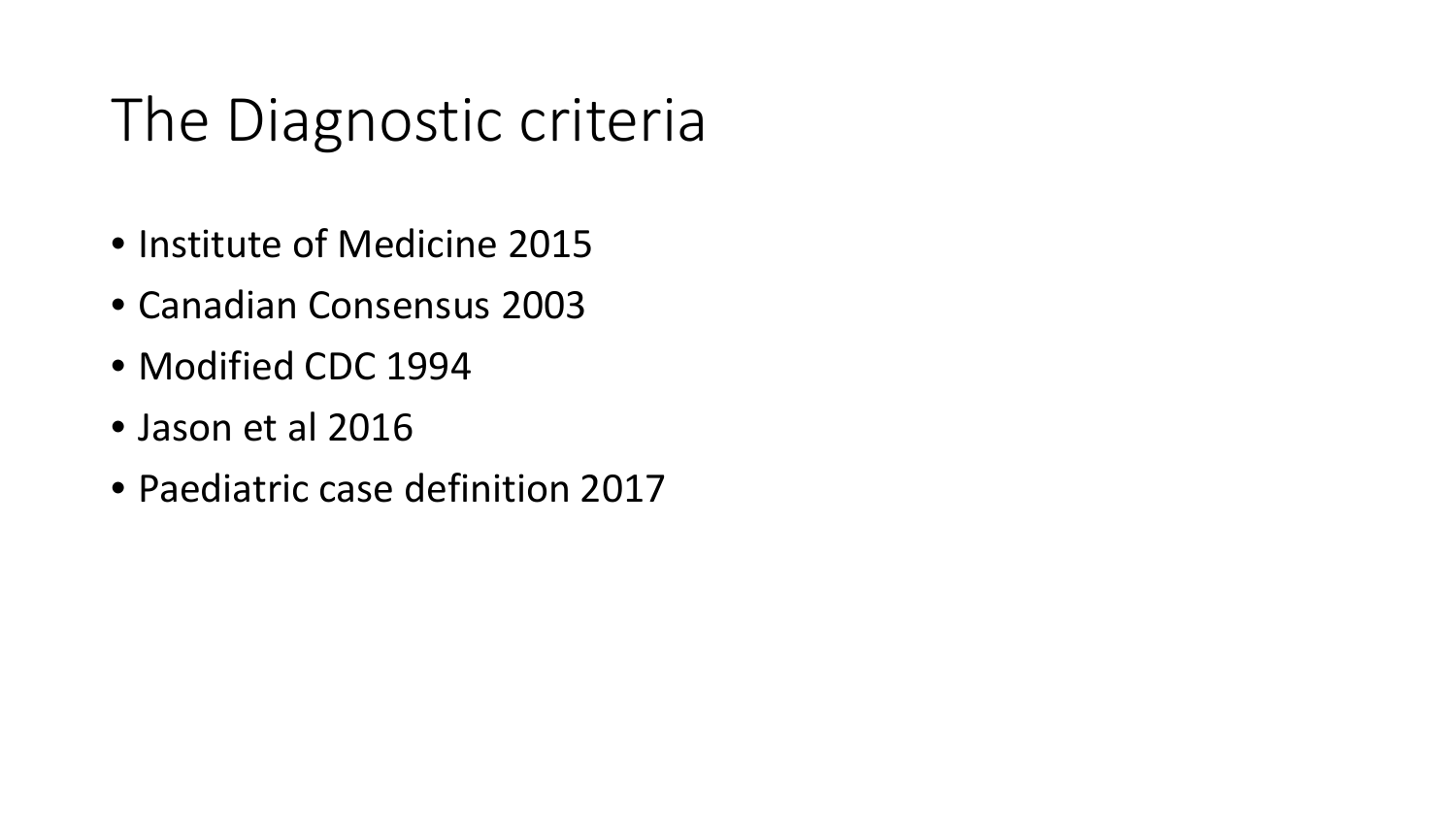### **Approach to the diagnosis and characterisation of patients** *Clinical History: Key symptoms*

- Persistent debilitating symptoms that include extreme fatigue or lack of energy, assessed by the impairment in the ability to work, study or undertake domestic tasks, leisure activities and social interactions
- Persistent exhaustion or unusually high levels of fatigue, aggravated by low levels of exertion, still upright position and stress
- Post-exertion malaise, or post-exertion exacerbation of symptoms
- Sleep dysfunction with un-refreshing sleep,
- Complaints of cognitive impairment
- Muscle and joint pains, which may affect multiple sites and be migratory, but without local signs of inflammation; headache (tension or migraine type);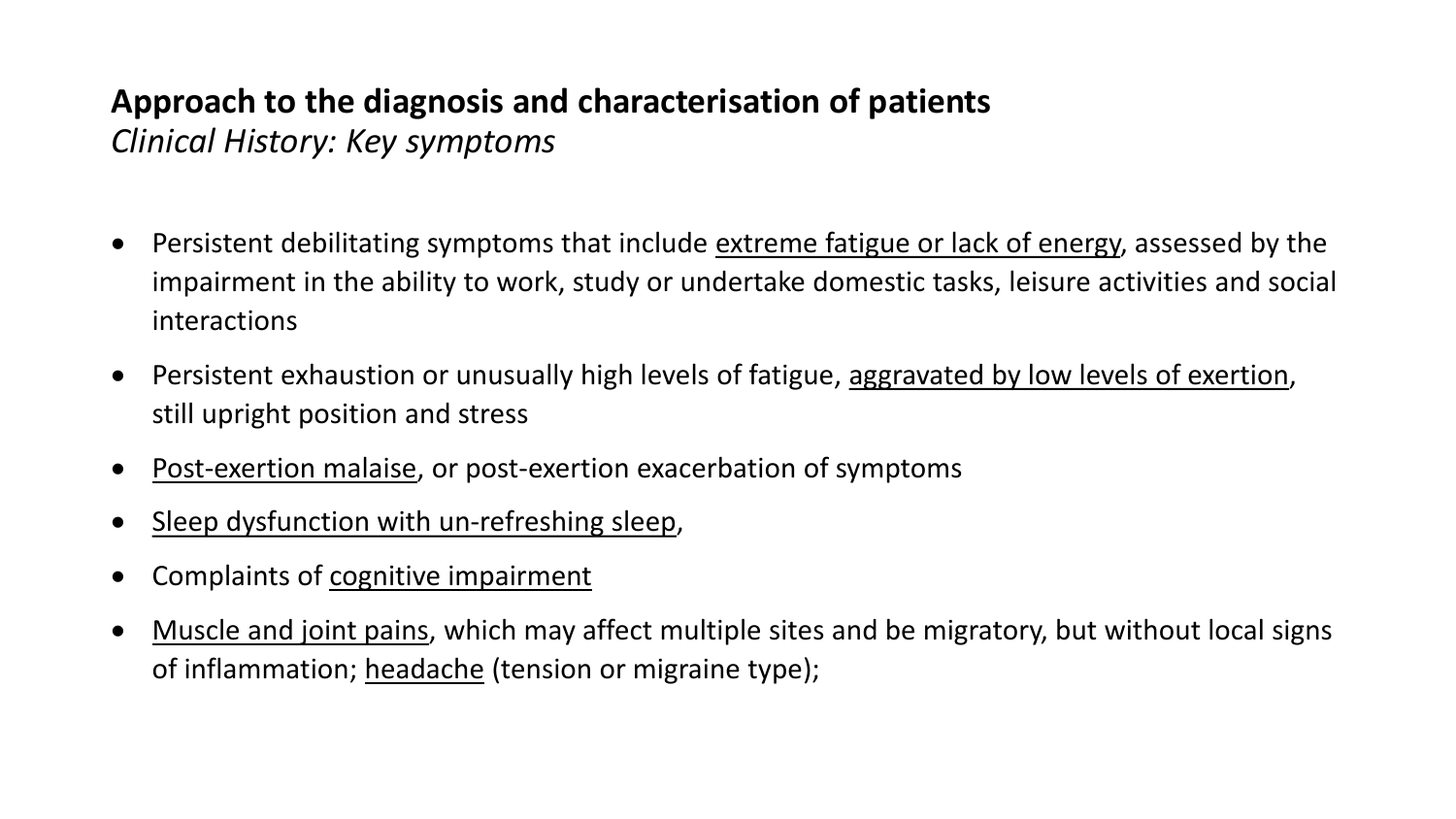# Diagnosis work-out

- *Clinical history – symptom complex*
- *Clinical examination*
- *Differential Diagnosis*
- *Patient detailed characterization, laboratory and other tests*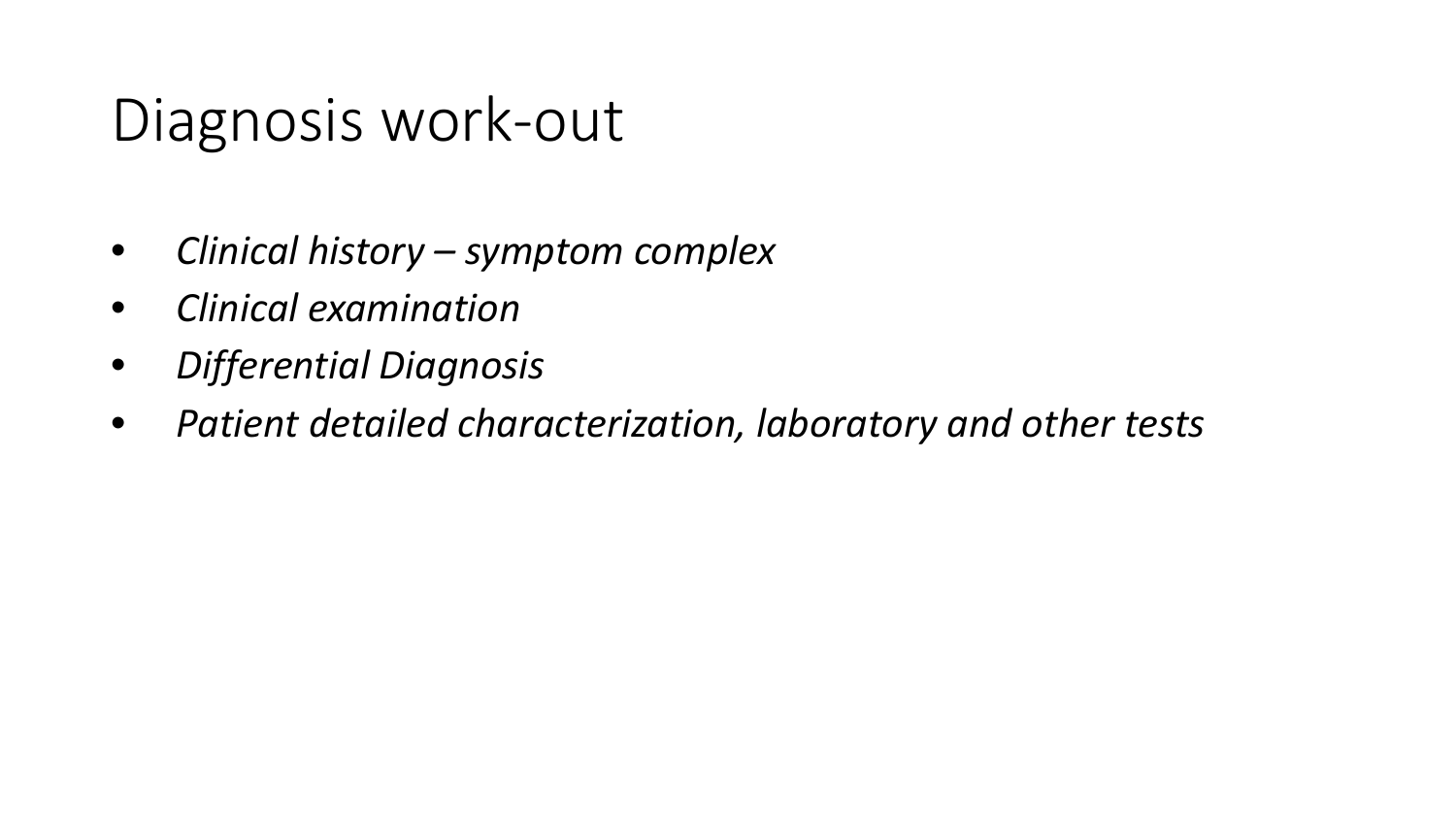# Comorbid-conditions

- **Fibromyalgia**
- **• Restless leg syndrome, periodic limb disorder**
- **• Postural orthostatic tachycardia syndrome**
- **• Neuro-mediated hypotension**
- **• Irritable bowel syndrome**
- **• Food Intolerances and atopic conditions**
- **• Mild Anxiety or Depression**
- **Hypermobility Ehler Danlos syndrome**
- **• Myofacial pain syndrome**
- **• Small fibre neuropathy**
- **• Sicca symptoms**
- **• Chronic pelvic pain, endometriosis**
- **• Interstitial cystitis**
- **• Hashimoto thyroiditis; hypothyroidism (controlled clinically)**
- **• Migraine**
- **• Mast cell activation disorder, eosinophilic esophagitis**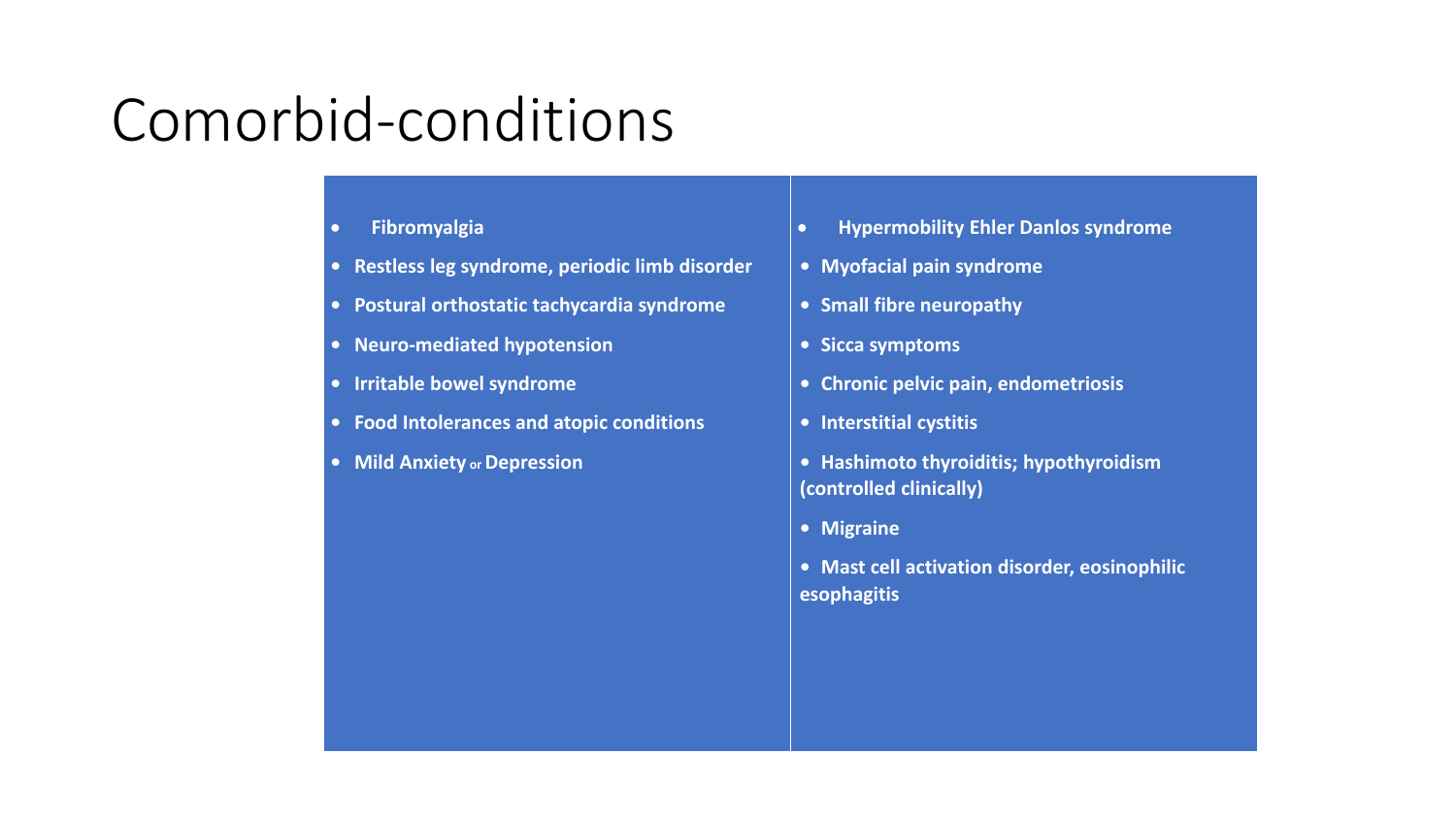# Differential and concomitant diagnosis

| ٠         | <b>Hypothyroidism</b>                                                                                |
|-----------|------------------------------------------------------------------------------------------------------|
| ٠         | <b>Hyperthyroidism</b>                                                                               |
| ٠         | <b>Malignancy</b>                                                                                    |
| ٠         | Rheumatoid arthritis, SLE, polymyositis, Sjogren syndrome, Psoriasis arthritis                       |
| ٠         | Crohn's, ulcerative Colitis, coeliac disease                                                         |
| ٠         | Post-concussion syndrome, post-ICU syndrome, post-traumatic stress disorder                          |
| ٠         | Heart disease, such as heart failure                                                                 |
| ٠         | Severe COPD, or other severe respiratory disease                                                     |
| ٠         | Severe anaemia, vitamin B12 deficiency, hemochromatosis                                              |
| ٠         | <b>Renal failure</b>                                                                                 |
| ٠         | <b>Diabetes mellitus</b>                                                                             |
| ٠         | Addison's or Cushing's disease, hyperparathyroidism and other endocrine disorders                    |
| ٠         | Any of bipolar disorder, schizophrenia, major depression, anorexia, bulimia, autism                  |
| ٠         | Multiple sclerosis, myasthenia gravis or other neuroimmunological diseases, paraneoplastic syndromes |
| ٠         | Parkinson's disease, Alzheimer, stroke or other serious neurodegenerative disease                    |
| ٠         | Sleep apnoea                                                                                         |
| ٠         | <b>Narcolepsy</b>                                                                                    |
| ٠         | Hepatitis, tuberculosis, HIV/AIDS, neuroboreliosis, or other chronic infections                      |
| $\bullet$ | Excessive consumption of alcohol or other substances of abuse                                        |
|           |                                                                                                      |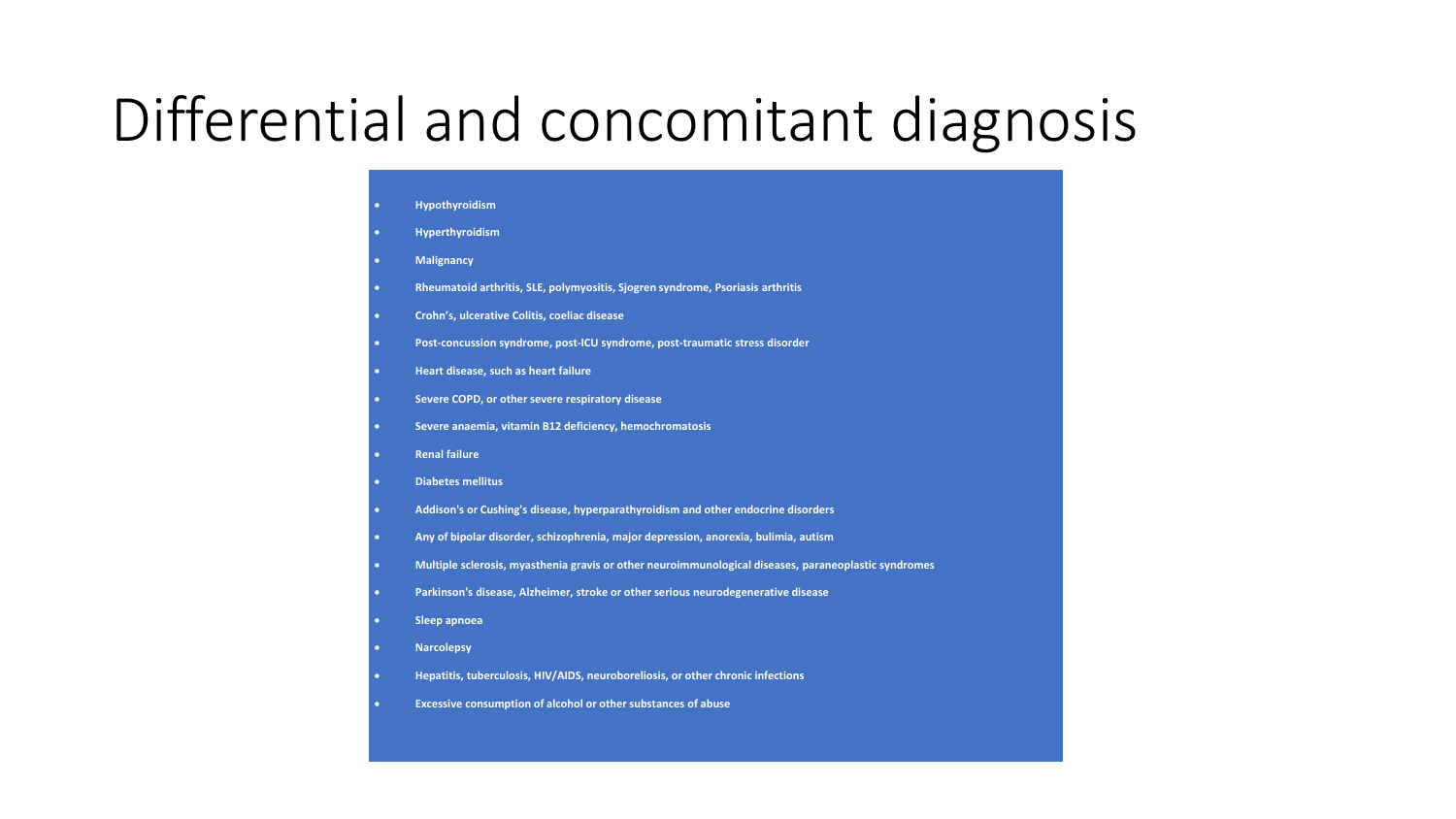### Core and Additional assessments that may be recommended for ME/CFS secondary care services

| <b>Domain or specific clinical situations</b>                                                 | <b>Clinical, Laboratory, and Imaging</b><br>assessments or Measurement instruments                                                                                                                    |  |  |
|-----------------------------------------------------------------------------------------------|-------------------------------------------------------------------------------------------------------------------------------------------------------------------------------------------------------|--|--|
| <b>CORE ASSESSMENTS</b>                                                                       |                                                                                                                                                                                                       |  |  |
| <b>Severity assessment</b>                                                                    | UKMEB-PQsymp; DPQ, RAND-36, Pain and<br>fatigue analogue scales                                                                                                                                       |  |  |
| <b>Disability screening</b>                                                                   | RAND-36 summary scales (Physical and<br>Mental component summaries                                                                                                                                    |  |  |
| Muscle power and general health                                                               | Hand grip measurements, Dynamometer                                                                                                                                                                   |  |  |
| <b>ADDITIONAL ASSESSMENTS</b>                                                                 |                                                                                                                                                                                                       |  |  |
| Routine tests not done recently and justified clinically                                      | Tests as appropriate                                                                                                                                                                                  |  |  |
| if clinical history suggests autoimmune or<br>immunodeficiency                                | ANA, ENA, TPO, AMA, APA,<br>immunoglobulins and others according to<br>clinical findings                                                                                                              |  |  |
| Serious neurocognitive symptoms, that increases<br>risks for patients                         | Neurocognitive tests - e.g. Creteil battery of<br>tests (Auon Sebaiti et al; submitted to<br>Cortex*); NIH CDE Toolbox (National<br>Institute of Neurological Disorders and<br>Stroke (NINDS), 2018); |  |  |
| Neuro-imaging as needed for further neurological<br>investigations                            | MRI scan, CT                                                                                                                                                                                          |  |  |
| <b>Obstructive Sleep Apnoea suspected</b>                                                     | Sleep studies, Polysomnography;                                                                                                                                                                       |  |  |
| Signs of SFN, peripheral neuropathy, marked muscle<br>symptoms, objective peripheral findings | Nerve conduction studies,<br>electromyography (EMG), skin (for<br>intradermal nerve fibre density) biopsy, or<br>muscle is rarely necessary                                                           |  |  |
| POTS, orthostatic intolerance                                                                 | Tilt test or recumbent and, repeated<br>standing heart rate and blood pressure                                                                                                                        |  |  |
| <b>Objective assessment of PEM or disability</b>                                              | 2-day CPT (use with caution as can cause or<br>aggravate PEM)                                                                                                                                         |  |  |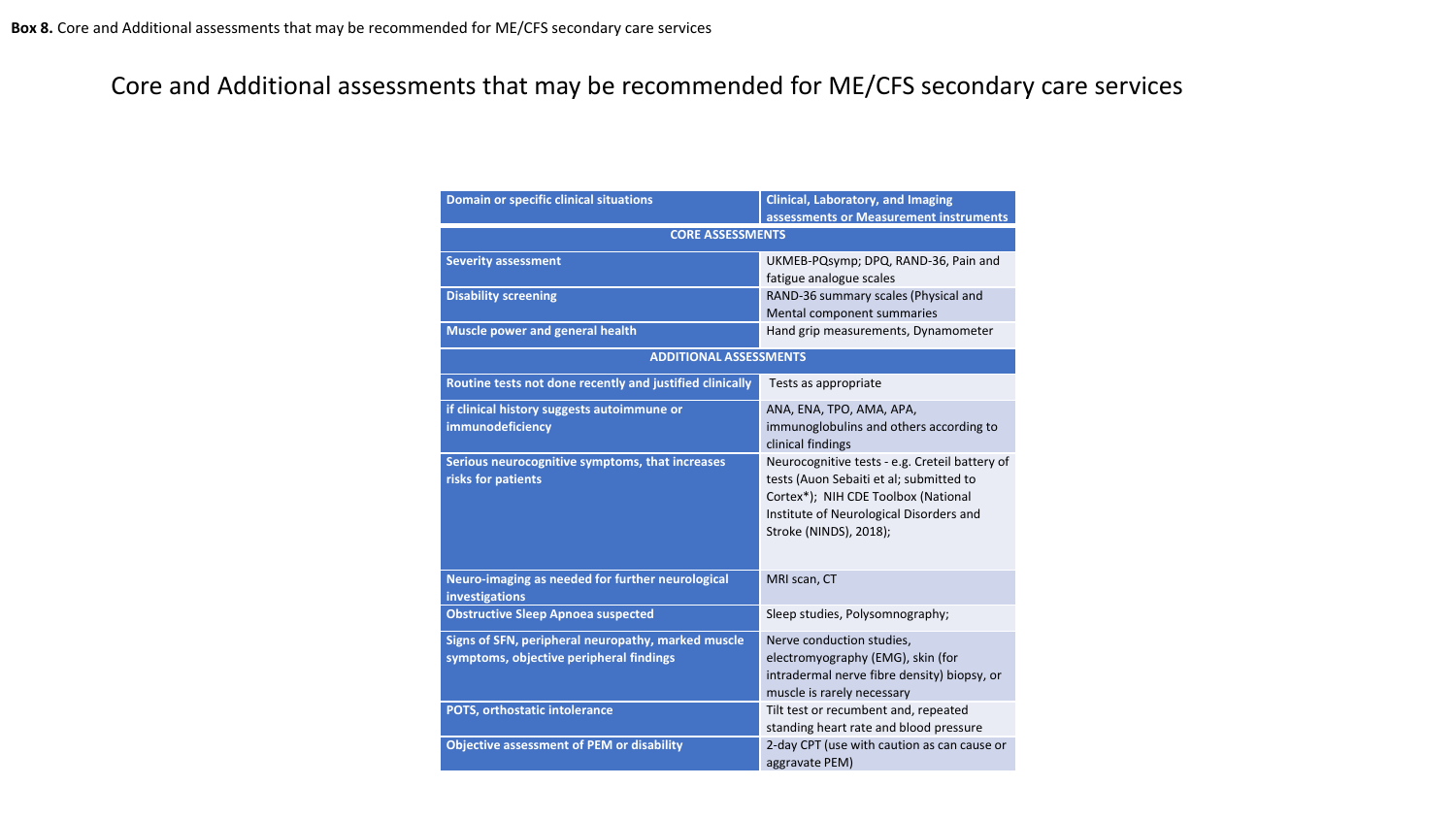# Recommendations for Health Care provision

Primary care professionals have an important role in the initial diagnosis, including consideration of alternative conditions leading to similar symptoms. It is important to note that many symptoms commonly reported in ME/CFS have a low disease-specificity and may occur in a number of diseases. Acute infectious onset and PEM should always prompt to consider ME/CFS. Although diagnostic confirmation may require a 3 to 6-month period, it is important to contemplate the diagnosis at earlier stages, so that disease management may start and diagnosis and treatment of alternative diseases are not delayed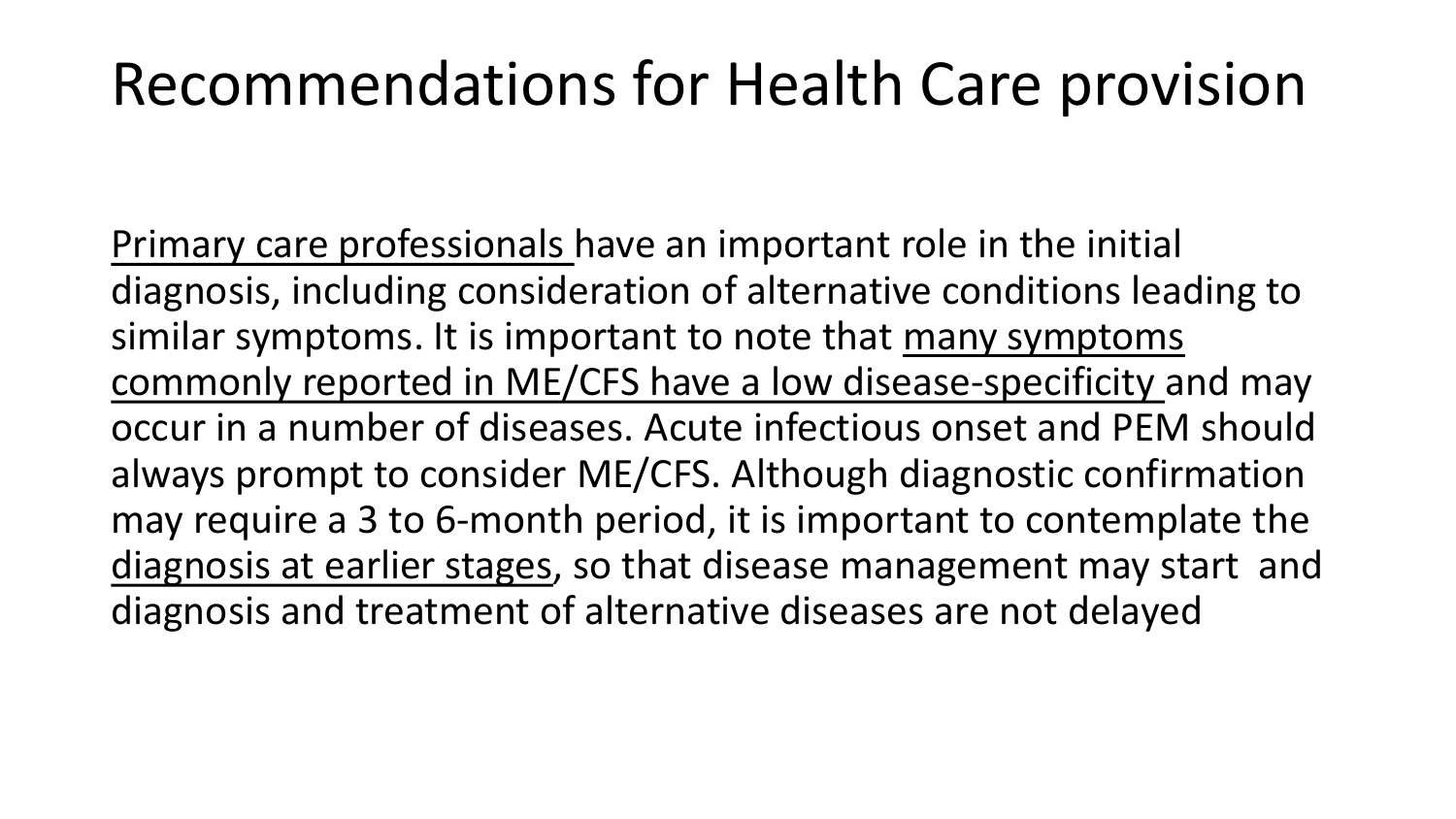# Example criteria for referral to secondary care

- Diagnosis confirmation
- Young people
- Severe cases or significant disability, espcially if local support is limited
- Short duraton of symptoms e.g. less than 1 or 2 years
- Rapid deterioration in symptoms
- Complex diseases, where diagnosis and treatment are challenging
- Inability to provide adequate care in the community or when management and treatment are only availalbe at specialist services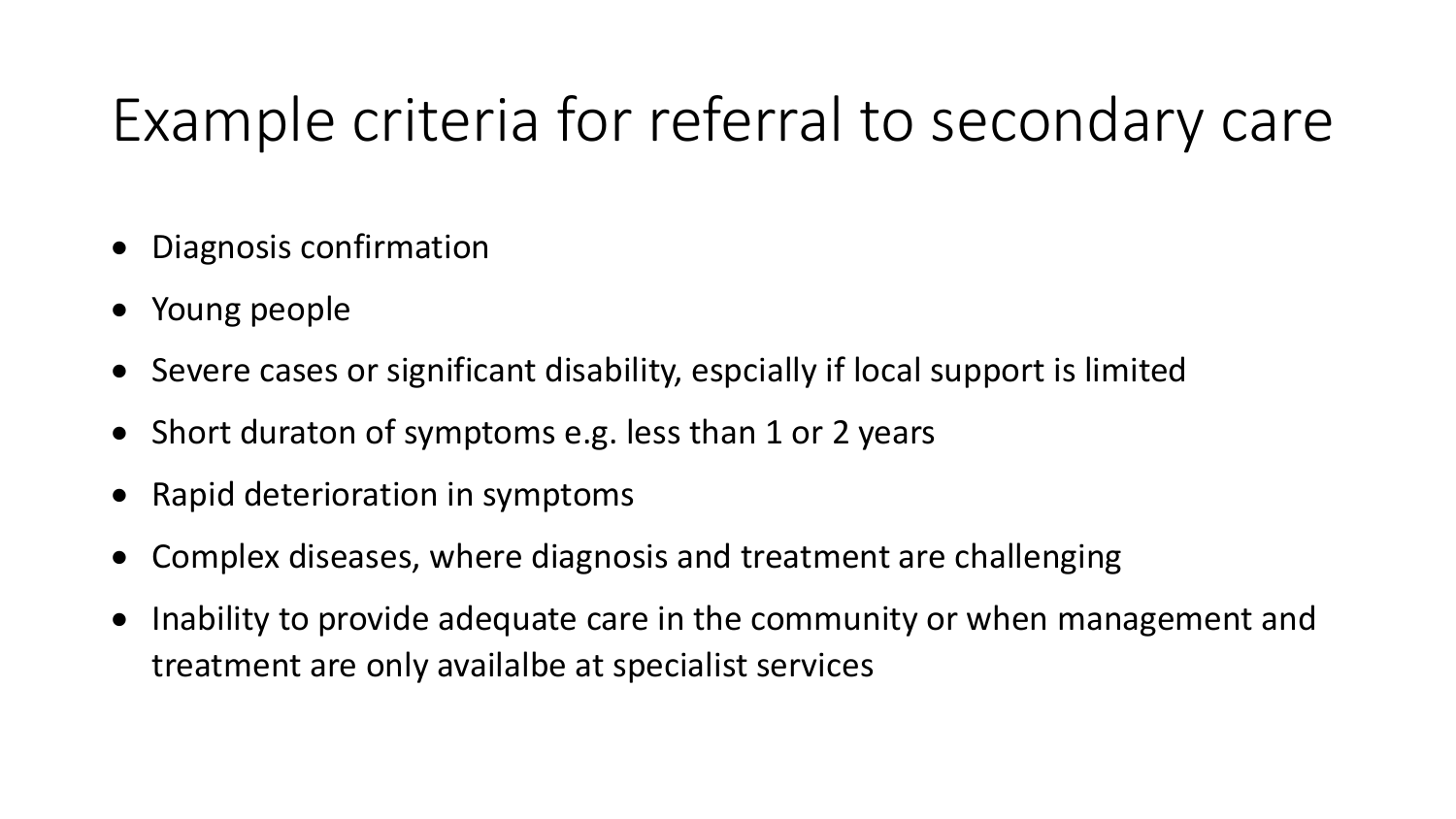## The ME/CFS Specialist Consultation

- Preparing for the consultation and the waiting room
- Diagnosis confirmation and continued search for alternative diagnoses and co-morbidities
- Management and Treatment
- Professional-Patient shared expertise, partnership, self management and support
- Managing patients' expectations
- Following the consultation and clinical monitoring
- Partnership with primary care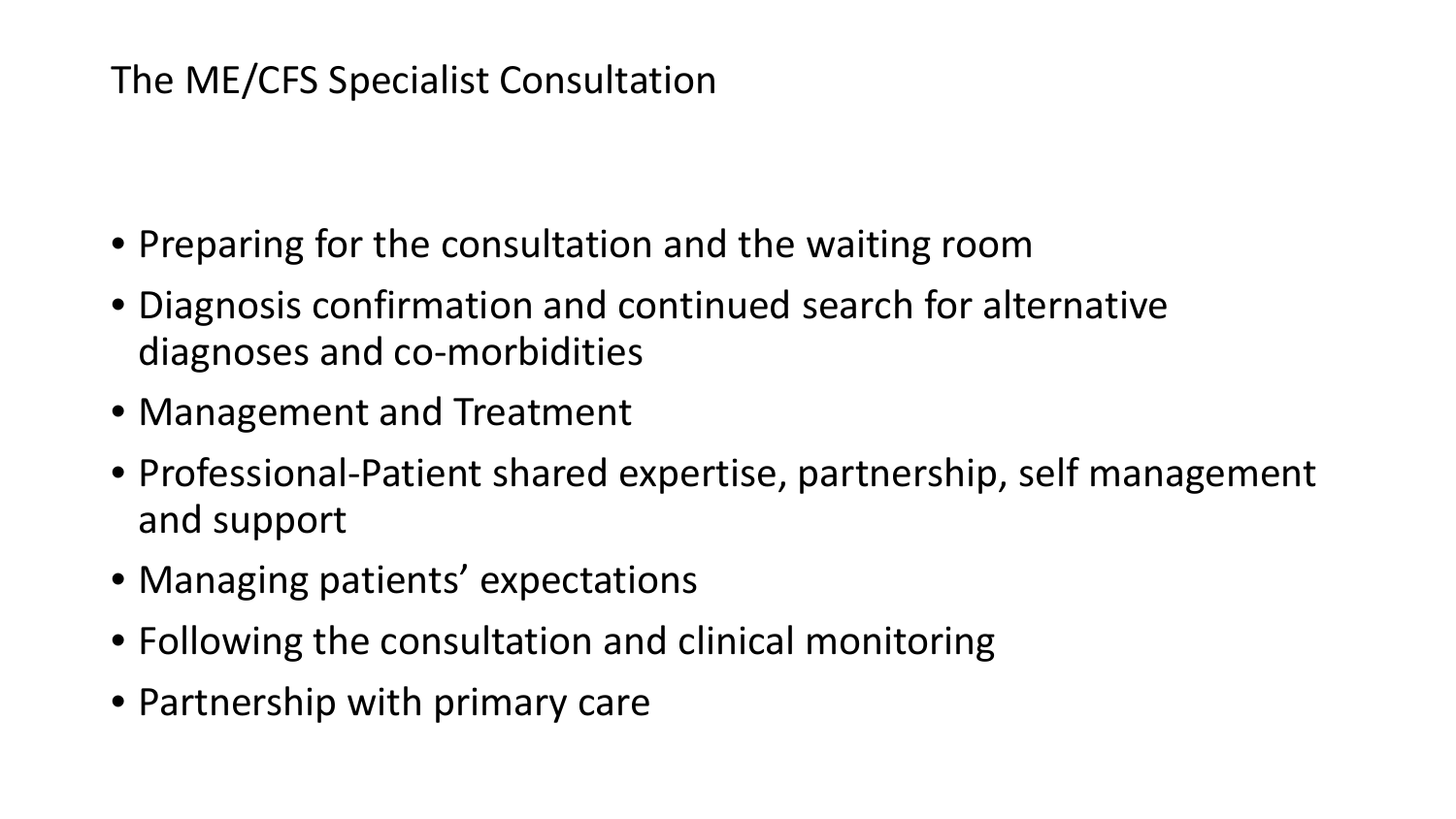# Non-pharmacological management

#### *Pain*

•Relaxation/ meditation

•Manipulation methods (e.g. physiotherapy, acupuncture and acupressure)

#### *Sleep*

•Sleep hygiene

•Relaxation strategies

#### *Autonomic dysfunction/POTS*

•Stockings

•Increase water intake (>2 litres/day) or rehydration solutions, drinking frequently

•Increase in salt intake

•Sleep with feet in higher position (a few centimetres higher, increasing very slowly each night, up to what is tolerated)

*Diet*

- •Healthy and balanced diet
- •Anti-inflammatory diet
- •Reduce ingestion of simple carbohydrates
- •Adequate fluid intake

•Adequate ingestion of protein

•Increase unsaturated fatty acids and omega-3 fatty acids

•May try exclusion diets with support from dietician, including for food with reported intolerances by the patient. It may be worth trying avoiding gluten, lactose, and fructose during a few weeks to to

#### *Support measures*

- •Pacing and activity management (to work with the energy envelope (Jason et al., 2008a)
- •Supporting therapies, that could help with coping with the changes in life due to symptoms, within the "energy envelope", and counseling or psychotherapy
- •Occupational therapy provided by professionals with experience in ME/CFS patients
- •Social workers who could help with social welfare

•Educational needs: Welfare and educational sectors should be involved in the planning and care for affected patients, particularly children and the young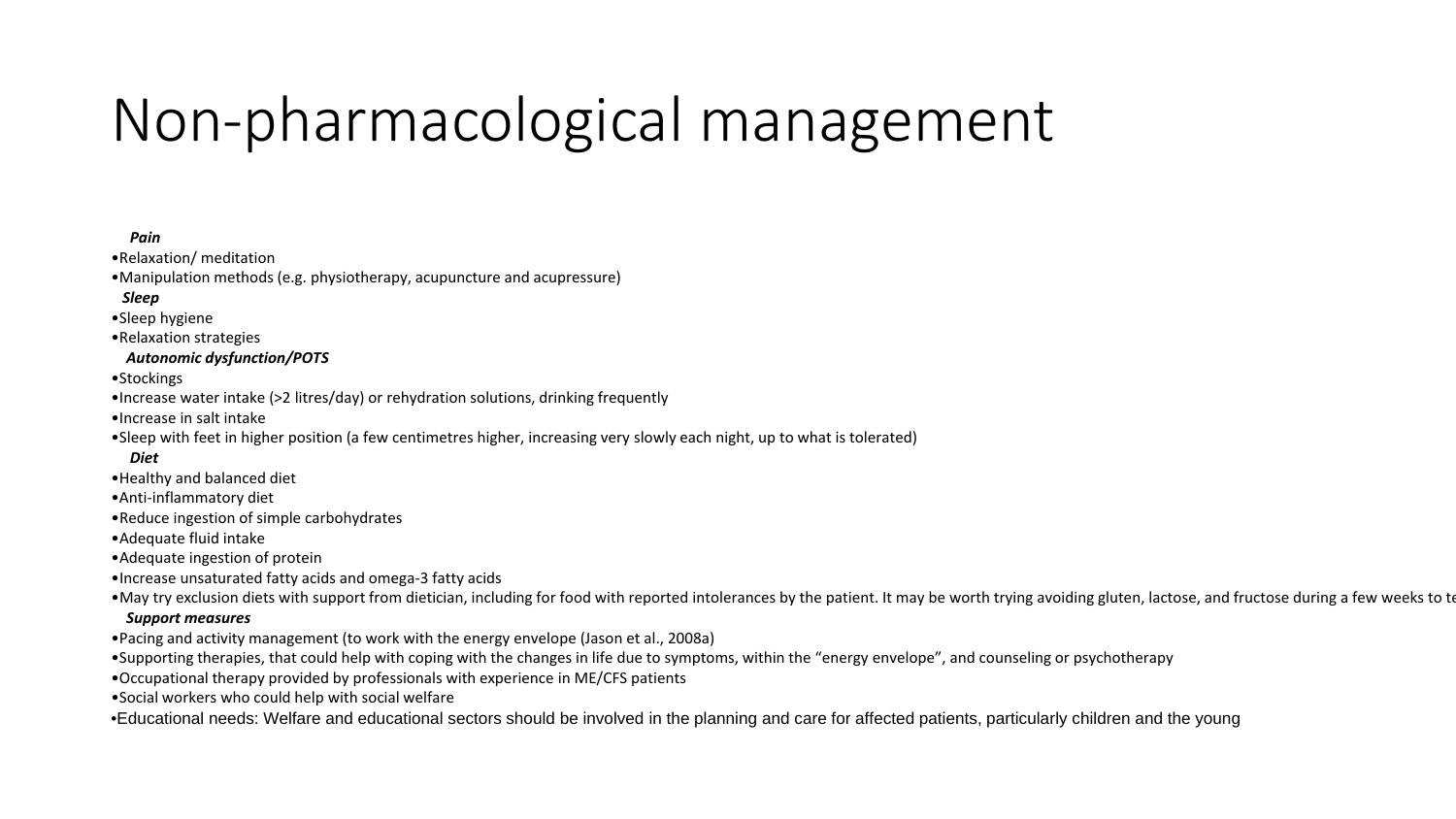# Pharmacological treatment *Pain*

- Paracetamol
- NSAID (for short periods, e.g. up to 7 days)
- Gabapentin or pregabalin
- Tricyclics, such as amitriptyline
- Low dose naltrexone
- Duloxetine
- Venlafaxine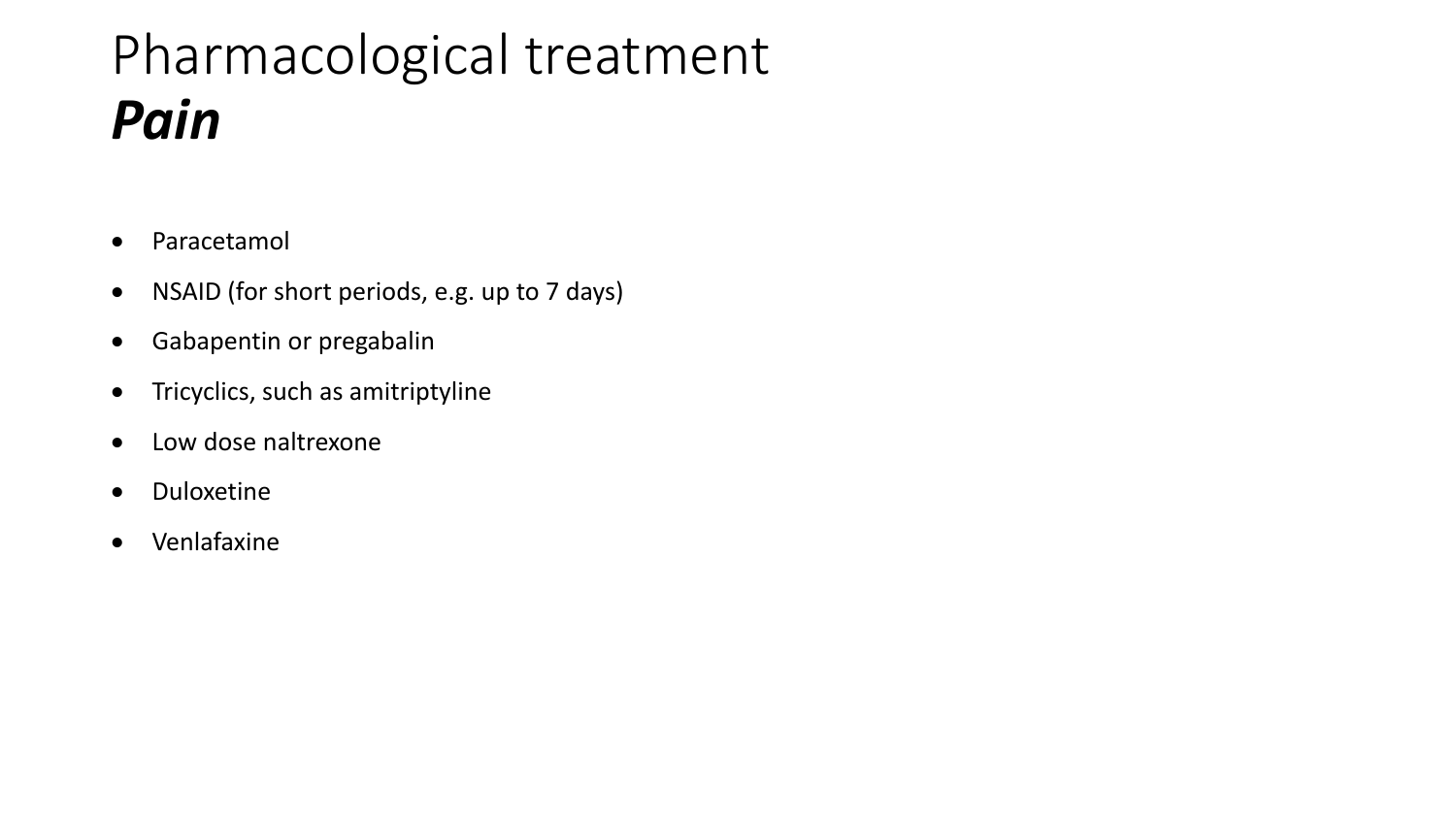# Sleep

- Tricyclics, e.g. amitriptyline
- Trazodone
- Melatonin
- Doxepin low dose
- Diphenhydramine
- Promethazine
- Benzodiazepines and Z-drugs (for short periods only)
- Gabapentin/pregabalin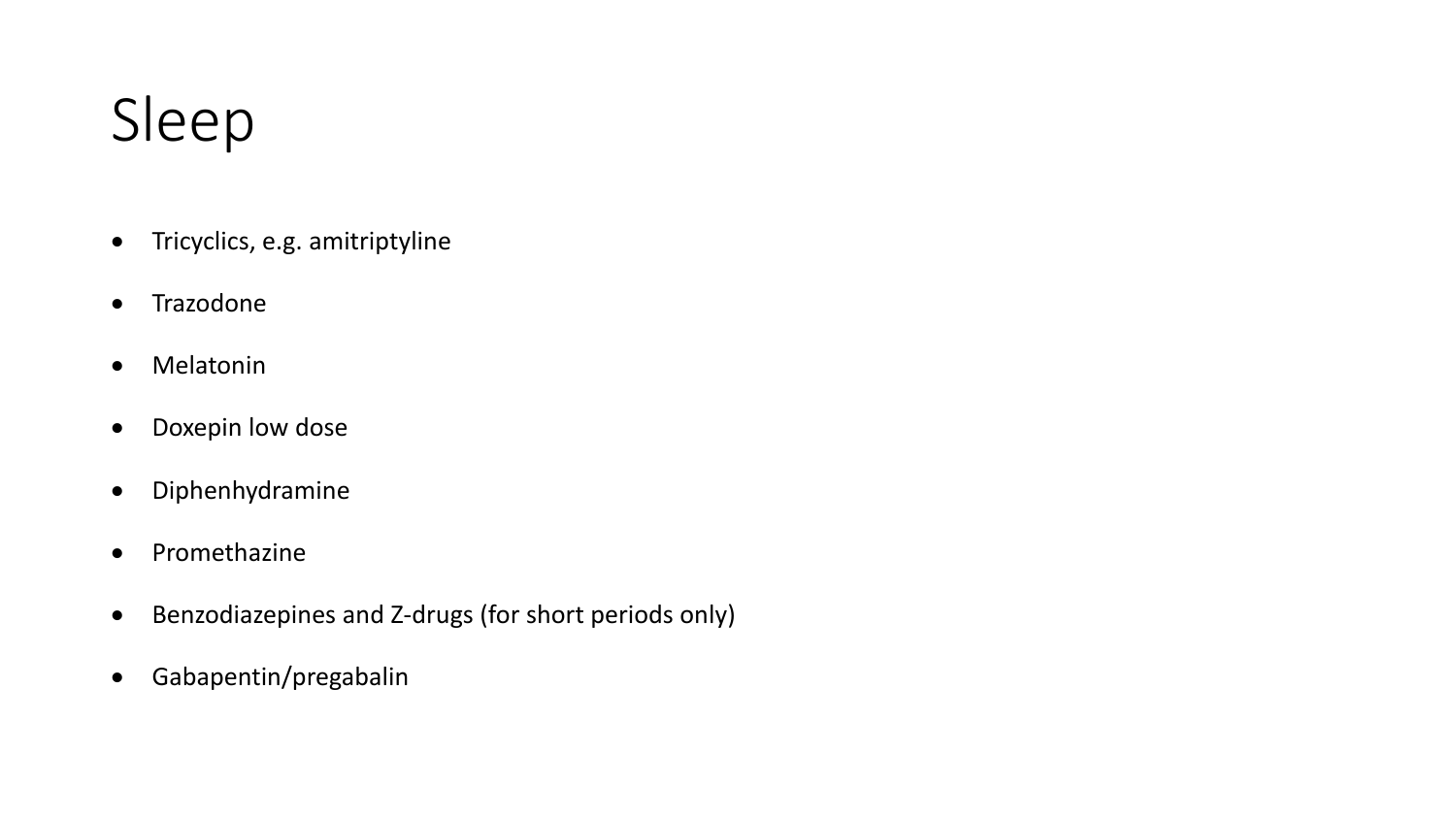## *Autonomic dysfunction/POTS and allergy*

### **Autonomic**

- Fludrocortisone
- SSRI
- Midodrine
- ivabradine
- Pyridostigmine

### *Anti-allergic/ anti-inflammatory*

- Antihistamines e.g.. fexofenadine or famotidine
- Sodium cromoglicate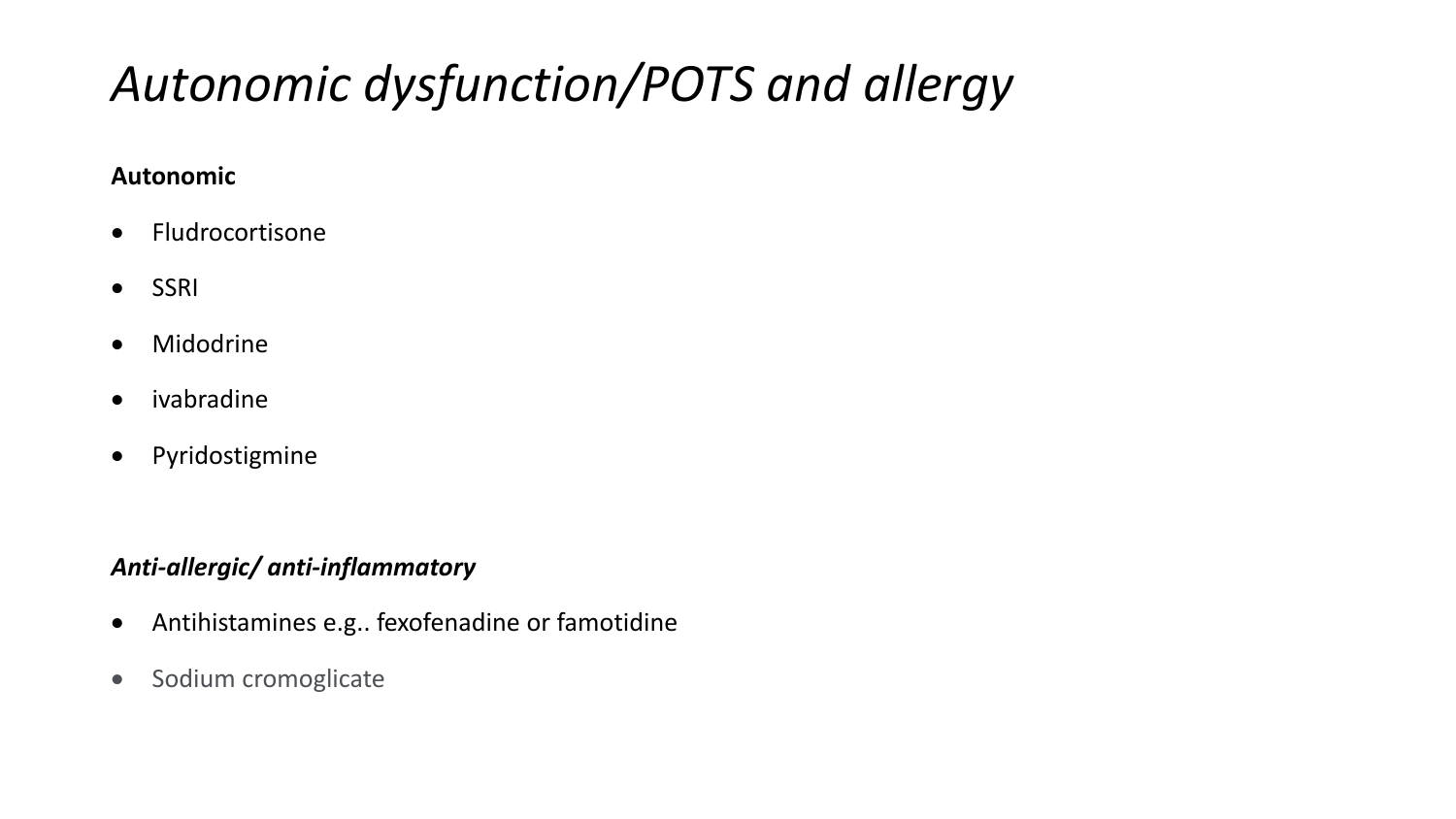# Supplements

- Iron supplementation (If ferritin <50 Transf. saturation<20)
- Vitamin D
- L-carnitine or acetyl-carnitine
- CoQ-10 or MitoQ
- NADH
- Vit. B12 B1, B2 and B6
- α lipoic acid
- Magnesium
- Omega-3 or omega-3/omega-6 combination
- D-Ribose
- Vitamin C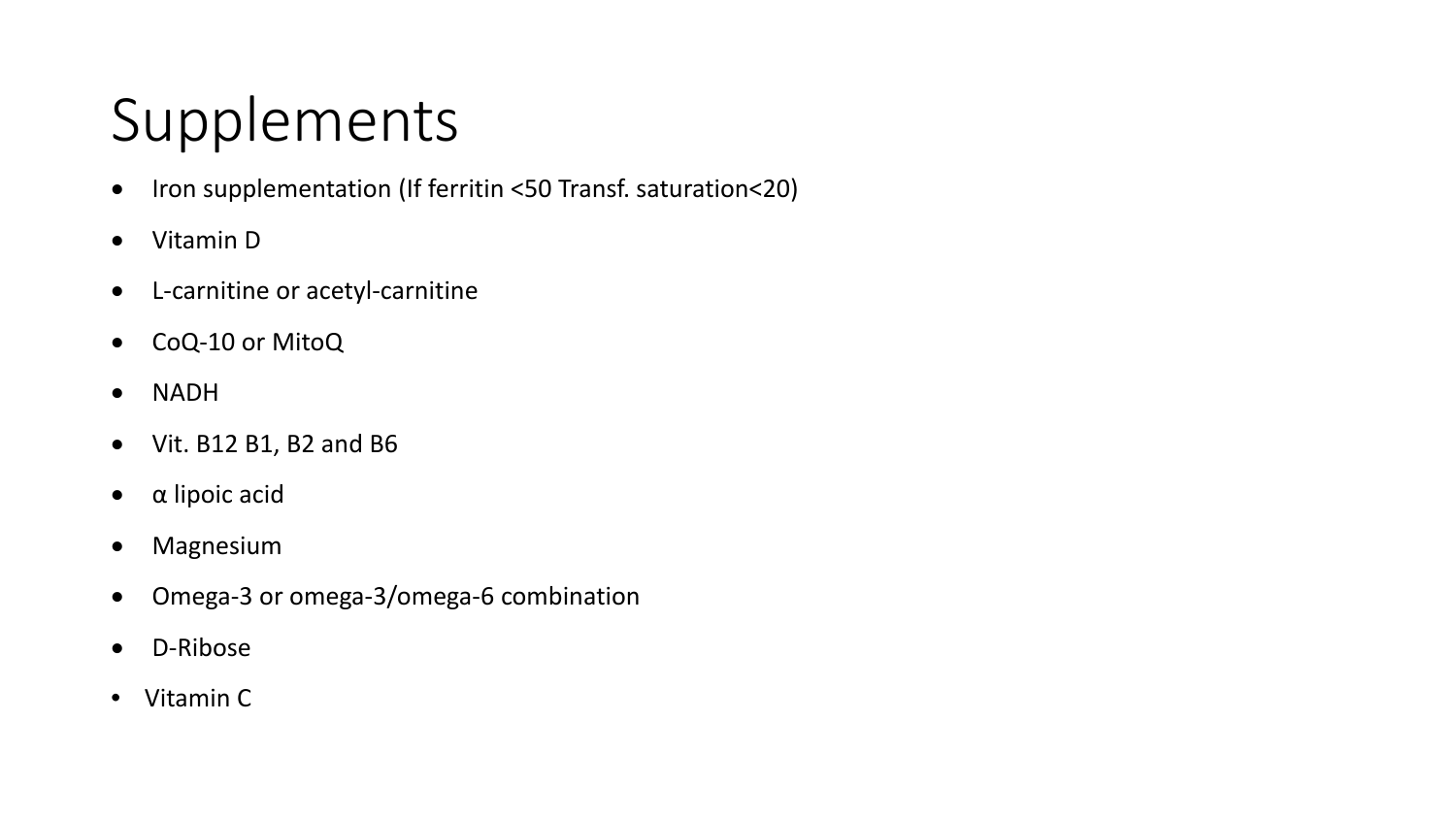# Specific societal sectors

- Higher education
- Development of training for under-graduates and post-graduates, including training for primary care staff and occupational physicians
- Educational sector
- Development of materials for teachers and education staff, for considering alternatives for schooling of children and adolescents with ME/CFS
- Work & pensions
- Development of adequate instruments for assessing disability and flexibility in workplaces, particularly after returning to work, to minimise the risk of relapse.
- Health Sector and Public health
- Adoption of guidelines, flexibility on the use of medications for management of symptoms
- Public health strategy for raising awareness about stigma, importance of care and education to avoid weakening of symptoms and/or relapse
- ME/CFS Services development and evaluation
- Funding Agencies and pharma industry
- Research funding and support for well-designed clinical trials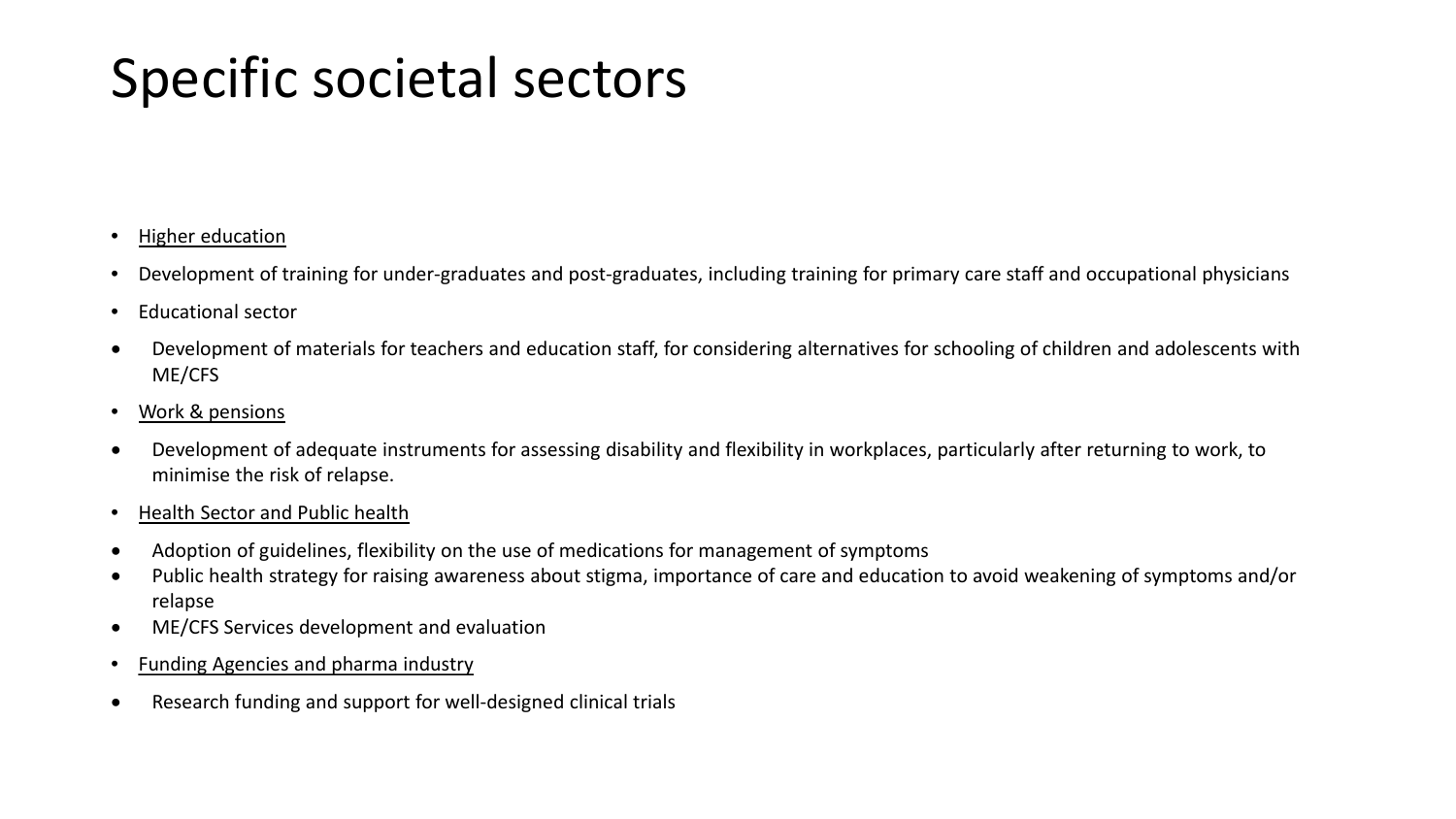### EUROPEAN ME NETWORK (EUROMENE) Expert Consensus on the Diagnosis, Service Provision and Care of People with ME/CFS in Europe

- 1. Luis Nacul\*: London School of Hygiene and Tropical Medicine, London, UK. And BC Women's Hospital, Vancouver, Canada[. Luis.nacul@lshtm.ac.uk;](mailto:Luis.nacul@lshtm.ac.uk)<https://orcid.org/0000-0003-1411-8088> (**corresponding author**)
- 2. Jerome Authier\* (Faculty of Medicine Créteil Paris Est, CRETEIL, France. https://orcid.org/0000- 0002-0182-2052
- 3. Carmen Scheibenbogen, Institute for Med. Immunology Charité, Berlin https://orcid.org/0000- 0002-8554-9638
- 4. Lorenzo Lorusso Neurology and Stroke Unit Neuroscience Dept. A.S.S.T.-Lecco, Italy, <https://orcid.org/0000-0002-5894-8545>
- 5. Ingrid Bergliot Heland, Barneavdeling for nevrofag, Rikshospitalet, OUS, https://orcid.org/0000-0002-2575-3573
- 6. Jose Alegre Martin (Vall d'Hebron University Hospital (VHIR), Barcelona, Spain. https://orcid.org/0000-0002-7582-7585
- 7. Carmen Adella Sirbu. Titu Maiorescu University, Central Military Emergency University Hospital, Bucharest, Romania. <https://orcid.org/0000-0003-4471-7612>
- 8. Anne Marit Mengshoel. University of Oslo, Norway<https://orcid.org/0000-0003-1800-4440>
- 9. Olli Polo. Bragée ME/CFS Center, Stockholm, Swedenhttps://orcid.org/0000-0002-1067-4151
- 10. Uta Behrends, TUM School of Medicine, Munich, Germany, [uta.behrends@mri.tum.de.](mailto:uta.behrends@mri.tum.de)
- 11. Henrik Nielsen Privat Hospitalet Danmark, Charlottenlund, Denmark. hnreum@dadlnet.dk.
- 12. Patricia Grabowsky Charite Medical School, Berlin, Germany, [https://orcid.org/0000-0003-](https://protect-eu.mimecast.com/s/kx-EC5LPGC0Mg6OUzpIZz?domain=orcid.org) [1376-2728](https://protect-eu.mimecast.com/s/kx-EC5LPGC0Mg6OUzpIZz?domain=orcid.org)
- 13. Slobodan Sekulic. Medical Faculty Novi Sad, Novi Sad, Serbia. https://orcid.org/0000-0001-7889- 310X
- 14. Nuno Sepulveda. Centre of Statistics and Application of University of Lisbon, Lisbon, Portugal. https://orcid.org/0000-0002-8542-1706
- 15. Fernando Esteves Lopez. Erasmus MC University Medical Center, Rotterdam, Netherlands. https://orcid.org/0000-0003-2960-4142
- 16. Pawel Zalewski. Nicolaus Copernicus University, Torun; Collegium Medicum, Bydgoszcz, Poland. https://orcid.org/0000-0001-8453-7785
- 17. Derek Pheby: independent researcher, https://orcid.org/0000-0003-1726-0717
- 18. Jesus Castro-Marrero. Vall d'Hebron University Hospital Research Institute, Barcelona <https://orcid.org/0000-0002-2481-3052>
- 19. Giorgos K Sakkas. University of Thessaly, Greece. https://orcid.org/0000-0002-2462-995X
- 20. Enrica Capelli. Univesity of Pavia, Italy, https://orcid.org/0000-0003-0085-6688
- 21. Ivan Brundsdlund. Univ Hospital of Southern Denmark, https://orcid.org/0000-0002-4203-5442
- 22. John Cullinan, National University of Ireland Galway, <https://orcid.org/0000-0003-3509-0635>
- 23. Angelika Krumina. Riga Stradins University, Riga, Latvia <https://orcid.org/0000-0003-0726-3375>
- 24. Jonas Bergquist. Uppsala University, Uppsala, Sweden, https://orcid.org/0000-0002-4597-041X
- 25. Modra Murovska. Riga Stradins University, Riga, Latvia.<https://orcid.org/0000-0003-0971-1784>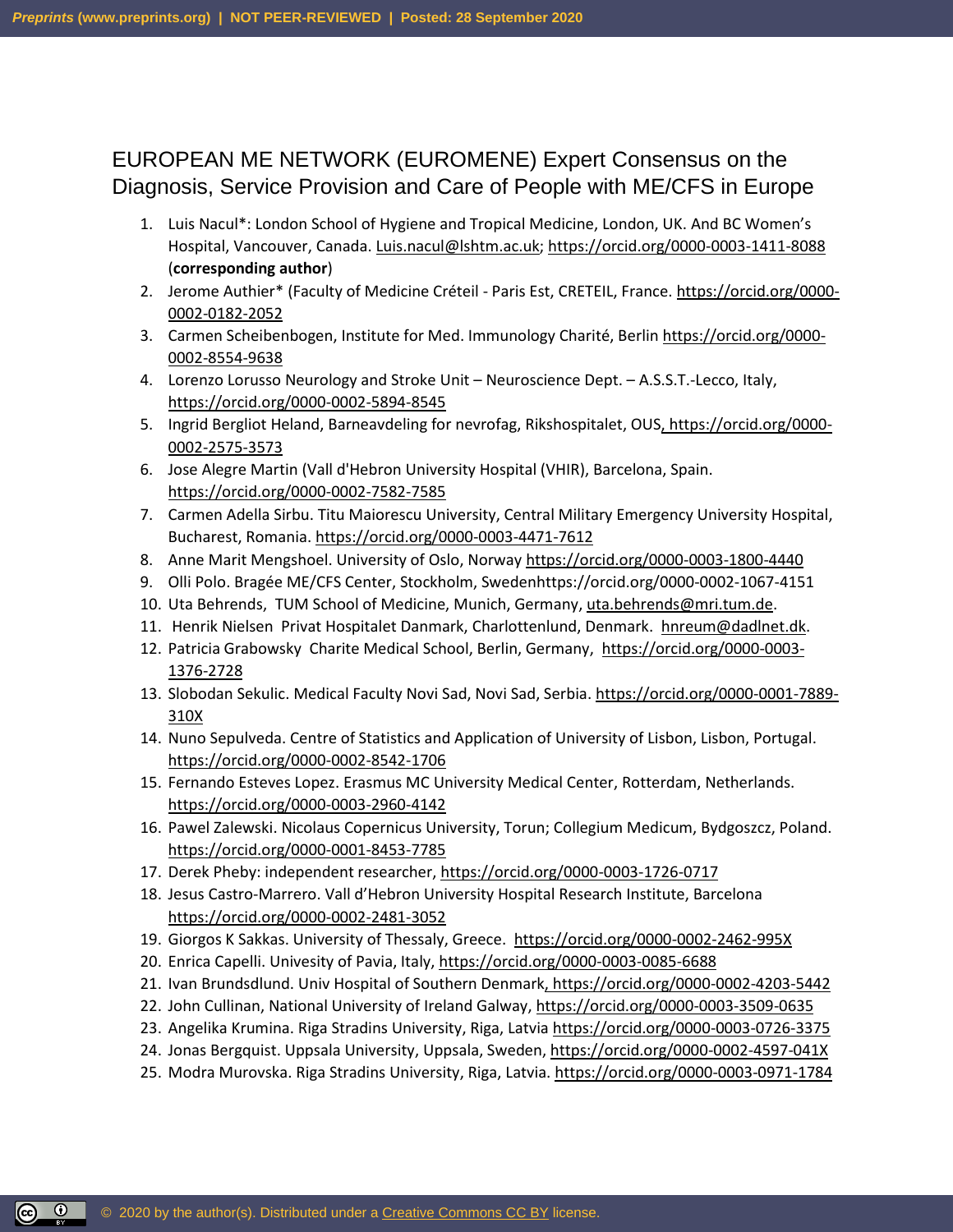- 26. Ruud Vermuelen\*\*. CFS/ME Medical Centre, Amsterdam, Netherlands https://orcid.org/0000- 0002-5039-2167
- 27. Eliana M Lacerda\*\*. London School of Hygiene and Tropical Medicine, Keppel Street, London, UK.<https://orcid.org/0000-0002-5077-7868>

on behalf of European Network on Myalgic Encephalomyelitis/Chronic Fatigue Syndrome (EUROMENE)

\*Shared first authorship, \*\* shared last authorship

### **Abstract**

Designed by a group of ME/CFS researchers and health professionals, the European Network on Myalgic Encephalomyelitis/Chronic Fatigue Syndrome (EUROMENE) has received funding from the European Cooperation is Science and Technology (COST) [\(https://www.cost.eu/cost-actions/what-are-cost](https://www.cost.eu/cost-actions/what-are-cost-actions/)[actions/](https://www.cost.eu/cost-actions/what-are-cost-actions/)) - COST action 15111 - from 2016 to 2020. The main goal of the Cost Action was to assess the existing fragmented knowledge and experience on health care delivery for people with Myalgic Encephalomyelitis/Chronic Fatigue Syndrome (ME/CFS) in European countries, and to enhance coordinated research and health care provision in this field.

We report on the recommendations for clinical diagnosis, heath services and care for people with ME/CFS in Europe, as prepared by the group of clinicians and researchers from 22 countries and 55 European health professionals and researchers, who have been informed by people with ME/CFS [\(https://www.cost.eu/actions/CA15111/#tabs|Name:overview\)](https://www.cost.eu/actions/CA15111/#tabs|Name:overview).

#### **Keywords**

Myalgic Encephalomyelitis/Chronic Fatigue Syndrome; diagnosis, Health services, care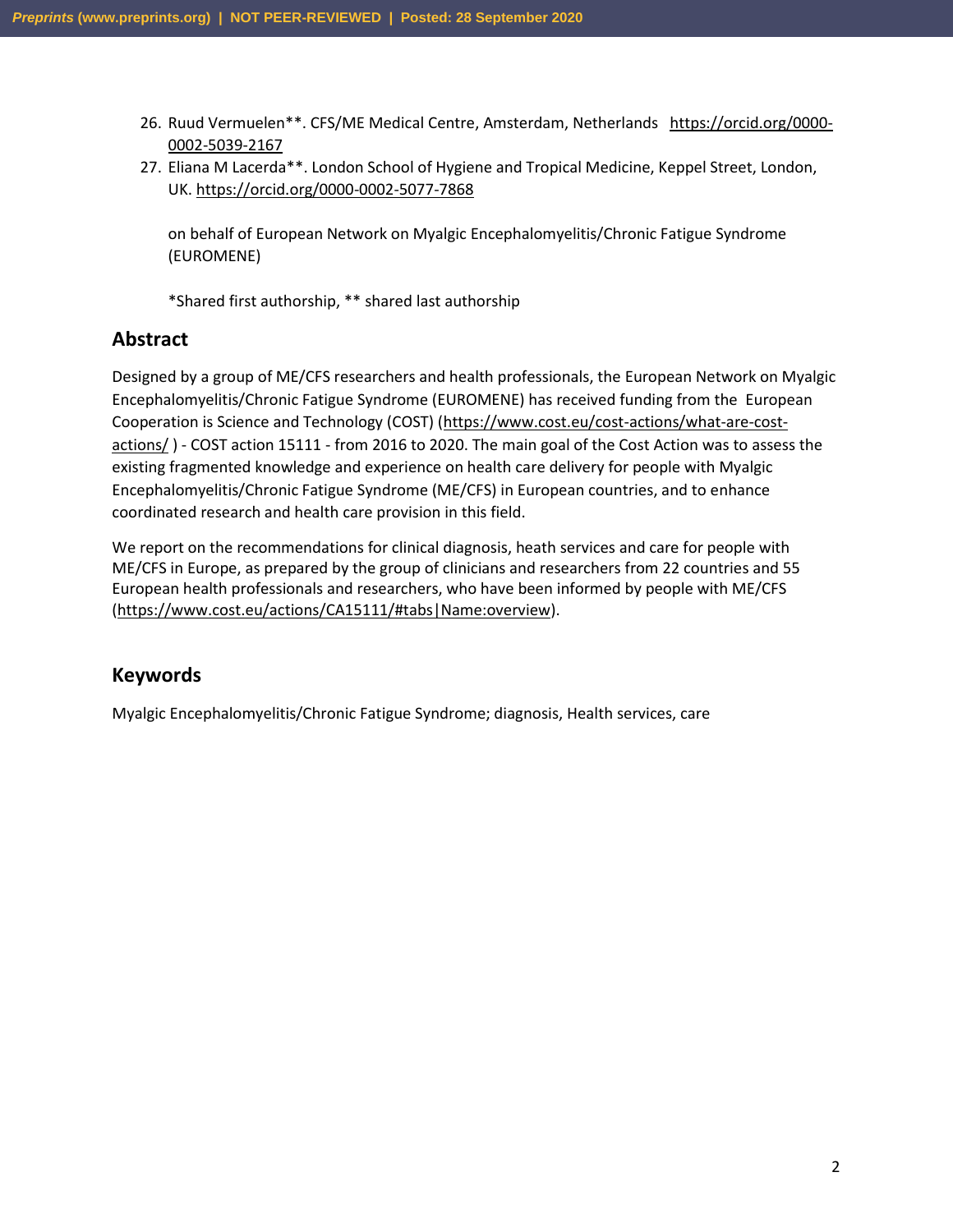#### **Introduction**

#### **Standardization of clinical procedures and Services for Myalgic Encephalomyelitis or chronic fatigue syndrome (ME/CFS) in Europe: The origins**

Initially designed by a group of ME/CFS researchers and health professionals, the European Network on Myalgic Encephalomyelitis/Chronic Fatigue Syndrome (EUROMENE) has received funding from the European Cooperation is Science and Technology (COST) [\(https://www.cost.eu/cost-actions/what-are](https://www.cost.eu/cost-actions/what-are-cost-actions/)[cost-actions/](https://www.cost.eu/cost-actions/what-are-cost-actions/) ) - COST action 15111 - from 2016 to 2020. The main goal of the Cost Action was to assess the existing fragmented knowledge and experience on health care delivery for people with Myalgic Encephalomyelitis/Chronic Fatigue Syndrome (ME/CFS) in European countries, and to enhance coordinated research and health care provision in this field.

One of the aims of the network was to *define a standardised clinical diagnosis for ME/CFS for clinical and research use.* With the paucity and lack of integration of clinical guidelines in European countries (Strand et al., 2019), a high need has been identified for addressing the uncertainties around diagnosis and treatment, and to support the development of health services and standard clinical practices for people with ME/CFS across the continent. We here report on the recommendations for clinical diagnosis and management of ME/CFS in Europe, as prepared by the group of clinicians and researchers from 22<sup>1</sup> countries participating in the network activities (including the Near Neighbouring Countries-NNC), and 55 European researchers<sup>2</sup> and health professionals, who have been informed by people with ME/CFS [\(https://www.cost.eu/actions/CA15111/#tabs|Name:overview\)](https://www.cost.eu/actions/CA15111/#tabs|Name:overview).

#### **The population burden of the disease and the need for better recognition**

ME or CFS (ME/CFS) is characterised by intolerance to efforts expressed by profound or pathological fatigue, malaise and other symptoms aggravated by physical or cognitive efforts at intensities previously well tolerated by the individual. Intolerance to efforts may be experienced immediately or typically be delayed for hours or a day or more after exertion and is associated with slow recovery, which may extend to one or more days (post-exertional malaise (PEM) or aggravation of symptoms following exertion). Other key symptoms include unrefreshing sleep, cognitive impairment, orthostatic intolerance and pain, including muscle and join pain and headaches. The symptoms are persistent or recurrent over long periods of time, and lead to a significant reduction in previous levels of functioning. Diagnosis is clinical, owing to the absence of biomarkers, and based on detailed clinical history and physical examination by a competent clinician(Carruthers et al., 2003, Carruthers et al., 2011). There is no causal treatment for the disease. With symptom-oriented support many improve with time or learn to manage their illness. There is little evidence on long term prognosis. However, full recovery is not the norm, particularly in adults (Carruthers et al., 2003, Carruthers et al., 2011, Institute of Medicine (IOM), 2015). (Nacul et al, 2020

Prevalence rates have been estimated as between 0.1 and 0.7%, and incidence rate as 0.015 new cases/1000-year (Nacul et al., 2011b). This could represent between 1 million and over 5 million people, probably around 3 million in the European continent living with ME/CFS. However, there are no

<sup>1</sup> Austria, Belarus (NNC), Belgium, Bulgaria, Denmark, Finland. France, Germany, Greece, Ireland, Italy, Latvia, Netherlands, Norway, Poland, Portugal, Romania, Serbia, Slovenia, Spain, Sweden, United Kingdom.

 $<sup>2</sup>$  The researchers' names and affiliations are listed in the COST Action website.</sup>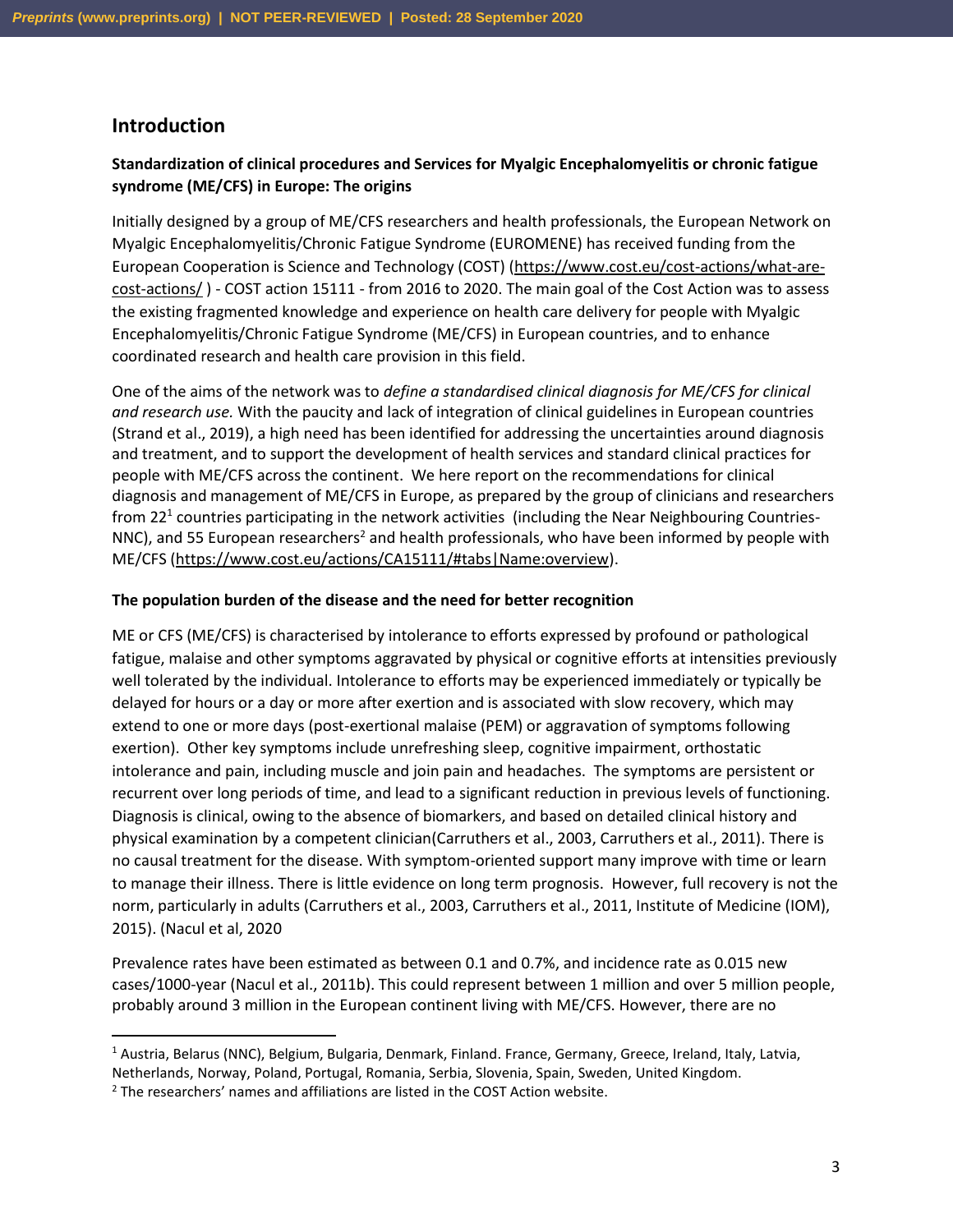European-wide estimates of disease burden (Estevez-Lopez et al., 2018). A much larger number of people will have chronic fatigue for other reasons, and many of them will also be significantly incapacitated. At least 2/3 of the cases are in women (Nacul et al., 2011b, Valdez et al., 2019), with young people in their most productive phases of life being preferentially affected. However, ME/CFS has been reported in all age groups (Valdez et al., 2019). (Bakken et al, 2014). Quality of life of those with ME/CFS is on average lower than with other chronic or disabling diseases, such as multiple sclerosis (Kingdon et al., 2018), cancer, rheumatoid arthritis, depression (Nacul et al., 2011a), diabetes, epilepsy, or cystic fibrosis (Kennedy et al., 2010). Economic costs are considerable (Jason et al., 2008b, Valdez et al., 2019, Lloyd and Pender, 1992, Hunter et al., 2017), with repercussions for the individual affected, their families and society, as well as to educational and occupational services. Many will be unable to work or do so on a part-time basis; with some in the milder spectrum of the disease able to work fullhours, however, often at the cost of enduring significant symptoms and sacrificing their social life and other interests due to the need to rest when not working (Castro-Marrero et al., 2019, Lacerda et al., 2019). In the absence of economic analysis on the costs of the disease in Europe, we estimate, based on data from the UK (Hunter et al., 2017), ME/CFS may cost some 40 Billion Euros per year to health services and society. There is, however, a large degree of imprecision in these estimates, due to variation in coverage and costs of health services provision and living costs across the Continent.

Despite the substantial disease burden, the health needs of people with ME/CFS remain largely unmet in Europe, as in many other parts of the world. Clinical services for people with the disease are in small numbers and sparse. A large proportion of the population with the disease has very limited access to health services, including in the public, mixed and private sectors. The still limited knowledge of health professionals about the disease, including those in primary care, who are often the first port of call for those with ME/CFS, means diagnosis is often missed or delayed, and not infrequently patients remain undiagnosed and do not receive appropriate care for long periods of time. While waiting for diagnosis, patients often encounter difficulties in getting help from the health and other services, and their suffering and needs are not fully recognised, not only by health professionals, but also by employers and educators. On the other hand, on some occasions, patients are over-investigated, with inherent risks and unnecessary costs to individuals and society. People with ME/CFS may easily get trapped into a situation where while unable to carry on or start meaningful work- or school-related activities, they receive very little guidance from the health sector or support from social services – where they feel disbelieved and neglected, and are often failed by the welfare system (Bhatia et al., 2019).Their disability contributes to social isolation, which add to their burden, and limits their chances of recovery or re-integration in society.

### **Methods**

#### **Development of recommendations**

The EUROMENE network activities were organised in Working Groups (WG), including the Clinical Group, tasked to explore existing methods used for the diagnosis of cases in Europe, and to develop recommendations for the diagnosis and treatment of people with ME/CFS in the continent. The recommendations for standardising the diagnostic criteria for ME/CFS to be used by European researchers, are covered in related EUROMENE document (Mudie at al, submitted), which will allow comparability and better estimates.

We have not systematically reviewed the evidence in relation to diagnostic criteria and interventions, as this has been done by others. Thus, the following recommendations are pragmatic and were based on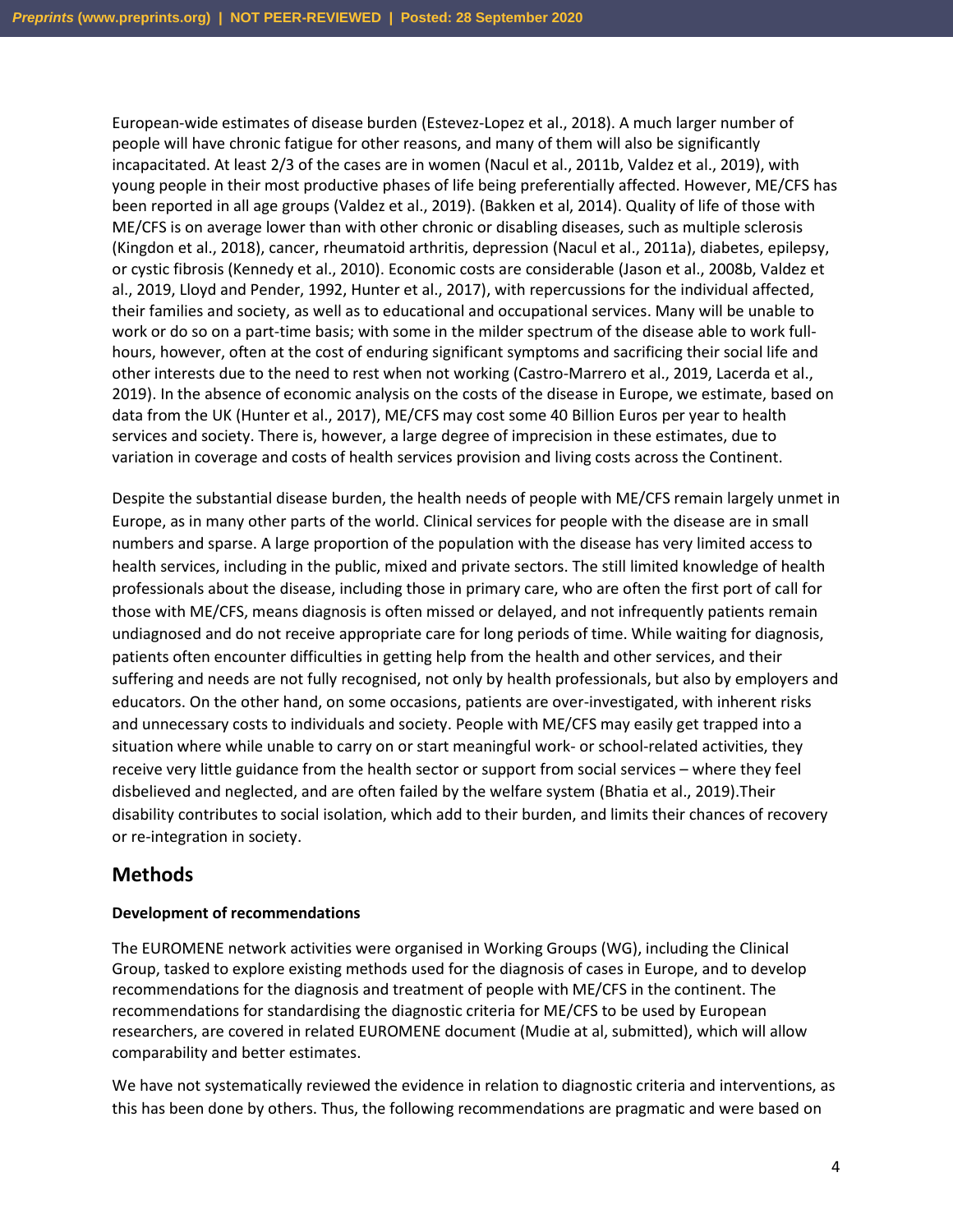the working group member's collective and consensual assessment of key documents on clinical definitions of ME/CFS (Carruthers et al., 2003, Fukuda et al., 1994, Rowe et al., 2017, Institute of Medicine (IOM), 2015, Friedberg et al., 2012), and existing studies and guidelines for clinical assessments and care used in Europe and internationally (reviewed by (Strand et al., 2019)). The WG members met on various occasions (WG meetings) to agree on key documents and to consider them based on the members' experiences and expertise and relevance for clinical practice in Europe. We recognise that there is still limited evidence-based research on ME/CFS; as we witness progresses in this field, we recognise the need for frequent reviews of these recommendations, in line with emerging evidence.

### **Considerations on ME/CFS diagnosis for clinical purposes**

Many diagnostic criteria have been proposed for use in clinical practice, of which the one by the Institute of Medicine (currently, National Academy of Medicine), know as IOM criteria has received international recognition. Its relative simplicity makes it ideal for use in primary care.

A case of ME/CFS requires the presence of symptoms for at least 6 months and which are typically present for at least half of the time (Box 2).

#### **Box 1.** IOM criteria for the diagnosis of ME/CFS

#### Required symptoms

- 1. substantial reduction or impairment in the ability to engage in pre-illness levels of activity (occupational, educational, social or personal life) with profound fatigue of new onset, which is present for at least 6 months, is not explained by ongoing or unusual excessive exertion and is not substantially relieved by rest
- 2. Post-exertional malaise (PEM)
- 3. Unrefreshing sleep

At least one of the following:

- 1. Cognitive impairment
- 2. Orthostatic intolerance

#### For full details, see Institute of Medicine (IOM), 2015

The Canadian Consensus Criteria (CCC) is particularly suitable for diagnosis confirmation and case subgrouping in secondary care, as well as in research (Box 2). The CDC-1994/Fukuda et al criteria (Fukuda et al., 1994) may also be used as a screening tool for diagnosis in clinical practice, but we recommend that only cases with post-exertional malaise - PEM (which is optional in that definition), are included for diagnosis (Box 3). Note that although the CDC-1994 criteria have been developed for research purposes, it has often been used for diagnosis purposes in clinical practice and is still a preferred case definition by some in Europe.

For children, the IOM (Institute of Medicine, 2015) and Rowe et al, 2019criteria, (Box 4), may be used. The latter is based on 6 cardinal paediatric symptoms and a disease duration of 6 months; a diagnosis of "postinfectious fatigue syndrome" (PFS) is made when the symptoms are present for 3 months following an acute infection. The Canadian Consensus criteria (Carruthers et al, 2013) may also be used in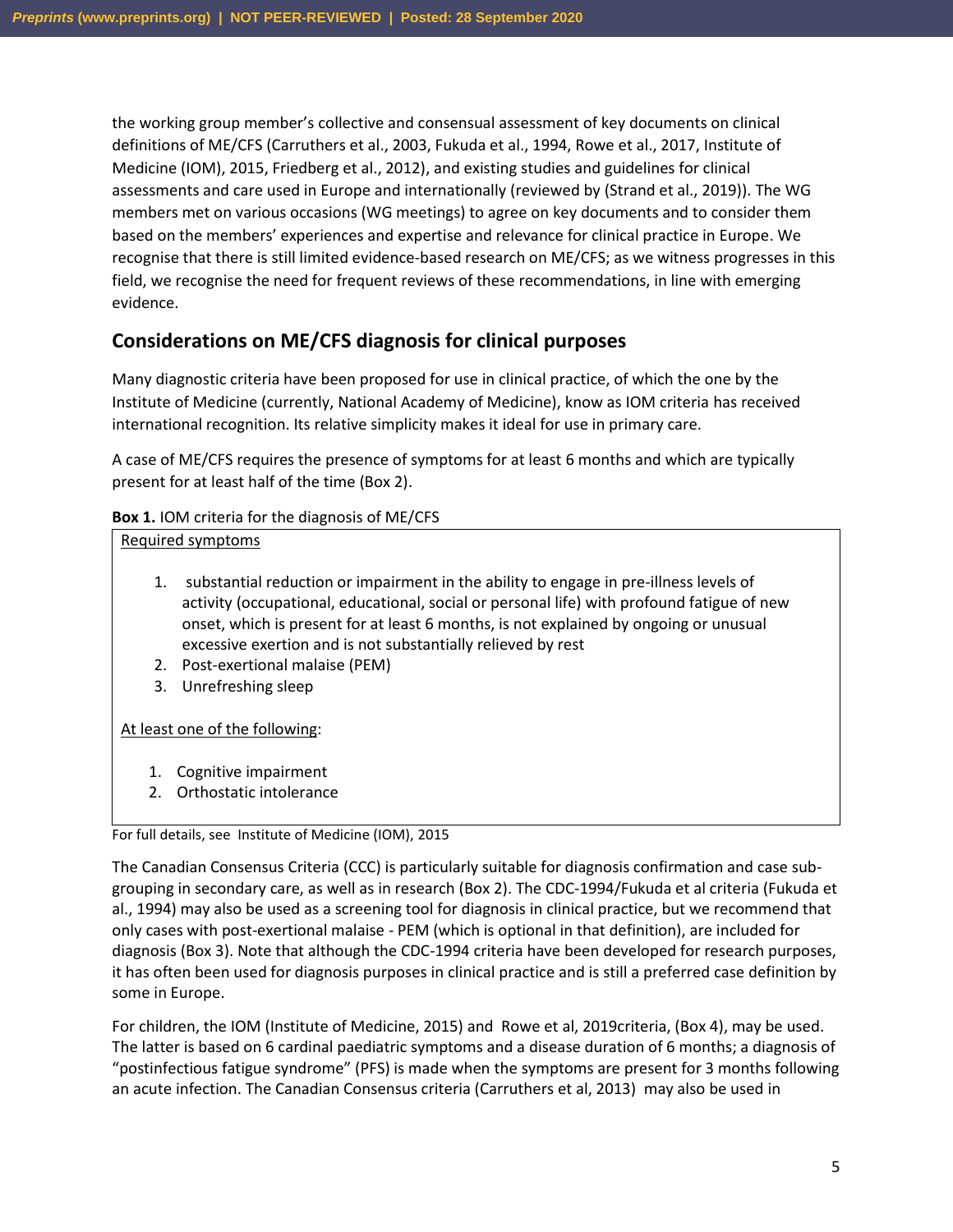children, as proposed by Jason et al (Jason et al., 2006). However, using 3 months of symptoms are sufficient for diagnosis in children.

Diagnosis in both adults and children can be suspected earlier, and the primary care physician should be proactive in starting diagnostic investigations. Initial management and referral may be considered when diagnosis is suspected or with 3 months of symptoms, as appropriate.

#### **Box 2.** Canadian Consensus Criteria for the diagnosis of ME/CFS

The required symptoms, listed below, must be persistently or recurrently present for at least 6 months in adults (3 months in children and teenagers), and must not be explained by other conditions. Exclusionary conditions should be ruled out by a combination of clinical history, physical examination and complementary tests.

- Pathological fatigue
- Post-exertional malaise and worsening of symptoms
- Sleep dysfunction
- Pain
- Cognitive symptoms (at least two symptoms from a list provided)

In addition, at least one symptom from two from the following categories of symptoms are required:

- Autonomic
- Neuroendocrine
- Immune

For full details, see (Carruthers et al., 2003) The structure of the CCC definition in adults and some aspects of the CDC-1994 (Fukuda et al, 1994) criteria were used to create a paediatric cases definition of ME/CFS (Jason et al., 2006).

#### **Box 3.** Modified\* CDC-1994 Criteria 1994 for the diagnosis of ME/CFS

#### Primary symptoms

Clinically evaluated, unexplained, persistent or relapsing chronic fatigue that is:

- of new or definite onset (has not been lifelong),
- is not the result of ongoing exertion,
- is not substantially alleviated by rest,
- results in substantial reduction in previous levels of occupational, educational, social, or personal activities.
- Is associated with post-exertional malaise (PEM)\*

#### **Additional symptoms**

The concurrent occurrence of three or more of the following symptoms:

- substantial impairment in short-term memory or concentration,
- sore throat,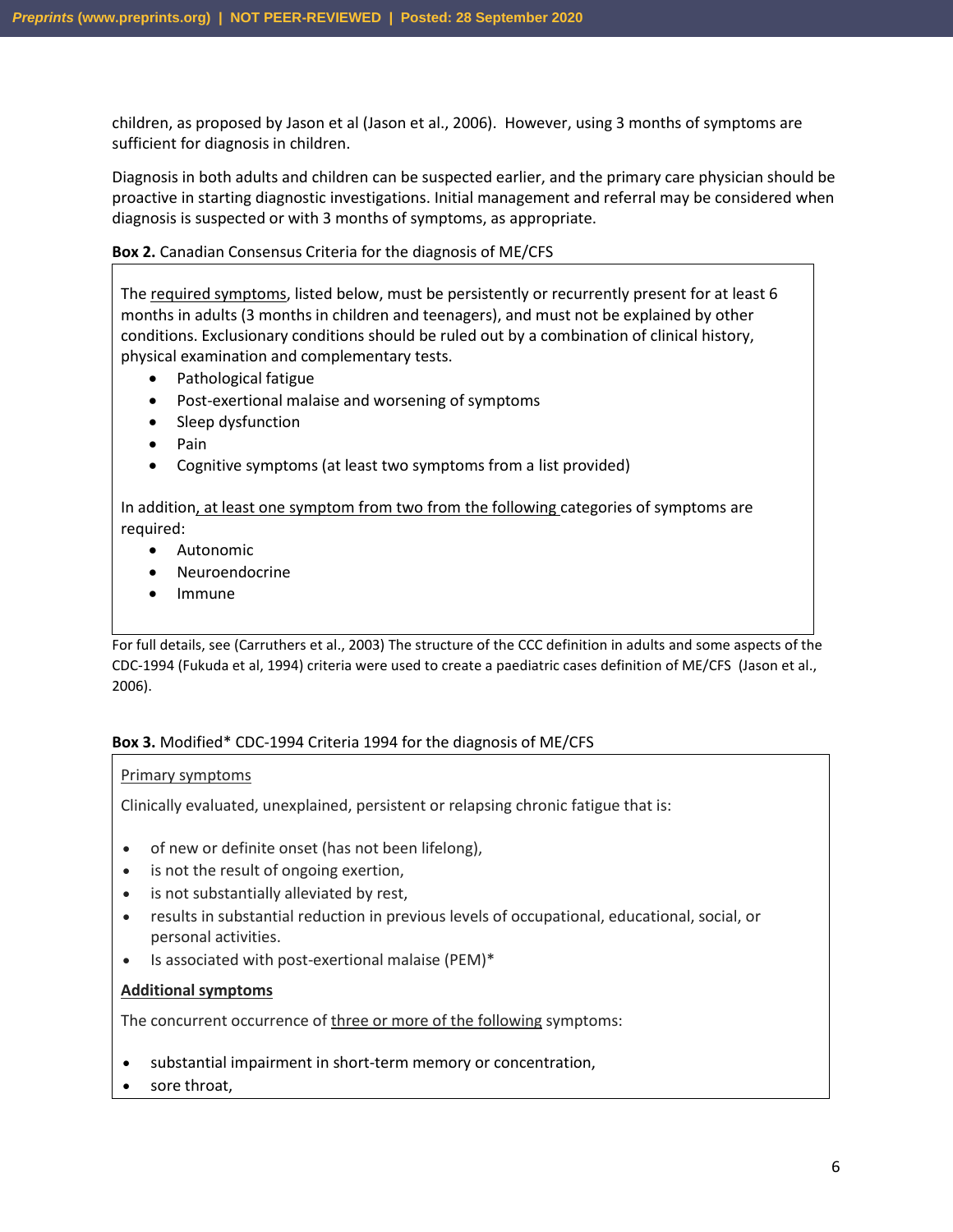- tender lymph nodes,
- muscle pain,
- multi-joint pain without swelling or redness,
- headaches of a new type, pattern, or severity,
- unrefreshing sleep

These symptoms must have persisted or reoccurred during 6 or more consecutive months of illness and must not have stated before the fatigue.

\*modified for use in clinical diagnosis of ME/CFS, to include PEM as compulsory symptom (EUROMENE recommendation). Source: Fukuda et al (1994)

#### **Box 4.** Paediatric diagnosis of ME/CFS

A diagnosis is based on persistent symptoms as below: Compulsory symptoms: • Impaired function • Post-exertional symptoms • Fatigue In addition, 2 of 3 groups of symptoms are required: Sleep problems • Cognitive problems • Pain A diagnosis is made if all the criteria below apply:

- Symptoms are persistent for 6 months (or for 3 months if post-infection) and at least some occur daily and are at least of moderate severity
- Other diagnoses are excluded by history, physical examination and medical testing, including learning disabilities.
- Severity of symptoms over a pre-determined cut-off score

For full details, see reference (Rowe et al., 2017)

### **Approach to the diagnosis and characterisation of patients**

#### **Steps to recognising ME/CFS cases in clinical practice**

#### *Clinical history*

History reveals the main symptoms, including extreme fatigue, fatigability and cognitive difficulties that are worsened by physical or mental effort. Physical fatigue is often expressed as "lack of energy or stamina", profound tiredness or general weakness (Box 5).

Mental fatigue is expressed as cognitive problems, such as slowness of response, attention and concentration problems; they are often referred by patients as "brain-fog" and result in reduced ability to perform "mental tasks".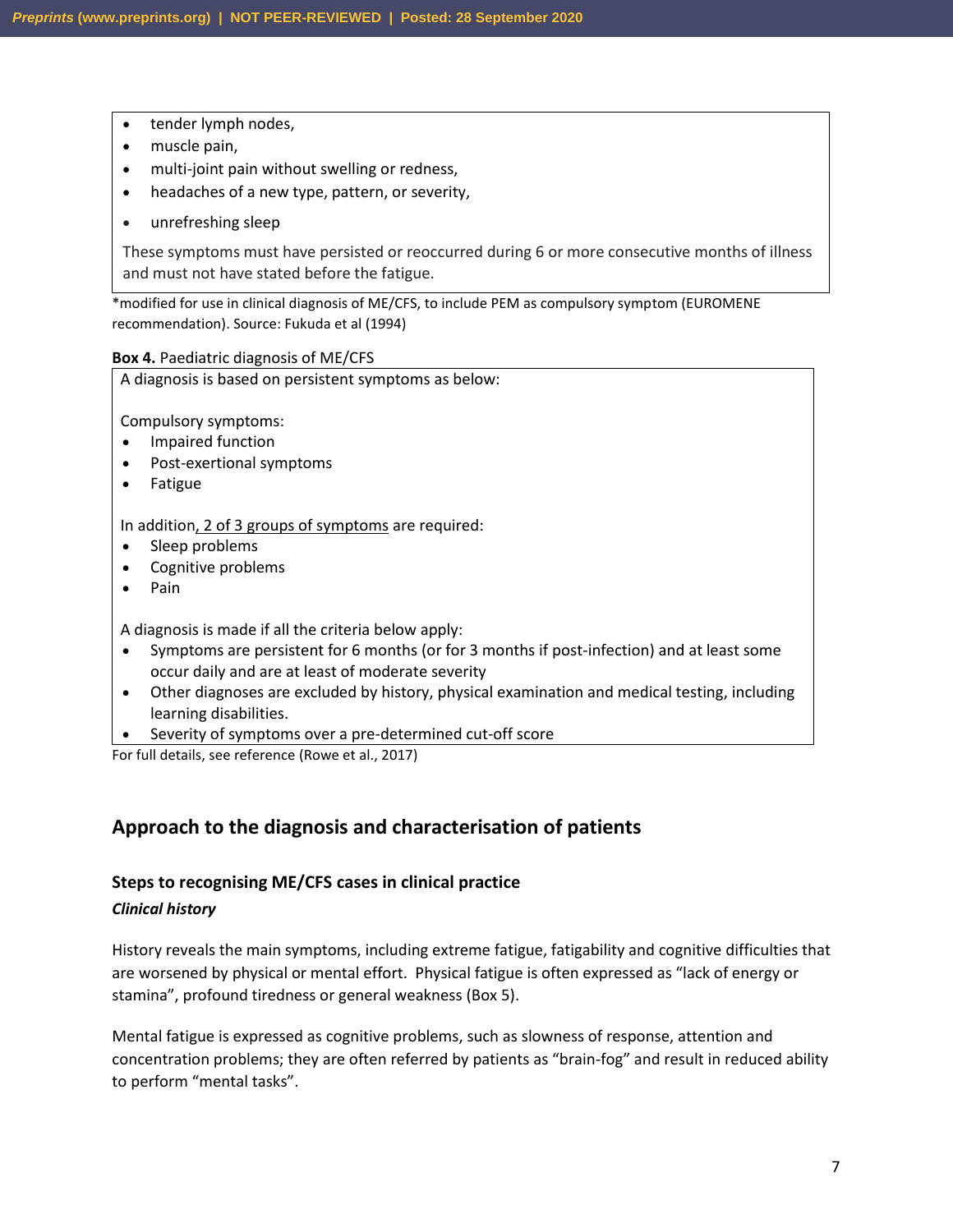There is significant intolerance to efforts, both physical and mental, with post-exertional aggravation of symptoms, or post-exertional malaise (PEM). PEM typically has delayed onset, often noticed hours later or the following day, and lasts for variable and often extended periods of time – e.g. from a day in milder cases to many days or weeks in moderately and severely affected individuals.

Sleep is characteristically "non-restorative" or "unrefreshing", and difficulty in initiating or maintaining sleep are common.

Orthostatic intolerance may be manifested with light-headedness and worsening of symptoms (such as fatigue, malaise, dizziness, nausea, palpitations) when assuming or persisting in the upright position for some time, usually a few minutes, but it may happen very soon after raising from the recumbent position or up to 10 minutes of more, depending on severity of the dysautonomia. The most severely affected may be unable to stand for more than a few seconds.

Pain can be generalised and referred to joints, muscles and adjacent soft tissues, with frequent headaches commonly reported. Pain may be migratory and variable in nature and is not associated with signs of inflammatory arthritis or myositis, with typical absence of join swelling or redness.

There is considerable symptoms overlap between ME/CFS and fibromyalgia (Faro et al., 2014), and a concomitant diagnosis of fibromyalgia (Ferrari and Russell, 2013, Wolfe et al., 2016) is often made. The latter requires pain to be generalised (present in at least 4 of 5 body regions) and widespread and accompanied by other symptoms, such as fatigue, poor sleep and cognitive difficulties (Wolfe et al., 2016).

Importantly, the symptoms of ME/CFS lead to substantial reduction in previous levels of activity and function. Some individuals will still manage full-time work or education, at least for some time, However, very often patients are unable to take up or continue full-time work or education, or any at all, with a significant minority (often quoted as corresponding to 25% of all patients) virtually home or bedbound. Educational, social and economic consequences take their toll, with resulting compromise in emotional wellbeing.

#### **Box 5.** Symptoms and complaints to consider when taking a clinical history

#### *Key symptoms*

- Persistent debilitating symptoms that include extreme fatigue or lack of energy, assessed by the impairment in the ability to work, study or undertake domestic tasks, leisure activities and social interactions
- Persistent exhaustion or unusually high levels of fatigue, aggravated by low levels of exertion, still upright position and stress (physical or emotional, such as infections or raised anxiety levels).
- Post-exertion malaise, or post-exertion exacerbation of symptoms: any or all symptoms can get worse following physical or mental efforts and stress - this can happen immediately or more typically delayed after a period following the exertion, e.g. which may be over 24 hours; recovery to previous levels of functioning and symptom severity may last long (typically from a day to weeks).
- Sleep dysfunction with unrefreshing sleep, i.e. waking up not feeling rested as one would expect following a good night's sleep.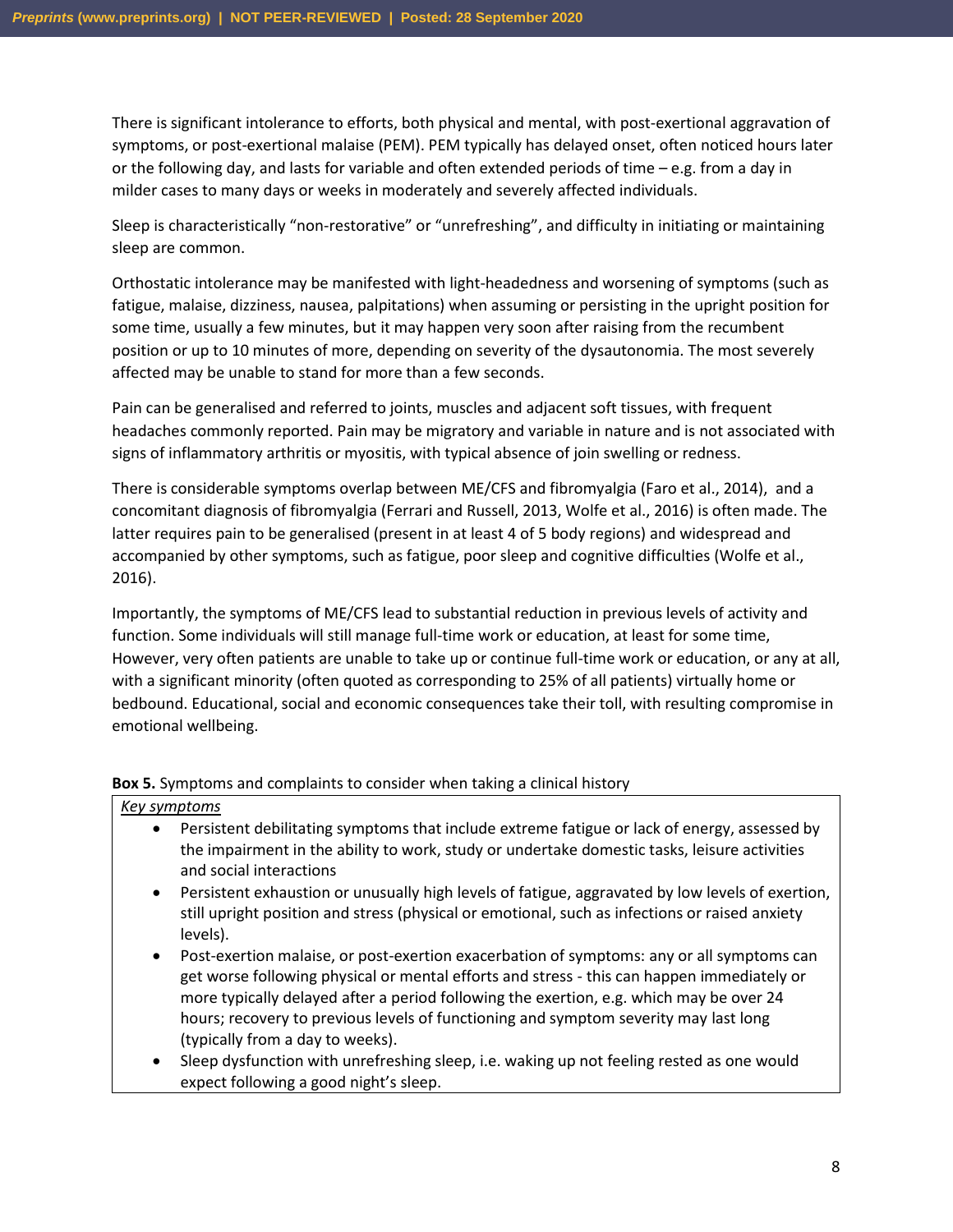- Complaints of cognitive impairment, such as poor memory, attention and concentration, slow thinking, reasoning difficulties, sense of disorientation, or "brain fog".
- Pain: muscle and joint pains, which may affect multiple sites and be migratory, but without local signs of inflammation; headaches (tension or migraine type); existing musculoskeletal symptoms may worsen.

#### *Additional symptoms*

- Orthostatic intolerance, defined by symptoms occurring only or worsened in the upright position (particularly when not associated with movement – i.e. in the still position), and improved by lying down, e.g. palpitations, tremors, light-headedness, dizziness, weakness, nausea
- Over-sensitivity to stresses and sensory stimuli such as light, noise, temperature changes or touch
- Intolerance to dietary and environmental factors, such as to alcohol, selected or multiple food intolerances and medications, new allergies
- Infection-immune like symptoms, e.g. frequent and prolonged symptoms of upper respiratory tract infections, such as flu-like symptoms, tender cervical lymph nodes, sore throat, congested nose, shortness of breath
- Symptoms of irritable bowel syndrome
- Weight loss or gain
- Sicca-Symptoms (dry eyes, mouth, or the opposite: hypersalivation)
- Emotional instability, anxiety and depression

#### *Symptoms characteristics*

• Symptoms may start following infectious or other insults or insidiously. These are persistent, but they may fluctuate from day to day or during the day. Some people experience temporary partial remission of symptoms, which are followed by recurrence, and may occur after physical or mental exertion beyond their tolerance level.

Although *specific symptoms* vary in presentation and severity, the symptoms tend to follow a typical pattern of inter-relatedness. This means that patients may have difficulties in distinguishing whether their symptoms arise from lack of energy, pain, or sleep deprivation, for example.

Fatigue and intolerance to efforts are key symptoms which are not always easy to interpret

• *Fatigue* is a main symptom, but its description and interpretation is variable. It usually represents a feeling of intense lack of physical energy or stamina and mental tiredness (reduced mental clarity with slowness in thinking and difficulty in understanding and processing information, focusing attention and forgetfulness), which restricts the ability to undertake physical and mental activities.

• *Intolerance to efforts is a key symptom, which relates to disease severity and previous levels of functioning.* The most severely affected may be limited in simple movements in bed, speaking or engaging in conversation, eating, and activities of daily living such as going to bathroom, bathing or showering and dressing), milder cases who were previously very active (e.g. athletes) may remain quite active, though much less than previously.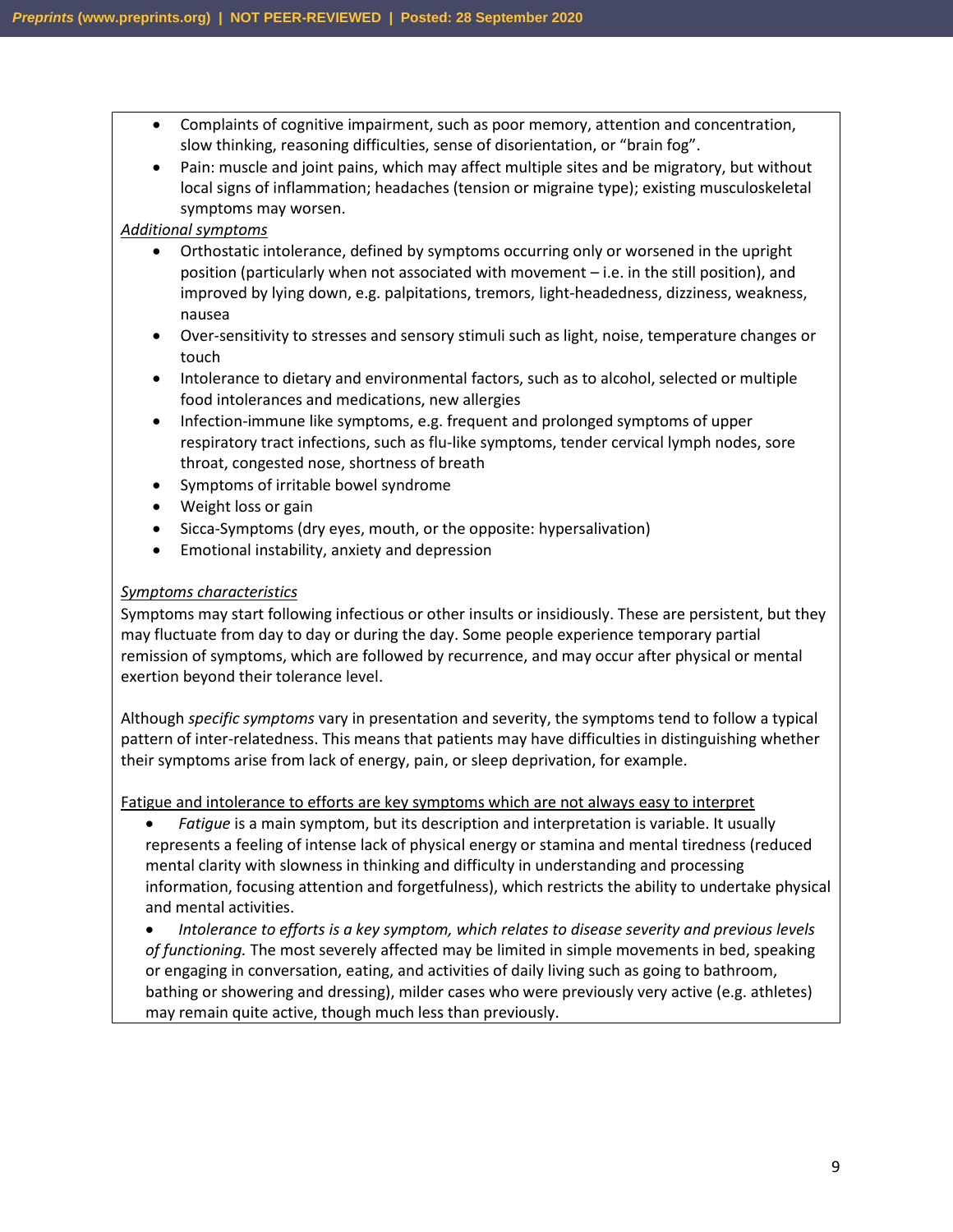#### *Clinical examination*

- General physical examination may be entirely normal. However, some patients present with general aspect of tiredness or of being unwell. Nutritional status is usually satisfactory, though overweight or obesity may result from long term inactivity or as a neuro-endocrine manifestation of the disease. On the other hand, signs of weight loss or low body mass index (BMI) may be present, more commonly in severely affected patients, though they may also raise suspicion of other severe morbidity; signs of neglect or poor care with basic needs, if noticed, should raise concerns about the wellbeing of the patient. Paleness and cold extremities may be noted.
- Orientation and cognition; patients are oriented but they may show signs of slow thinking, poor attention and short memory and be lost for words; long consultations may elicit increasing cognitive and physical difficulties as the patient tire; on the other hand, some patients may show signs of anxiety and "wire-tiredness", where they are restless in spite of being very tired physically and mentally. Emotional responses may be triggered as patients go through their histories and common difficulties experienced with their symptoms and lack of validation of their diagnosis and degree of disability, which are often not obvious to the untrained observer. In general patients are highly motivated and willing to do whatever may be needed to improve their symptoms. However, secondary anxiety and depressed mood may be observed, and lack of motivation or despondency should raise the possibility of associated low mood.
- Skin: paleness and cold extremities may be noted, often aggravated by upright position, which may be associated with low peripheral perfusion or autonomic dysfunction. Redness of lower extremities when sitting or standing may also be noted as a consequence of venous congestion.
- Head and neck: enlarged lymph nodes may be noted especially on the neck and might be tender, non-exudative pharyngitis might be observed and crimson crescents in the oral pharyngeal region have often been described (Lapp, 2019).
- Chest and cardio-vascular: Examination of the lungs and heart are usually unremarkable, except for possible changes in heart rate and blood pressure. Mild regular tachycardia may be present at rest. Postural tachycardia (standing heart rate of >30/min in patients older than 20 years and > 40/min in younger patients compared to laying down or >120 standing heart rate at any age) may happen immediately or within 10 minutes or more after standing up from the recumbent or sitting position; it may result from dysautonomia or relative hypovolemia and result in the diagnosis of postural tachycardia syndrome (POTS). Some patients develop hypotension upon standing, sometimes after a brief period of raised blood pressure. These signs are more common in the young and in some overmedicated patients and may be associated with postural hyperemia or cold extremities.
- Abdomen: general standard examination is conducted to rule out other explaining diseases; mild diffuse abdominal tenderness is not uncommon.
- Musculoskeletal: joints appearance is usually normal (no oedema or redness); tenderness of joins and soft tissues may also be present. Some patients have hypermobile joints or fulfill the clinical criteria of hypermobile Ehlers-Danlos (hEDS) syndrome (Beighton et al., 1973; Bragée et al., 2020), which should be recognized as a comorbidity.
- Brief neurological examination: This is usually normal, muscle fatigability is shown by lower handgrip strength compared to healthy individuals, or by a rapid fall in grip strength measures during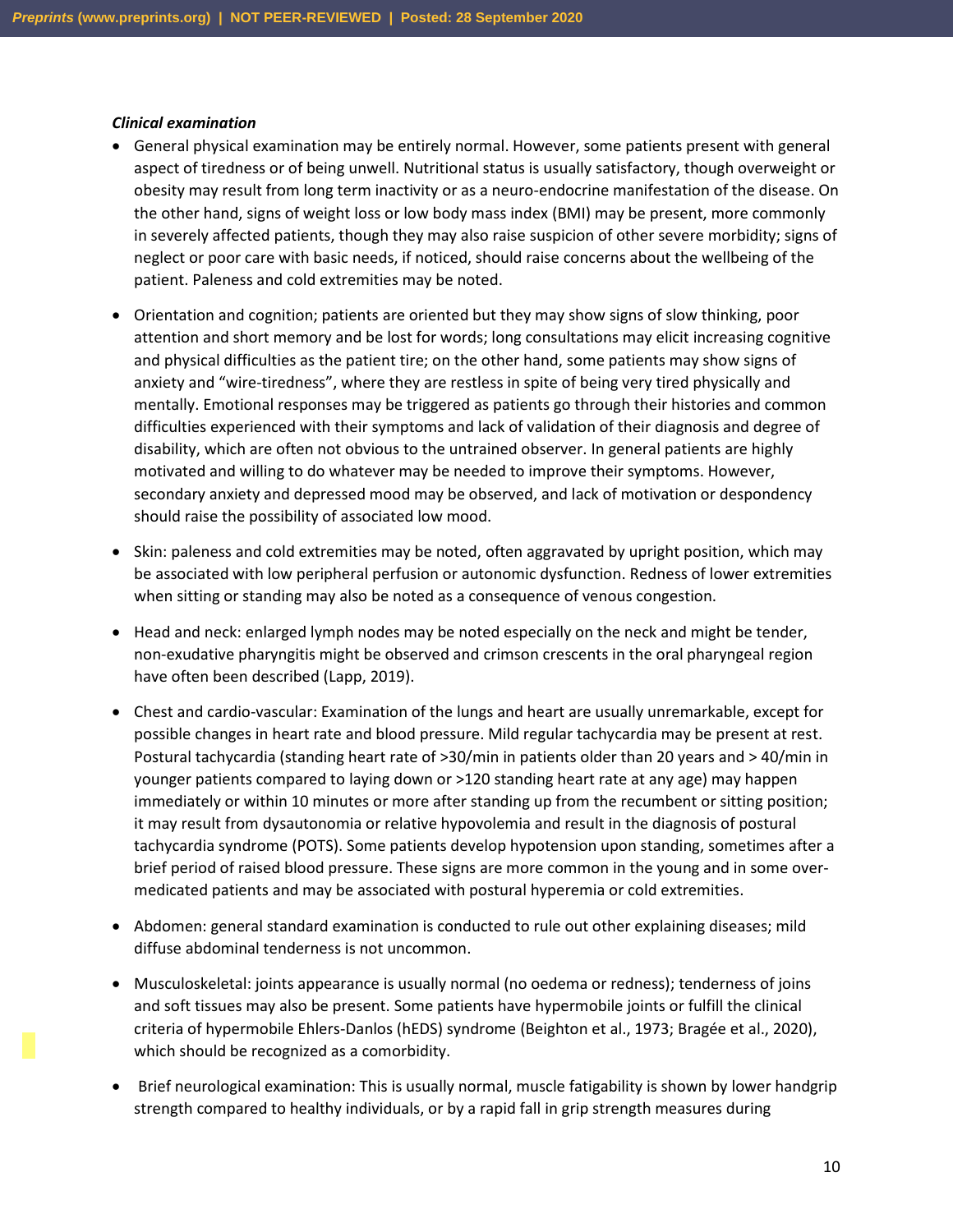repetitive muscle contractions, particularly in severely affected cases (Nacul et al., 2018). Sensory examination may be normal though hyperalgesia or allodynia may be present. Cognitive difficulties, and the occasional fasciculation may be noticeable (Hickie et al., 2009 . Brisk symmetrical reflexes in arms and legs may be observed. Cranial nerve examination is usually normal; however, pupil reaction might be slow. Subtle gait abnormalities may be associated with a feeling of instability; although fullblown Romberg sign at examination is atypical) (Boda et al, 2015). A brief psychiatric assessment may show signs of associated anxiety or mood disorders or the presence of an alternative diagnosis. Signs suggestive of specific neurological or psychiatric abnormalities should be investigated further.

• In the more severely affected, signs of frailty may be evident; patients may be virtually bed-bound, sit in a wheel-chair, they may have a pale and puffy face, cold extremities and may not be able to remain or may feel very uncomfortable in the upright position for longer than a few seconds or minutes. There is a general sense of weakness and lack of stamina, and short periods of break during clinical assessment may be required as the patient becomes visibly tired and shows signs of increasing cognitive difficulty. Symmetrical reduction in limb muscle strength may be observed on formal neurological examination, and hand grip manometer will usually show reduced power, with decreasing values on repeated measurements.

#### *Differential Diagnosis*

Since fatigue is a common complaint in daily life and in association with a range of medical problems, it is important to note that most people with ongoing fatigue do not have ME/CFS, but rather have symptoms that are caused by other conditions, emotional well-being or life-style-factors. The presence of post-exertional malaise, however, raises the level of suspicion, as this is quite typical, though not specific of ME/CFS.

The list of co-morbid conditions and differential diagnoses is exhaustive. Examples are listed in Boxes 6 and 7. Some conditions are often present concomitantly to ME/CFS (co-morbidities). Other conditions may potentially exclude a diagnosis, if they fully or mainly explain the symptoms. However, such conditions may also be co-morbid, when their presence does not explain most of the symptoms and signs observed. In general, when one of these conditions are present and are not well-controlled, the patient should be offered optimum treatment and stabilization, before a diagnosis of ME/CFS is considered. Severe conditions should be explored early and excluded or treated promptly. Action is prompted by clinical suspicion and red flags, such as: unintentional weight loss, prolonged fever > \_38 C, persistently elevated inflammatory markers, significant abnormalities in physical examination, suicidal ideation. Box 8 includes suggested diagnostic sub-categories, which may change as clinical picture and further clinical and related information arises.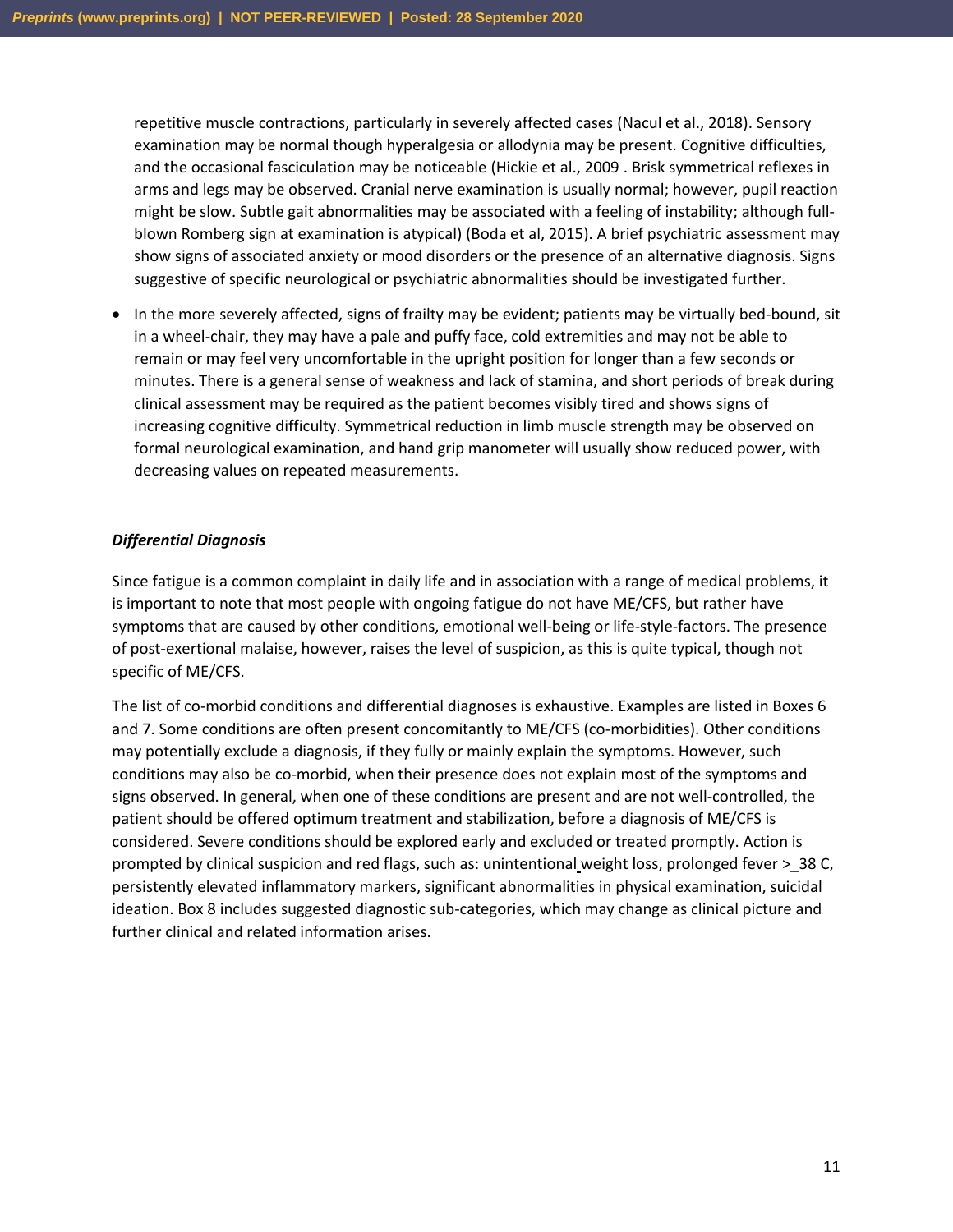#### **Box 6.** Co-morbid conditions which do not exclude ME/CFS diagnosis

**Box 7.** List of diseases where fatigue may be a prominent feature. **These usually exclude diagnosis of ME/CFS**, if symptoms are mostly or largely explained by the condition (other than ME/CFS). They may be co-morbid with ME or CFS if condition is well controlled and not expected to lead to most of the manifestations within the ME/CFS- spectrum (fatigue, cognitive complains, sleep dysfunction, PEM)

- Hypothyroidism
- Hyperthyroidism
- Malignancy
- Rheumatoid arthritis, SLE, polymyositis, Sjogren syndrome, Psoriasis arthritis
- Crohn's, ulcerative Colitis, coeliac disease
- Post-concussion syndrome, post-ICU syndrome, post-traumatic stress disorder
- Heart disease, such as heart failure
- Severe COPD, or other severe respiratory disease
- Severe anaemia, vitamin B12 deficiency, hemochromatosis
- Renal failure
- Diabetes mellitus
- Addison's or Cushing's disease, hyperparathyroidism and other endocrine disorders
- Any of bipolar disorder, schizophrenia, major depression, anorexia, bulimia, autism
- Multiple sclerosis, myasthenia gravis or other neuroimmunological diseases, paraneoplastic syndromes
- Parkinson's disease, Alzheimer, stroke or other serious neurodegenerative disease
- Sleep apnoea
- Narcolepsy
- Hepatitis, tuberculosis, HIV/AIDS, neuroboreliosis, or other chronic infections
- Excessive consumption of alcohol or other substances of abuse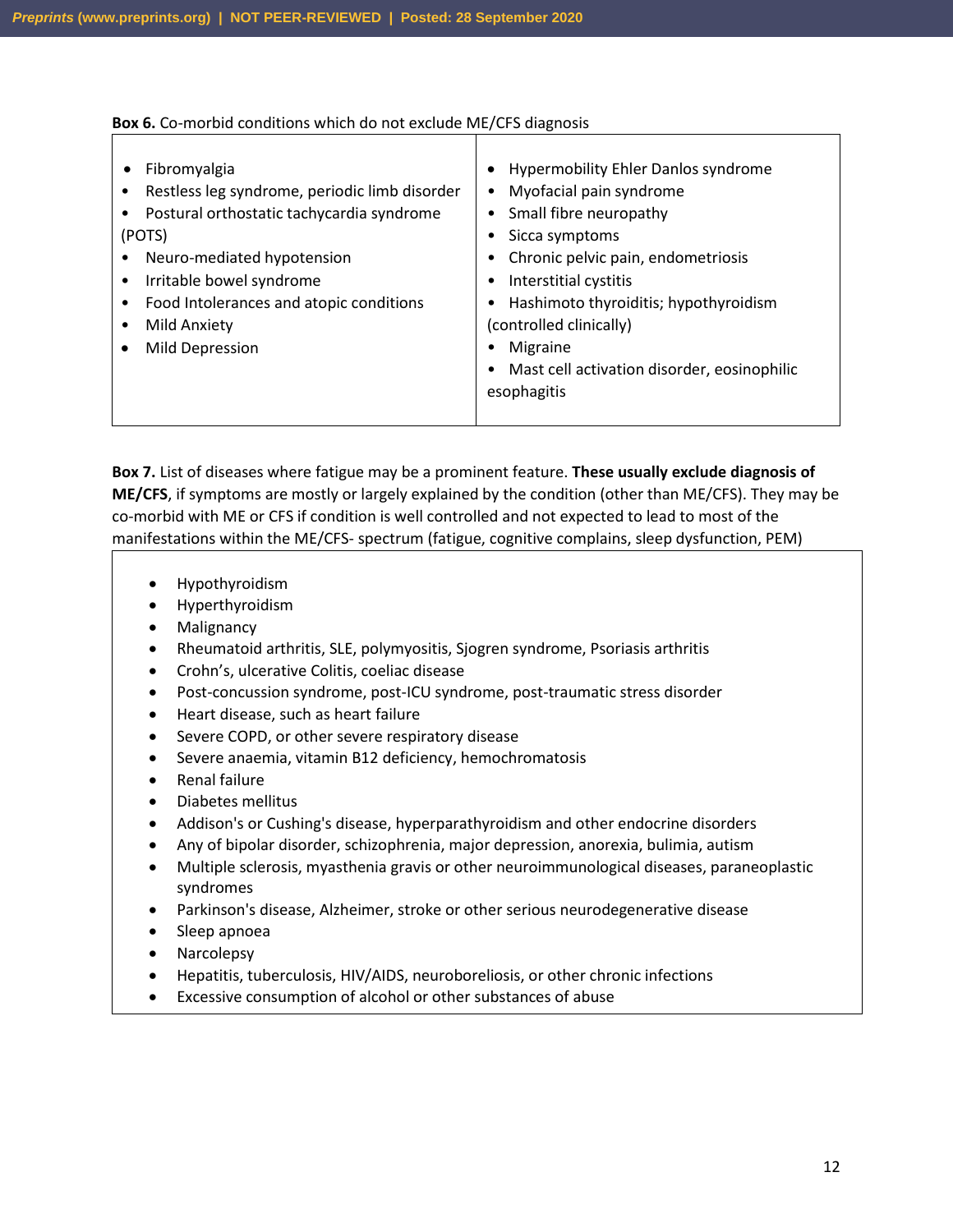#### *Patient detailed characterization, laboratory and other tests*

Further patient characterization may involve the use of standard questionnaires – which may be selfcompleted or applied by an interviewer, and physical measures, which are used to assess function and disease severity. They are useful for patient's baseline evaluation and when repeated subsequently, they provide indicators of disease course and evaluation of response to treatment. Core assessments shown in Box 8 include examples of tests that may be used routinely for that aim. When research studies are linked to clinical practice, these and other questionnaires and instruments may be also used (see Mudie et al, submitted to Preprints).

Further laboratory tests and imaging studies may be needed to identify potential co-morbidities, and/or to exclude other diagnoses. These should be guided by clinical assessment and the need to exclude severe conditions that may explain the symptoms.

Examples of useful screening tests for initial investigations in primary care include: Full blood count, ferritin, liver enzymes, renal function, thyroid function, high-sensitivity C reactive protein (CRP) or erythrocyte sedimentation rate, electrolytes including sodium, potassium, calcium, inorganic phosphate, creatine phosphokinase, and fasting glucose or glycated haemoglobin.

Serology screening for EBV, hepatitis B and C, HIV, Lyme and other tick-borne diseases may be useful according to clinical and epidemiological features (Twisk, 2014).

Other tests may be required according to availability of resources, or as clinically guided. These are usually reserved for specialist centres or are done through referral to other specialities. These are usually aimed at differential diagnosis, but could also be used to better characterization of pathology or for the assessment of function and disability (Box 6). Examples include anti-CCP, transglutaminase antibody, morning cortisol, vitamin B12, NT-pro BNP and vitamin D3 or 25(OH)D. In some cases an extended auto-immune screening, allergy testing, serum tryptase levels and lymphocyte differentiation may be required. Imaging and other specialised tests may be appropriate in some cases, but are usually reserved for specialist centres e.g. brain or spine MRI, cardiopulmonary exercise testing (CPET), cognitive testing panel, echocardiography, tilt test

Tests results will often be unremarkable, though subtle abnormalities may be observed (Nacul et al., 2019). Routine inflammatory markers are usually not elevated in ME/CFS. Low CK suggests disease severity or very low physical activity levels. Elevated LDH and GPT/GOT is found in a subset of patients. Elevated NT-pro BNP might be found and is associated with lower cardiac volume (Tomas et al., 2017); this should be investigated further. A subset has diminished IgG/A/M levels and/or IgG3 subclass deficiency (Guenther et al., 2015). Marked abnormalities should raise the suspicion of an alternative diagnosis.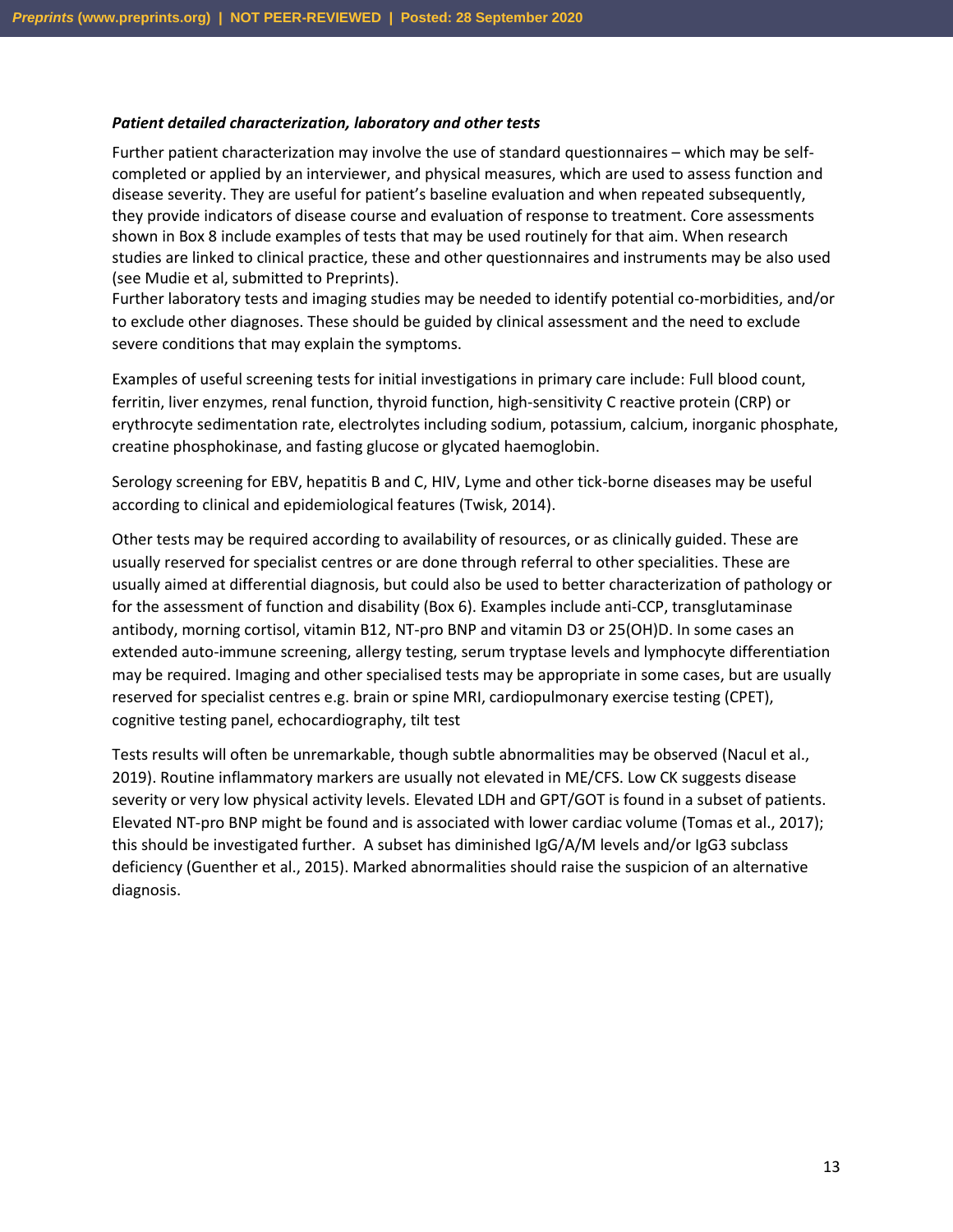| Domain or specific clinical situations                             | Clinical, Laboratory, and Imaging                             |  |  |
|--------------------------------------------------------------------|---------------------------------------------------------------|--|--|
|                                                                    | assessments or Measurement instruments                        |  |  |
| <b>CORE ASSESSMENTS</b>                                            |                                                               |  |  |
| Severity assessment                                                | UKMEB-PQsymp; DPQ, RAND-36, Pain and                          |  |  |
|                                                                    | fatigue analogue scales                                       |  |  |
| <b>Disability screening</b>                                        | RAND-36 summary scales (Physical and                          |  |  |
|                                                                    | Mental component summaries                                    |  |  |
| Muscle power and general health                                    | Hand grip measurements, Dynamometer                           |  |  |
| <b>ADDITIONAL ASSESSMENTS</b>                                      |                                                               |  |  |
| Routine tests not done recently and justified clinically           | Tests as appropriate                                          |  |  |
| if clinical history suggests autoimmune or                         | ANA, ENA, TPO, AMA, APA, immunoglobulins                      |  |  |
| immunodeficiency                                                   | and others according to clinical findings                     |  |  |
| Serious neurocognitive symptoms, that increases risks for          | Neurocognitive tests - e.g. Creteil battery of                |  |  |
| patients                                                           | tests (Auon Sebaiti et al; submitted to                       |  |  |
|                                                                    | Cortex*); NIH CDE Toolbox (National                           |  |  |
|                                                                    | Institute of Neurological Disorders and Stroke                |  |  |
|                                                                    | (NINDS), 2018);                                               |  |  |
| Neuro-imaging as needed for further neurological<br>investigations | MRI scan, CT                                                  |  |  |
| Obstructive Sleep Apnoea suspected                                 | Sleep studies, Polysomnography;                               |  |  |
| Signs of SFN, peripheral neuropathy, marked muscle                 | Nerve conduction studies, electromyography                    |  |  |
| symptoms, objective peripheral findings                            | (EMG), skin (for intradermal nerve fibre                      |  |  |
|                                                                    | density) biopsy, or muscle is rarely necessary                |  |  |
| POTS, orthostatic intolerance                                      | Tilt test or recumbent and, repeated standing                 |  |  |
|                                                                    | heart rate and blood pressure                                 |  |  |
| Objective assessment of PEM or disability                          | 2-day CPT (use with caution as can cause or<br>aggravate PEM) |  |  |

**Box 8.** Core and Additional assessments that may be recommended for ME/CFS secondary care services

\*a selection or the full range of tests may be conducted routinely or in support of disability assessment. ANA. Anti nuclear antibodies ENA. Extractable nuclear antigens, AMA. Anti-mitochondrial antibody, APA. antiphospholipid antibodies, DPQ. DePaul Symptoms Questionnaire, TPO. Thyroid peroxidase UKMEB PQsym. UK ME/CF Participant Questionnaire

#### **Steps to recognising the ME/CFS patient in clinical practice**

#### *Clinical history*

None of the criteria used in adults have been validated for the diagnosis of paediatric ME/CFS. Diagnosis of ME/CFS in children is especially challenging for two main reasons: First, younger children may not report symptoms accurately and might assume fatigue as normal, when not remembering the experience of full health. Second, there are differences in how children perceive and report symptoms of ill health, and proxy reporting by parents may not always accurately reflect children's experience. To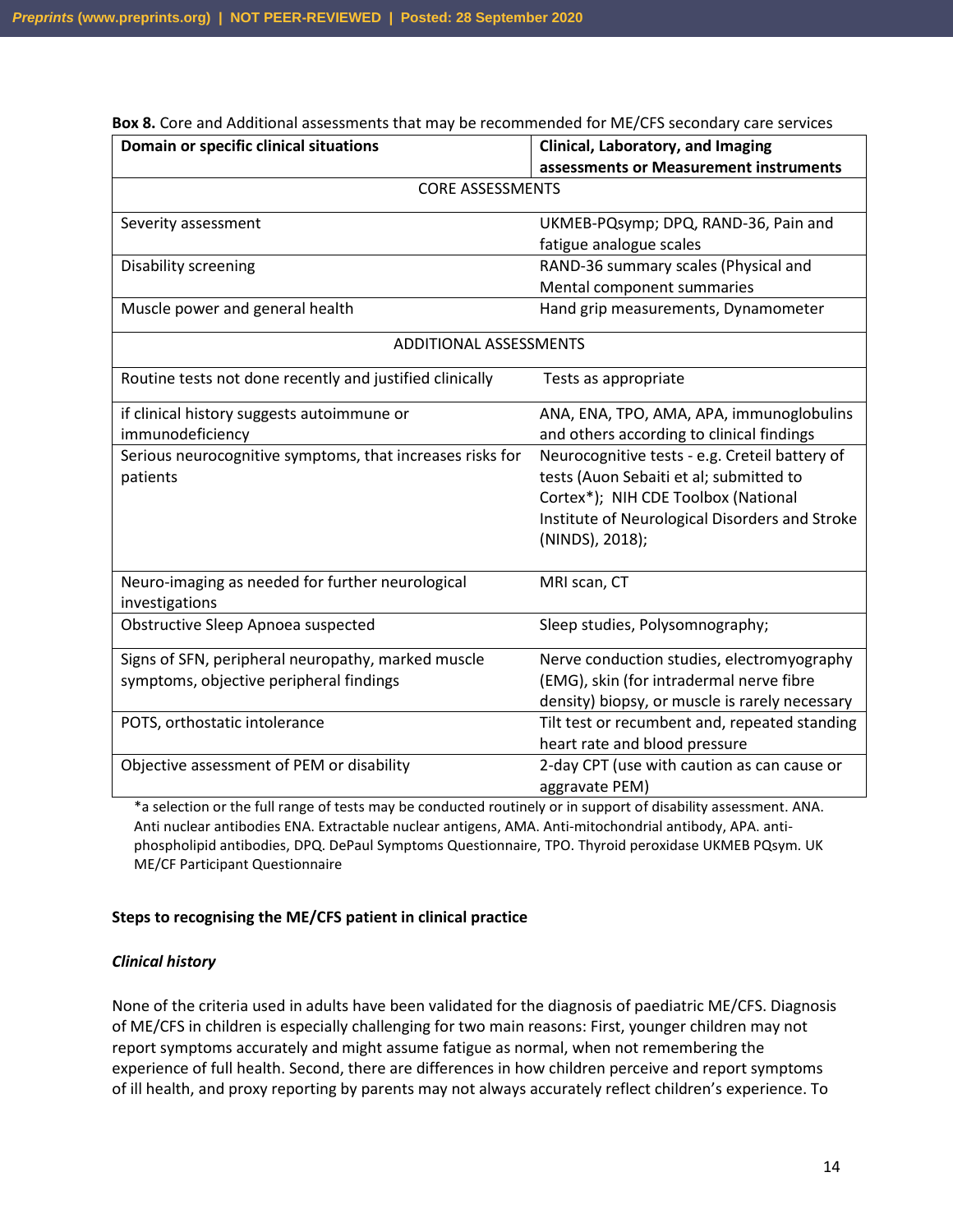account for the latter, paediatric ME/CFS should be diagnosed if CCC are fulfilled for as little as 3 months and no other underlying disease has been identified (Box 2). Owing to differences in manifestations and their ascertainment in children, compared to adults, a paediatric case definition that uses the structure of the CCC 2003 adults definition and some aspects of the CDC-1994 criteria was published in 2006 (Jason et al., 2006), and most recently, a group of experienced paediatricians suggested a "Clinical Diagnostic Worksheet" (Rowe et al., 2017) (Box 4). This guidance refers to "impaired function" or a "substantial reduction in the child's ability to take part in personal, educational, and/or social activities" associated with fatigue and PEM as cardinal symptoms. Other symptoms including headaches, myalgia, joint pain, sore throat, painful lymph nodes, and abdominal pain are scored as "pain"(Rowe et al., 2017).

Symptoms usually start acutely, often following symptoms of infection, e.g. flu-like symptoms, or gastroenteritis, but may have insidious or episodic onset. In children, about half of the cases of ME/postinfectious fatigue syndrome manifest after typical Epstein-Barr-virus (EBV)-associated infectious mononucleosis (Rowe, 2019, Williams et al., 2019). Symptoms are usually fluctuating in type and severity (especially in the early stages of the disease), with patients typically reporting "good" and "bad" days. A more careful analysis of the pattern of symptoms may reveal correlation with physical or mental efforts.

Primary care professionals may suspect a diagnosis in children and adolescents presenting with persistent or recurrent moderate to severe impaired function, fatigue and post-exertional symptoms, especially if associated with autonomic symptoms, sleep disturbance, neurocognitive problems, and pain (e.g. headaches and abdominal pain), following history, clinical examination and routine tests that exclude other diagnoses that may explain the symptoms. We recommend paediatricians use the full criteria from Rowe et al (2017) as part of diagnostic approach, and the CCC 2003 criteria (Carruthers et al., 2003) if symptoms are present for 3 months.

#### **Diagnostic categories**

A proposed diagnostic characterization of patients, which builds on previous disease criteria definitions, is shown in Box 9, which also suggests stratification variables that may be used for sub-grouping of cases.

**Box 9.** Diagnostic categories and sub-grouping

#### **Symptom description**

*Prolonged fatigue:* persistent profound fatigue or lack of energy, usually (but not necessarily) accompanied by other symptoms; should be present for at least one month

*Chronic fatigue (CF):* persistent fatigue or lack of energy, that leads to reduced activity levels lasting over 3-6 months\*. This may be explained by a condition other than ME/CFS (e.g. cancer-related fatigue), or unexplained ("idiopathic chronic fatigue"). It does not require other symptoms that are typically found in ME/CFS

*Post-infectious fatigue or post-viral illness (PIF or PVI):* new onset symptom complex including persistent profound fatigue with exercise intolerance following an infectious trigger, and which are not otherwise explained by a diagnosed condition or lifestyle. It is usually accompanied by at least 2 further symptoms\*\* from: post-exertional malaise, unrefreshing or poor sleep quality, cognitive or autonomic symptoms for at least 3 months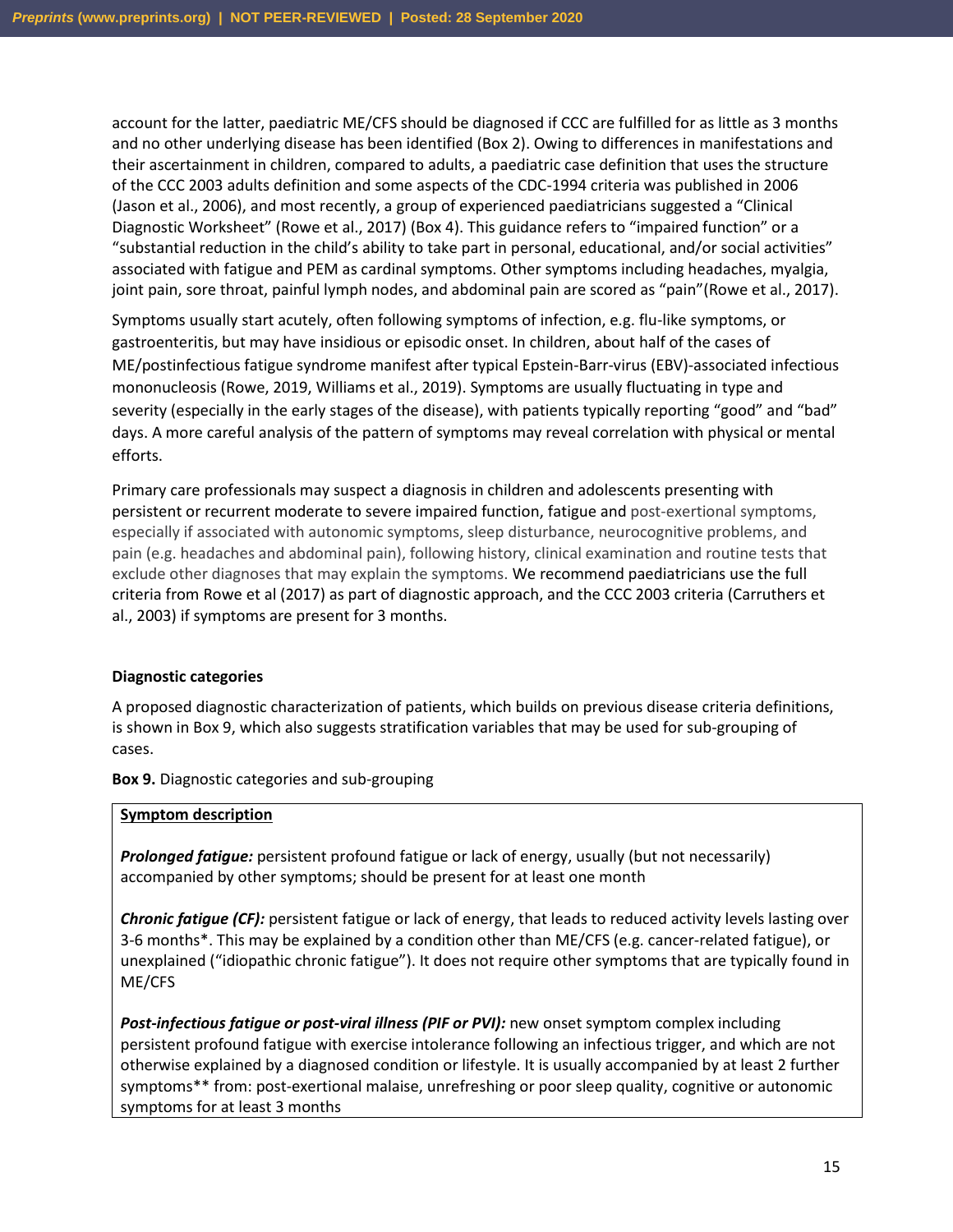#### **Diagnostic categories**

- *ME or ME/CFS:* persistent fatigue or lack of energy, that leads to reduced activity levels lasting over 3-6 months, when diagnostic criteria according to IOM or Canadian Consensus criteria are fully met for adults; and CCC or Rowe's criteria are fully met in children
- *ME/PVFS (ME/Post-viral fatigue syndrome or post-infectious fatigue syndrome):* As for ME/CFS, when symptoms follow a presumed or confirmed infection (e.g. post-COVID-19 fatigue syndrome, postmononucleosis fatigue syndrome).
- *Non-ME chronic fatigue:* chronic fatigue cases that do not fulfill the diagnostic criteria for ME/CFS, lasting for at least 3-6 months
- *ME/CFS of combined aetiology:* when symptoms are attributed to a combination of ME/CFS and other known disease, e.g. ME-CFS/diabetes type 2

#### **Examples of stratification categories:**

age-group (e.g. children, adults, elderly), sex

Illness onset: acute or gradual; post-infection, following other triggers, e.g. environment exposure Presence of co-morbidities, e.g. fibromyalgia, hypermobility, mild mood disorders Phase of disease (or disease duration), e.g. early, established and complicated disease (Nacul et al, 2020) Severity (based on symptoms score or measures of function); a broad category of severe/ non-severe is based on being virtually house-bound or able to regularly be outside home. Very severe cases are virtually bed-bound.

Clinical Phenotype: Based on predominance of symptoms by type (e.g. based on Canadian criteria symptoms sub-groups); e.g. neuro-cognitive, immune, sleep phenotypes.

Molecular phenotype: i.e. based on well-defined profiles based on results of specialised investigations, e.g. metabolic, immunological.

\*CCC 2003, IOM 2015, and Rowe,2017 criteria require 6 months of symptoms; experienced clinicians should be able to diagnose adults with 3 months of symptoms. For children, CCC criteria requires 3 months and postinfectious cases, and Rowe, 2017 requires 3 months in post-infectious cases.

\*\* the 2 additional symptoms criterium is not required when the fatigue symptoms can be clearly linked to the triggering infection and are not explained by other pathologies

*Chronic fatigue-spectrum disorder (CFSd) is an encompassing term may be used to refer to* persistent profound fatigue for over 3-6 months associated with other symptoms, including the following sub-categories: a) cases meeting diagnostic criteria for ME/CFS; b) cases that do not fully meet diagnostic criteria (Non-ME chronic fatigue-Sd); c) cases totally or partially explained by other diseases known to cause chronic fatigue (Disease specific associated CFS; or ME/CFS of combined aetiology)

#### **Recommendations for Health Care provision**

Primary care professionals have an important role in the initial diagnosis, including consideration of alternative conditions leading to similar symptoms. It is important to note that many symptoms commonly reported in ME/CFS have a low disease-specificity and may occur in a number of diseases. Acute infectious onset and PEM should always prompt to consider ME/CFS. Although diagnostic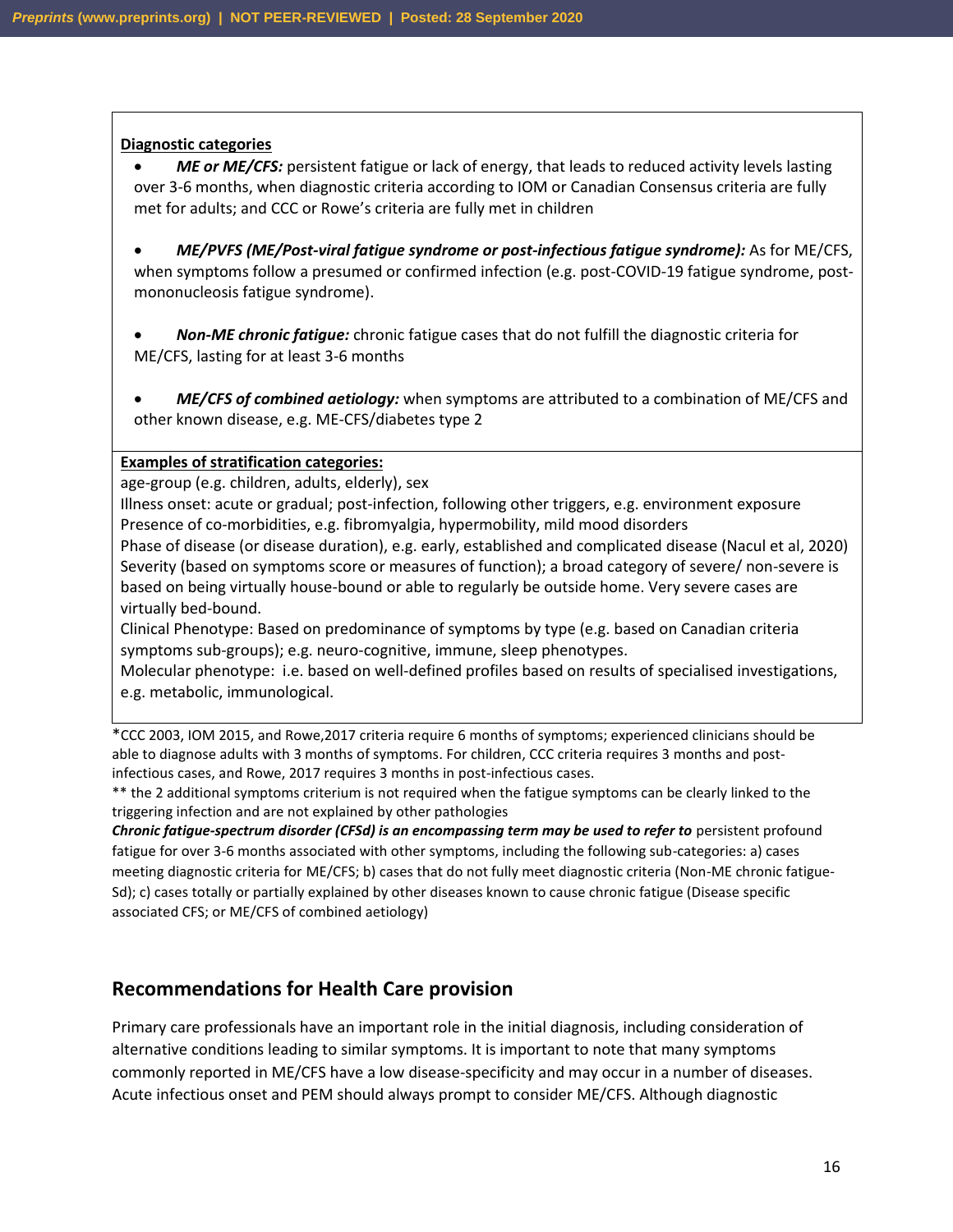confirmation may require a 3 to 6-month period, it is important to contemplate the diagnosis at earlier stages, so that disease management may start and diagnosis and treatment of alternative diseases are not delayed (See Box 7).

Careful medical history, including social and occupational history and circumstances associated with the start of symptoms and subsequent progress will give significant clues on diagnosis. Information should be obtained on current and previous treatments, including prescribed and over the counter medicines and supplements as well as self-management strategies and alternative therapies. It is important to check for medications potentially leading to fatigue as well as autonomic-related and other symptoms. Physical examination and routine bloods tests are required to increase diagnostic accuracy and detect alternative conditions explaining the symptoms.

Patients with ME/CFS tend to be multi-symptomatic and often have long clinical histories, which may include various failed attempts to obtain a diagnosis and treatment. Multiple previous investigations are not uncommon, however, often symptoms presented are discarded by clinicians as "exaggerated" or "imagined", related to excessive work or studies or as mood related. Such scenario is to be avoided through early recognition and diagnosis, which are reliant on better knowledge of the disease and education of doctors and other health professionals.

When a diagnosis is suspected in primary care, regular reviews are warranted, when the possibility of alternative diagnoses are explored at the same time as initial management strategies are put in place. In such cases, it may be helpful to ask the patient to record their symptoms and other health parameters using standard instruments in advance of follow-up consultations (see Core Assessments, Box 8,).

Education of patients in advance to, during and following consultation may be useful, and reliable educational materials should be recommended, e.g. booklet or online, videos and other online information materials. These should cover concepts and practical recommendations for following pacing with adequate rest periods or breaks in activity, sleep hygiene and pain management strategies. Both mental and physical activities should be taken in such a way to avoid over-exertion, which may trigger post-exertional aggravation of symptoms or "crashes", and as key strategy to optimise chances of recovery. A main goal of educational activities is to empower the patient for self-management and to be in control of their disease and healing process.

#### **Criteria for referral for specialist services:**

Although with good education of primary care physicians, diagnosis and monitoring of people with ME/CFS in primary care are possible and desirable, referral for specialist services may be indicated in some circumstances (Box 10): Confirmation of diagnosis, when there is doubt; for cases who may benefit from a multi-disciplinary team with specific expertise, including drug treatments or care of those with severe or complicated disease, and a range of service offerings, such as occupational therapy, supportive counselling, education on self-management and energy/activity management with pacing, social services, and advise on access to community support, e.g. for educational, occupational and social matters, such as benefits (see below on Secondary Services). Patients with more recent disease, such as those with less than 1-2 years of symptoms and the young (e.g. adolescents and young adults up to 25 years of age) may also benefit from referral for initiation of multicomponent therapy, as early referral of such cases may affect long term prognosis. The more severely affected including those who are housebound or bedbound and severely disabled should also be priority for referral, esp. where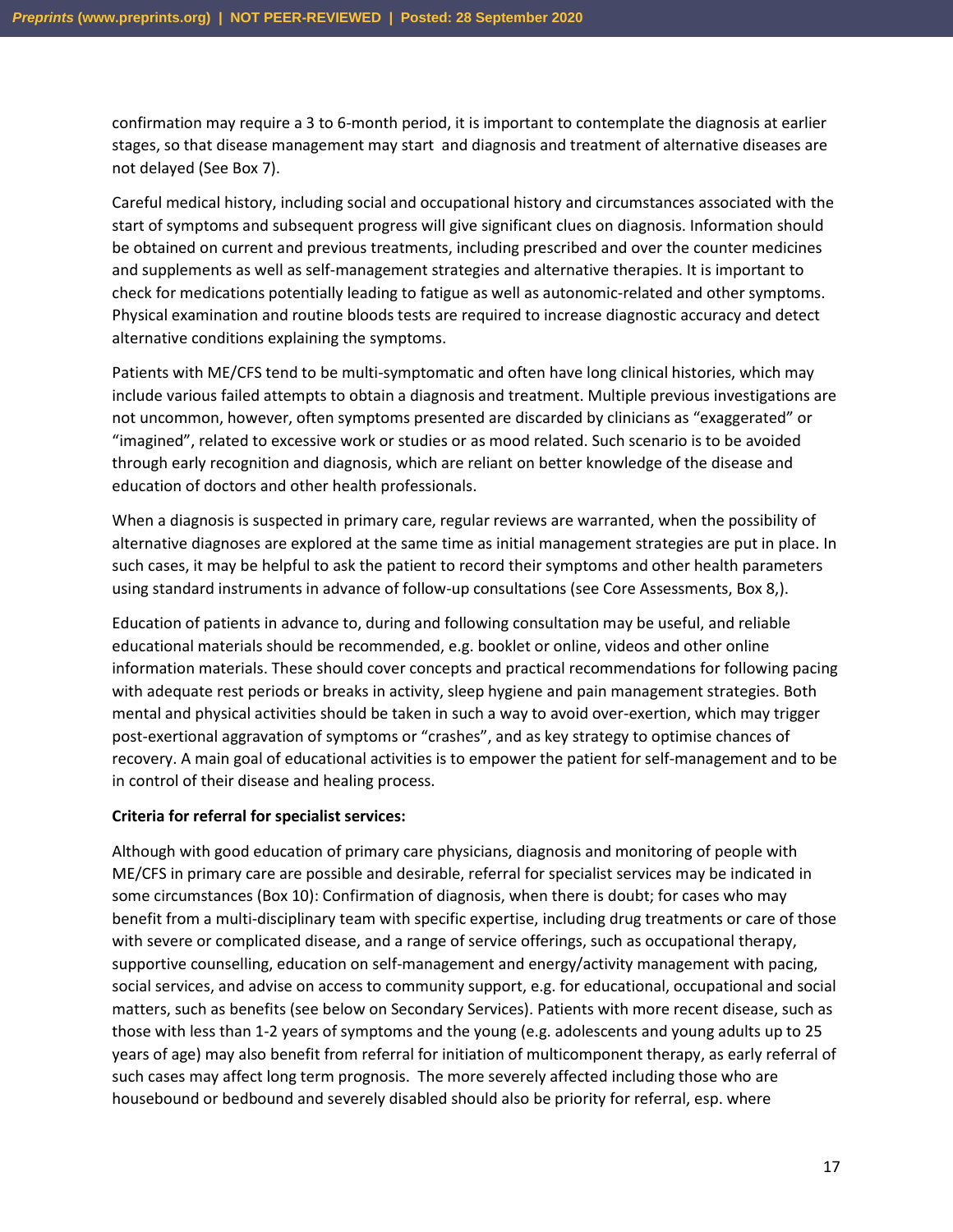appropriate home-visits or telehealth are available and where necessary for occupational, educational and disability support. Note that some cases may be best served by referral to alternative services, esp. where ME/CFS or Complex Chronic Diseases Services are not well developed, such as to pain management, rehabilitation, neurology, psychiatry, and rheumatology services.

Box 10. Examples of criteria for referral to secondary services caring from people with ME/CFS

• Diagnosis confirmation • Young people Severe cases or significant disability, espcially if local support is limited Short duraton of symptoms e.g. less than 1 or 2 years • Rapid deterioration in symptoms • Complex diseases, where diagnosis and treatment are challenging • Inability to provide adequate care in the community or when management and treatment are only availalbe at specialist services

#### **The continuing role of primary care and the general practitioner**

In general, irrespective of referral to secondary care, whenever possible, the primary care team should continue to take responsibility for the long-term care and monitoring of the patient with ME/CFS and their treatment, whenever possible in partnership with the Specialist Team. This includes facilitating the provision of emotional, social care and occupational health support, and medical advice to teachers, employers and caretakers, in response to specific needs of patients. This could involve access to resources in the community, such as to physiotherapy, occupational therapy or dietician or home visits by the primary care team (esp. the more severely affected), e.g. by district nurses. Support for selfmanagement, education and work activities may require further contacts with the patients and their carers/ family as well as with educators and employers. Here, online educational materials may be of value, as well as group educational activities for patients. Organization of care for people with ME/CFS and in particular the severely affected may be complex and require communication of the primary care professional with others from various disciplines.

The primary care provider will still have major responsibilities for searching for alternative diagnoses, where relevant and dictated by clinical judgement, and with dealing with co-morbidities and other diseases that may be not directly related to the diagnosis of ME/CFS, and for referring to different specialties as appropriate. Pharmacological and non-pharmacological approaches to treatment and clinical progress should be reviewed. It is important to consider that patients with ME/CFS may be more sensitive to a range of medications; this also needs to be considered when treating other conditions; having in mind also the possibility of drug interactions.

Needless to say, the strength of primary and secondary care services in particular settings will be relevant to determine roles at each care level, and best ways of cooperation between services at different levels. We appreciate limitations of access and service provision in primary care in many places, and local solutions will need to be found in line with local needs and resources. Virtual health or virtual support from the specialist to the primary care team may have a role.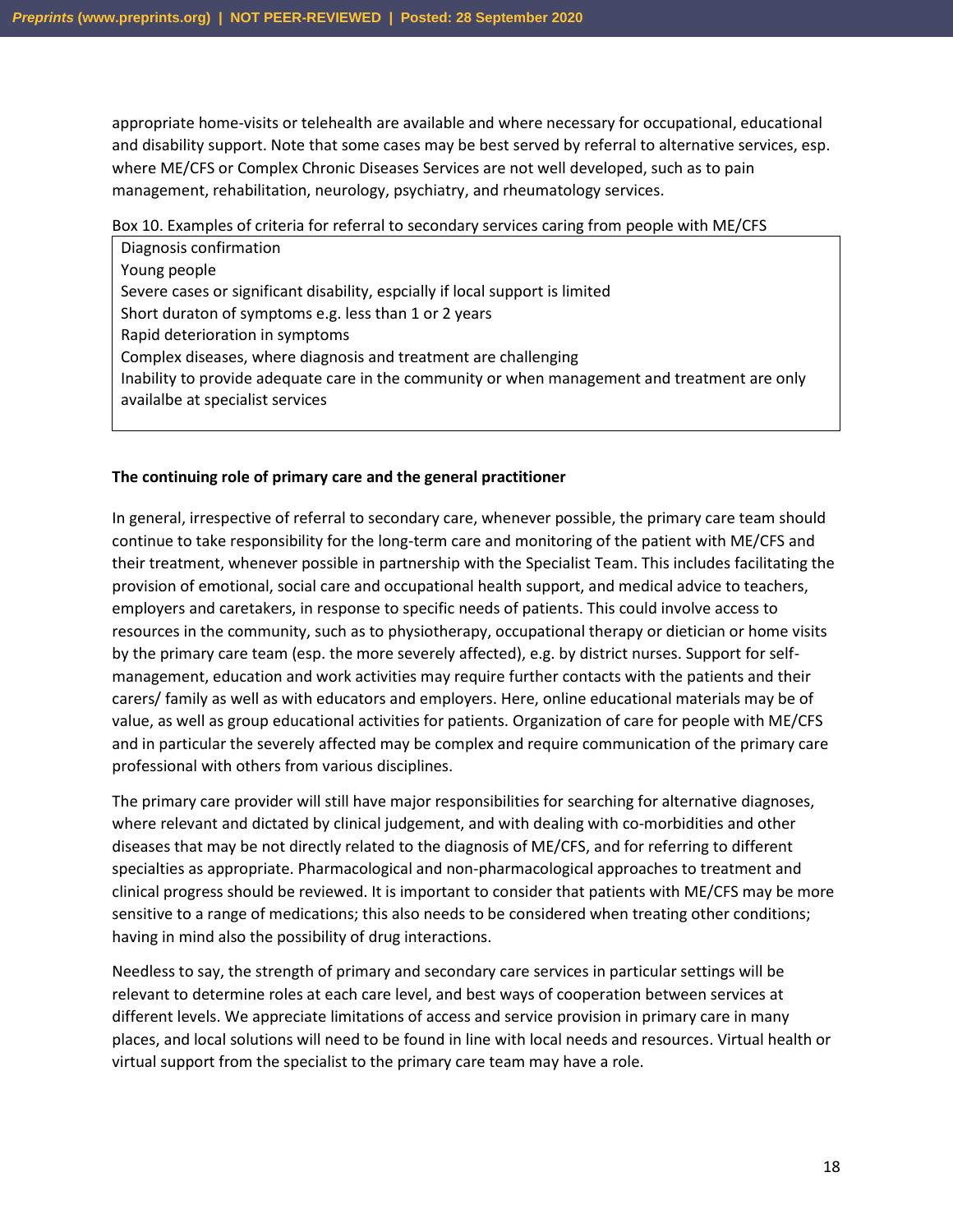### **The ME/CFS Specialist Consultation**

#### *Preparing for the consultation and the waiting room*

Previously to specialist consultation, it may be helpful to obtain relevant information, using standardised questionnaires or data/ information otherwise obtained that may help with diagnostic confirmation, characterization of symptoms and their severity, and life impact. Forms may also be used as baseline clinical information for monitoring disease progress and response to management or treatment. These can be completed before consultation.

Standard questionnaires include the UKMEB Symptoms Assessment Questionnaire (SAQ), to aid diagnosis and the Participant phenotyping Questionnaire (PPQ), for severity profiling (Lacerda et al., 2017) or the De Paul Questionnaire, allowing diagnosis and symptom severity profiling (Bhatia et al., 2019). The Impact on function and quality of life may be measured by standard instruments, such as Rand-36 (Hays et al., 1993, Varni et al., 2001), some of which have been validated in many languages. The Epworth Sleepiness Scale (Johns, 1991) can be used to assess excess daytime sleepiness and as a screening for Obstructive Sleep apnoea. Other instruments may be used to screen for mood disorders (e.g. neuroQOL (Northwestern University, 2020) or HADS (Zigmond and Snaith, 1983) for depression and anxiety, or GAD-7 (Spitzer et al., 2006) for anxiety. Fatigue severity may be measured fatigue instruments validated for ME/CFS (e.g. fatigue severity scale (Krupp et al., 1989)); visual scales such as pain and fatigue analog scales are simple to use (Huskisson, 1974, Tseng et al., 2010). The same applies to sleep disorders (e.g. Pittsburgh Sleep Quality Index (Buysse et al., 1989)), and autonomic symptoms (e.g. Compass 31(Sletten et al., 2012)). A diagnosis of fibromyalgia may be established with good degree of confidence by the annotation of pain symptomatology in pictorial representation of the human body [\(https://acrabstracts.org/abstract/2016-revisions-to-the-20102011-fibromyalgia-diagnostic-criteria/\)](https://acrabstracts.org/abstract/2016-revisions-to-the-20102011-fibromyalgia-diagnostic-criteria/). The same is true for the evaluation of hypermobility syndromes, using Beighton criteria (Beighton et al., 1973).

#### **Diagnosis confirmation and continued search for alternative diagnoses and co-morbidities**

The list of differential diagnosis of fatigue is exhaustive. Examples are listed in Box 7. Some conditions are often present concomitantly to ME/CFS (co-morbidities). Other conditions may potentially exclude a diagnosis, if they may fully or mainly explain the symptoms. However, such conditions may also be comorbid, when their presence does not explain most of the symptoms and signs observed.

For diagnosis confirmation, we recommend the use the Canadian Consensus Criteria in both adults and children (Carruthers et al., 2003). Additional tools for adults include The Institute of Medicine criteria (Institute of Medicine (IOM), 2015), and the paediatric "Diagnostic Work Sheet" (Rowe et al., 2017) for children. Full consideration needs to be given to differential diagnosis and co-morbidities, and the need for detailed history, physical examination and complementary tests as appropriate, cannot be underestimated. Further tests may be recommended in secondary care settings, according to the need for supporting ME/CFS diagnosis and/or severity, and for differential diagnosis. Box 8 list some assessments that may be suggested. Those marked are suggested to be run routinely at the first assessment, and the others should be evaluated on a case-by-case basis, based on the clinical presentation. RAST test for specific allergies, echocardiography and serology for specific infectious diseases as guided by clinical and epidemiological information are other modalities that may be considered as appropriate.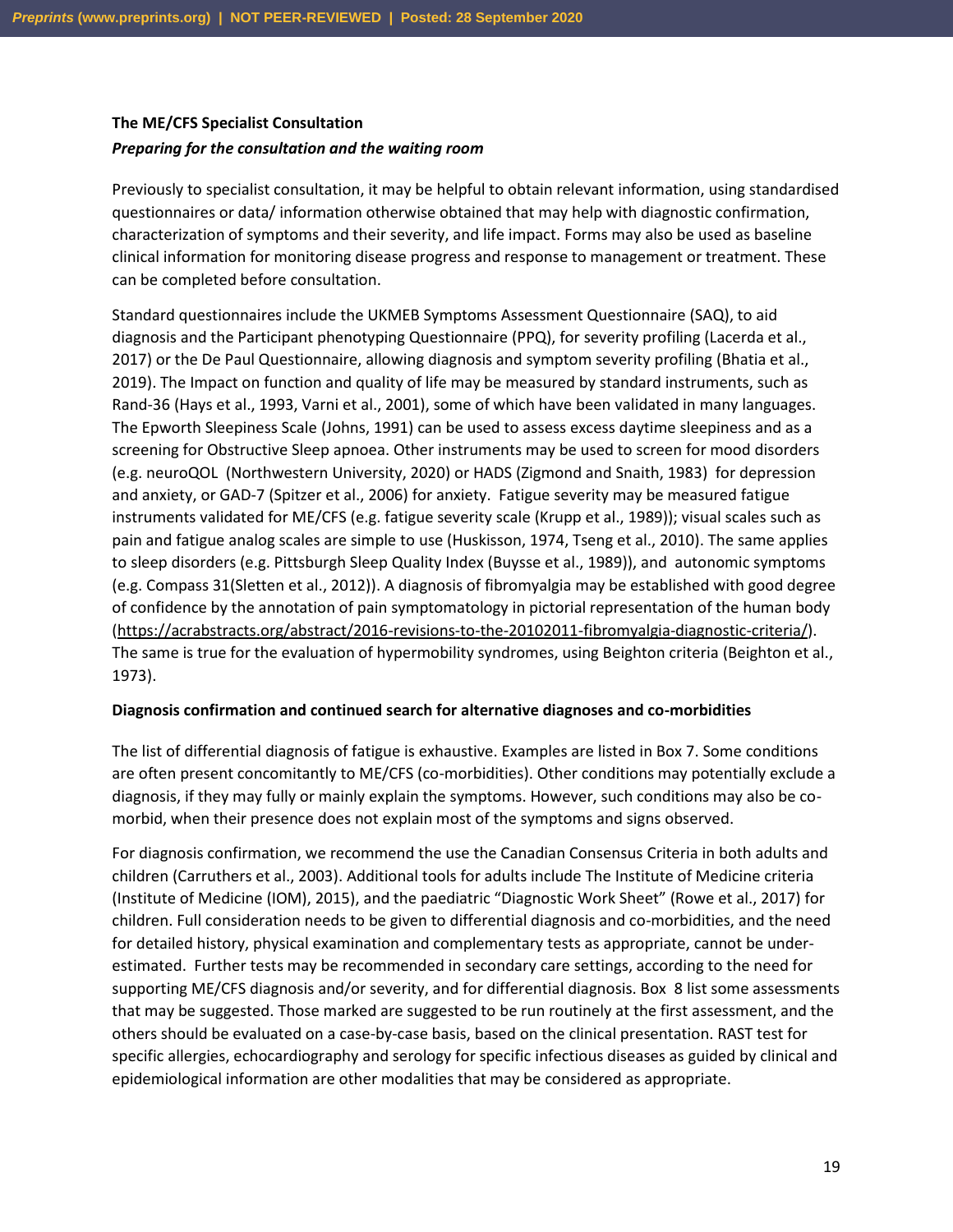Treatment for children and young people should usually be started by a paediatrician or a ME/CFS secondary care specialist centre that include a paediatrician.

Further referral may be required, when alternative diagnoses are contemplated. This may include referral to neurology or multiple sclerosis (MS) clinic, ophthalmology, ENT, immunology (autoimmunity, immune dysfunction), allergology, orthopaedics, physical therapy, infectious diseases (travel-related disease), psychiatry, gastroenterology.

#### **Management and Treatment**

In the absence of disease-specific treatment, key roles of the health professional include confirming the diagnosis, explaining to the patient the importance of avoiding overexertion and mental stress, pacing, and symptomatic medication as needed and appropriate for the patient. Regular monitoring is important, when progress should be assessed, and the possible development of new diagnoses and comorbidities considered, as the management plan is reviewed. Pacing refers to breaking physical or mental activities with periods of rest, before a significant level of tiredness or exacerbation of symptoms is achieved or is expected following exertion, e.g. PEM, which may happen the many hours following the effort. A general rule of thumb is the recommendation to keep within the activity for 2/3 of the time or intensity that is expected (based on previous experience) to cause post-exertional symptoms.

The goal of management/treatment program is to treat the most distressing symptoms (sleep disturbance, pain, orthostatic intolerance and others) and empower the patient to be in control of symptoms and the disease by encouraging them to trust their own experiences, and enhance the patients' awareness of the activities and environments in which they can cope without exacerbating symptoms, and pace themselves accordingly. The program should aim at optimizing the patient's ability to maintain function in everyday activities, being as active as possible within their boundaries, and then gently extending those boundaries" (Carruthers et al., 2003). This may be challenging, especially in the more severely affected who may be able to tolerate only very low levels of activity; those with less severe forms of disease are likely to "over-do" and may have frequent exacerbations of symptoms ("crashes") as a consequence.

Wearables can assist objective measurement of activity and sleep patterns, and in some cases heart rate variability. They may be combined with symptoms diary, which will help the interpretation of symptoms and management.

#### **Professional-Patient shared expertise, partnership, self management and support**

It is important to establish a supportive and collaborative relationship with the person with ME/CFS and, as appropriate, with their carers. Engagement with the family may be essential, especially for children and young people, and for people with severe ME/CFS. A named healthcare specialist should be involved for coordinating care for the person with ME/CFS. Information to people at all disease stages should be according the person's circumstances, including clinical, personal and social factors. Information should be available in a variety of formats as appropriate (printed materials, electronic videos and audios).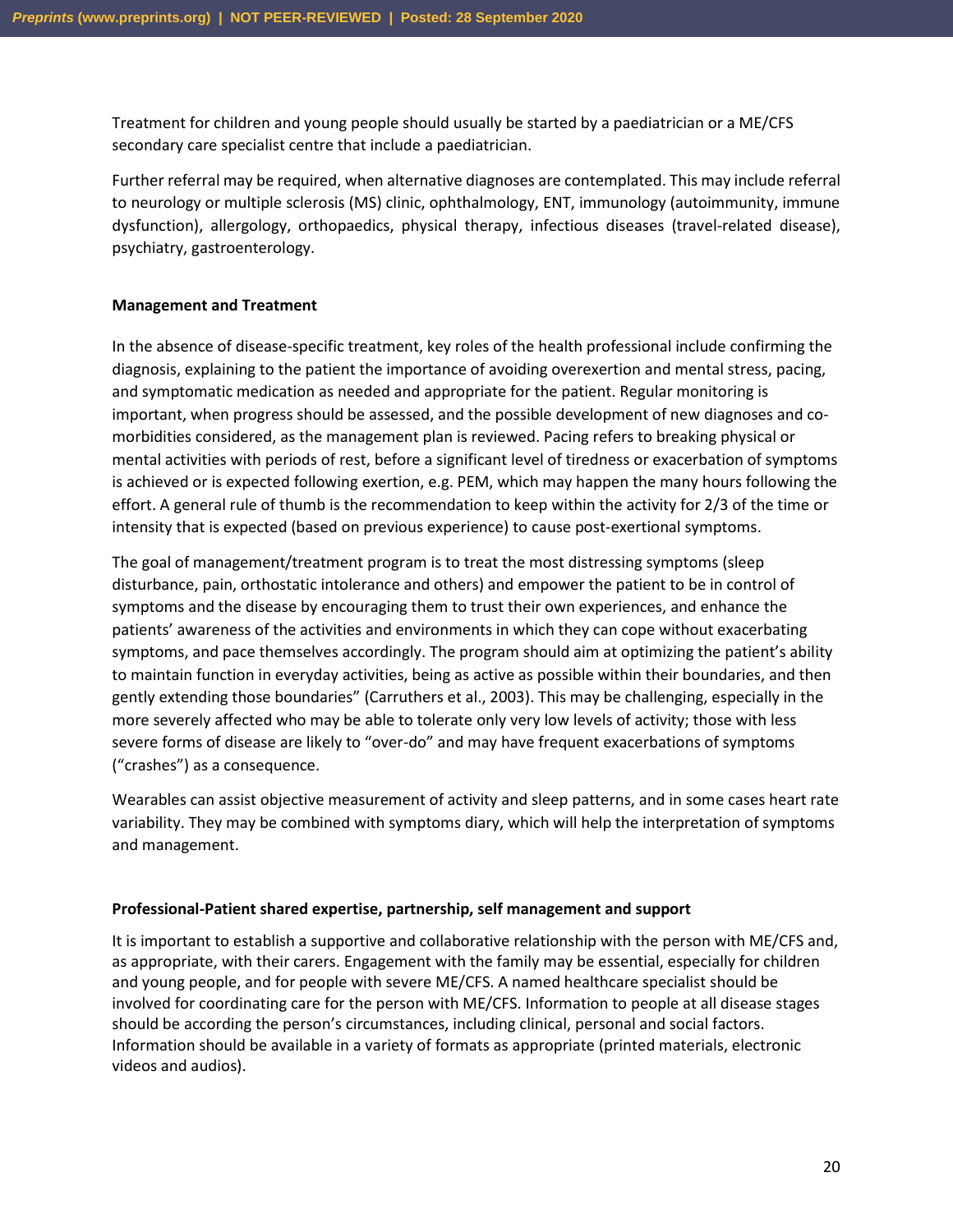The doctor-patient partnership, informed choices and risk minimisation are essential components of care. Partnership between patient and health care providers should be based on trust, and consider their interactions as encounters between two experts with different, but complementary backgrounds (the patient and the health provider), who recognise the incomplete knowledge about the disease and its management. Basic management principles should apply, but often, different treatments may be attempted (preferably one at a time, on a trial and error basis), and reassessed according to response or potential adverse effects. This is when the strength of the client-provider partnership becomes even more important, as partners engage in a journey where uncertainty is gradually replaced by increasing understanding of the disease/health process, as treatment and management strategies are regularly reviewed and adapted to suit patient characteristics and preferences. Over-investigation and overtreatment are discouraged, but a very passive approach to illness may also be counter productive.

#### **Managing patients' expectations**

It is essential that the professional is upfront in explaining the current limits of treatment and understanding of potential pathophysiology, and the approach to symptom management. This will greatly address discrepancies between patients' and doctors' expectations and set up the conditions for an open and positive patient-doctor relationship, where patients are empowered to make informed choices.

There is no known pharmacological treatment or cure for ME/CFS. However, symptoms can be managed as in usual clinical practice. Physicians may consider starting symptomatic treatment at a lower than usual doses, due to frequent medication sensitivities in this population. The dose may be carefully increased. Treatment and repeat prescription may be continued in primary care, depending on patient preference and local circumstances.

#### **Non-Pharmacological treatment for symptoms relief and available support therapies**

Recommendations considered appropriate are shown in Box 11. It is important that these are provided by practitioners with experience in ME/CFS.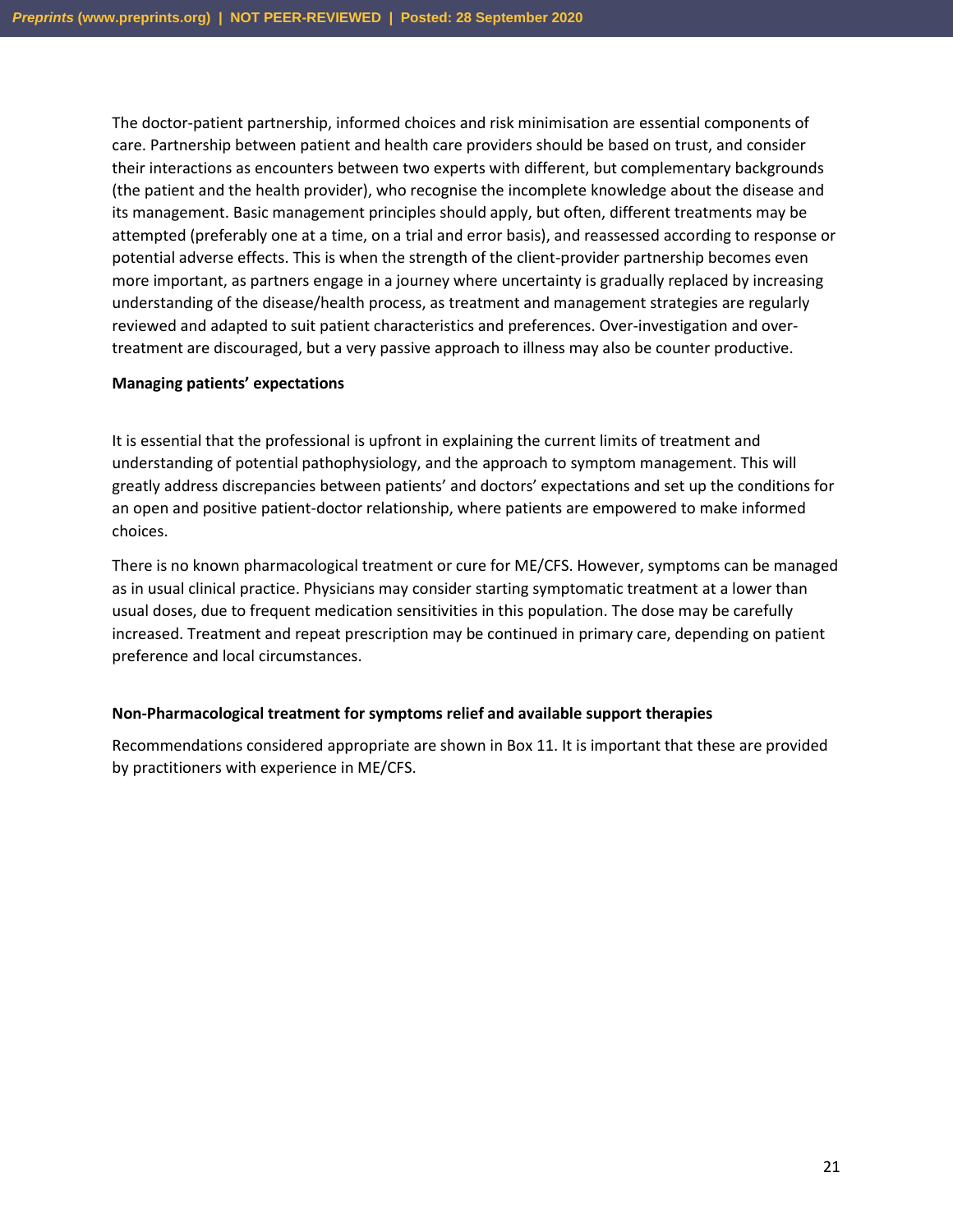#### **Box 11.** Recommendations for non-pharmacological therapeutic approach for ME/CFS symptoms relief

#### *Pain*

- Relaxation/ meditation
- Manipulation methods (e.g. physiotherapy, acupuncture and acupressure)

#### *Sleep*

- Sleep hygiene
- Relaxation strategies

#### *Autonomic dysfunction/POTS*

- Stockings
- Increase water intake (>2 litres/day) or rehydration solutions, drinking frequently
- Increase in salt intake
- Sleep with feet in higher position (a few centimetres higher, increasing very slowly each night, up to what is tolerated)

#### *Diet*

- Healthy and balanced diet
- Anti-inflammatory diet
- Reduce ingestion of simple carbohydrates
- Adequate fluid intake
- Adequate ingestion of protein
- Increase unsaturated fatty acids and omega-3 fatty acids
- May try exclusion diets with support from dietician, including for food with reported intolerances by the patient. It may be worth trying avoiding gluten, lactose, and fructose during a few weeks to test if there is any improvement in symptoms (Haß et al., 2019).

#### *Support measures*

- Pacing and activity management (to work with the energy envelope (Jason et al., 2008a)
- Supporting therapies, that could help with coping with the changes in life due to symptoms, within the "energy envelope", and counseling or psychotherapy
- Occupational therapy provided by professionals with experience in ME/CFS patients
- Social workers who could help with social welfare
- Educational needs: Welfare and educational sectors should be involved in the planning and care for affected patients, particularly children and the young

#### *A professional view on symptom management and relief*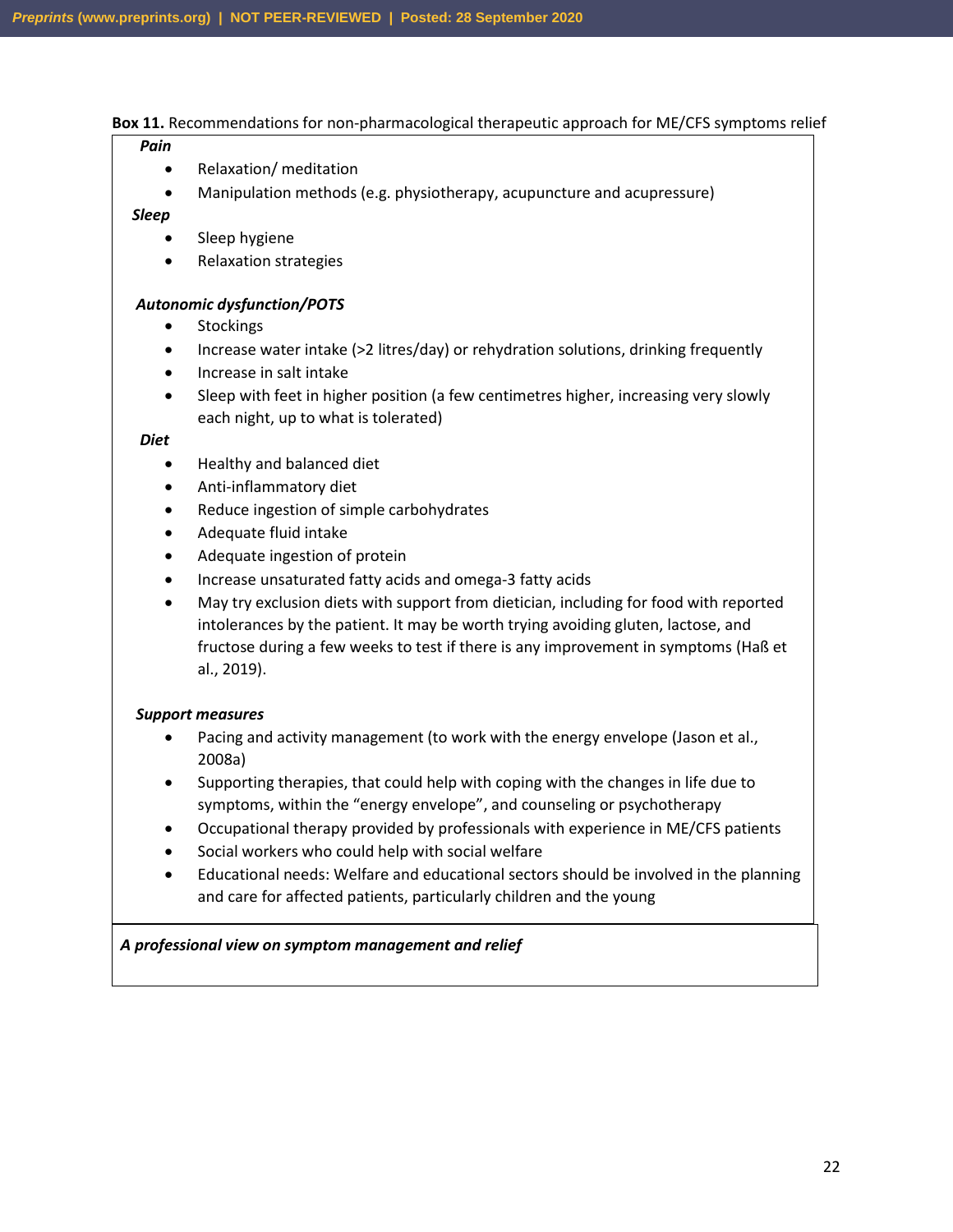*Periods of rest and "pacing" are important components of all management strategies for ME/CFS patients. Physicians should advice people with ME/CFS on the role of adequate rest, how to introduce breaks into their daily routine, and their frequency and length which may be appropriate for each patient. Excessive rest may be counterproductive, except in the initial stages of disease, in the very severe or in cases of acute exacerbation; so it is important to introduce 'low level' physical and cognitive activities, according to the severity of symptoms.* 

*Sleep management is tailored to the individual, the role and effect of disordered sleep is explained, common changes in sleep dysfunction that may exacerbate fatigue symptoms are identified; common manifestations include insomnia, hypersomnia, sleep reversal, altered sleep-wake cycle and non-refreshing sleep. The professional provides general advice or good sleep hygiene and encourages gradual changes in sleep pattern. Relaxion techniques appropriate for ME/CFS should be offered for the management of pain, sleep problems and comorbid stress or anxiety. Examples include guided visualisation, breathing techniques or mindfulness, which can be incorporated into daily routines and rest periods. Although exclusion diets are not generally recommended for managing ME/CFS, many people find them helpful for some symptoms, including bowel symptoms. The patient may attempt an exclusion diet or dietary manipulation under professional guidance and supervision, e.g. from a dietitian. For those with nausea, advice includes eating small portions and snacking on dry starchy food and sipping fluids. The use of anti-emetic drugs should be considered if the nausea is severe.* "Dr L Lorusso"

#### **Symptoms relief and management using available pharmacological drugs**

Treatment of pain and sleep dysfunction are key, as they may have an indirect impact on other symptoms. Options for the pharmacological treatment of fatigue, including mental fatigue are more restricted. A balance between benefits and side effects, and significant individual variability in treatment response call for individualised treatment. Costs are also a consideration, especially in settings where patients pay for medications out of pocket or where there are restrictions in prescribing medications.

Evidence of effect of various drugs or supplements are scarce and often based on their use for related conditions or on reported use in ME/CFS and clinicians experience. It is important to observe legislations in different countries and to ensure prescription of any drugs not specifically approved or licensed for ME/CFS are discussed with the patient and an informed choice is made. In some settings it may be appropriate to obtain formal signed consent from the patient before introduction of a drug that has not been approved for use in ME/CFS. Regulations on supplements and over the counter medications are usually much less strict, but again, use by patients should be based on informed decision. Finally, it is important to note that many patients have already been taking a range of medications and supplements before reaching the ME/CFS specialist; again, in these cases it is important to discuss continuation or otherwise with the patient, and evidence of benefit on the individual patient, costs and potential side effects or interactions with other medicines are important considerations. Some examples of pharmacological drugs that could be considered, where appropriate, are listed in Box 12. The use of medications that may address multiple symptoms may be considered.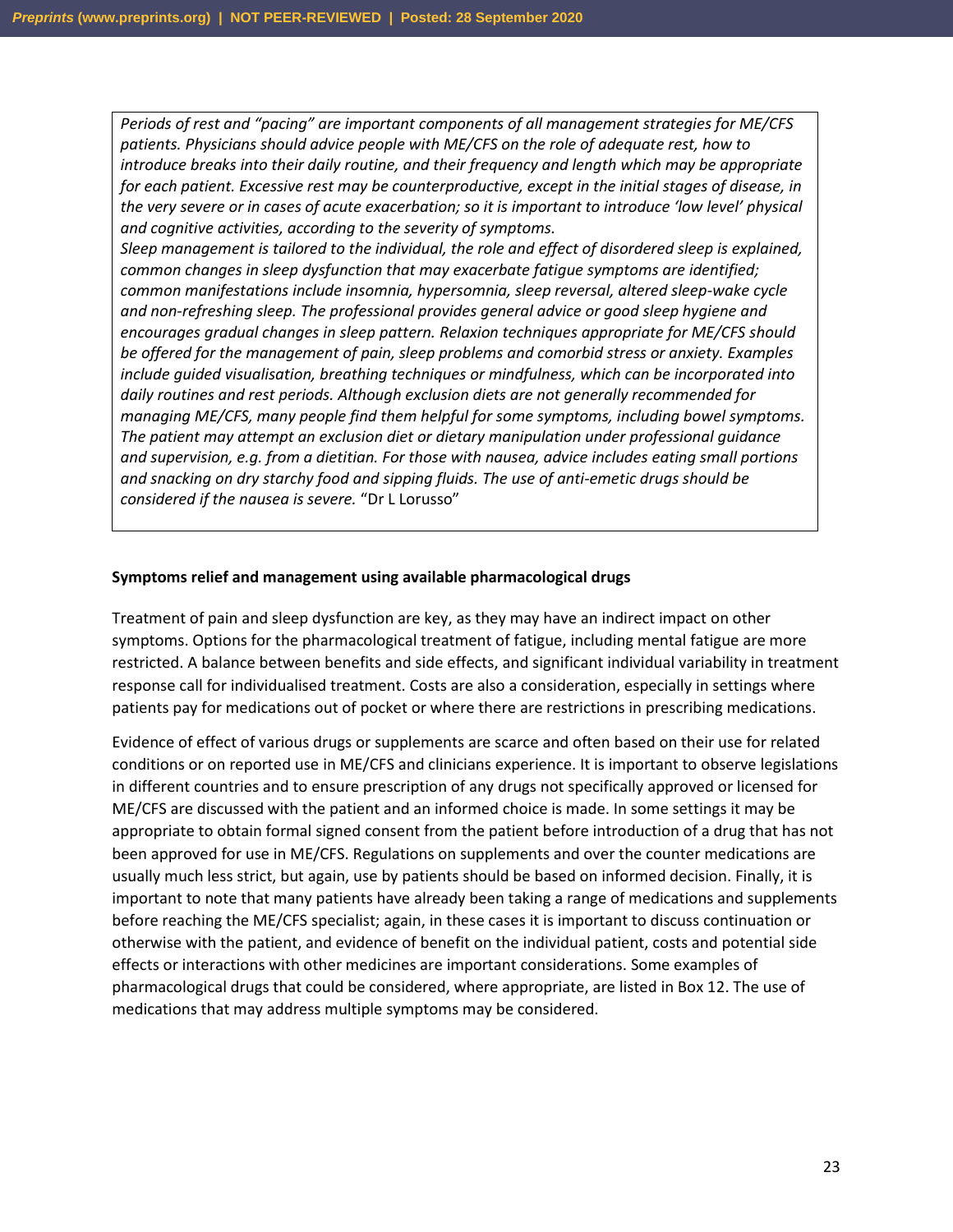#### **Box 12.** Examples of pharmacological approaches for relieving/managing ME/CFS symptoms\*

#### *Pain*

- Paracetamol
- NSAID (for short periods, e.g. up to 7 days)
- Gabapentin or pregabalin
- Tricyclics, such as amitriptyline
- Low dose naltrexone
- Duloxetine
- Venlafaxine

#### *Sleep*

- Tricyclics, e.g. amitriptyline
- Trazodone
- Melatonin
- Doxepin low dose
- Diphenhydramine
- Promethazine
- Benzodiazepines and Z-drugs (for short periods only)
- Gabapentin/pregabalin

#### *Autonomic dysfunction/POTS*

- Fludrocortisone
- SSRI
- Midodrine
- ivabradine
- Pyridostigmine

#### *Anti-allergic/ anti-inflammatory*

- Antihistamines e.g fexofenadine or famotidine
- Sodium cromoglicate

**Supplements** which may be tried for symptoms such energy production, fatigue, cognitive disfunction

- Iron supplementation (If ferritin <50 Transf. saturation<20)
- Vitamin D
- L-carnitine or acetyl-carnitine
- CoQ-10 or MitoQ
- NADH
- Vit. B12.
- α lipoic acid
- Magnesium
- Omega-3 or omega-3/omega-6 combination
- D-Ribose
- B1, B2 and B6
- Vitamin C

*\*refer to local guidelines on the use of medications that are not specifically licensed for use in ME/CFS*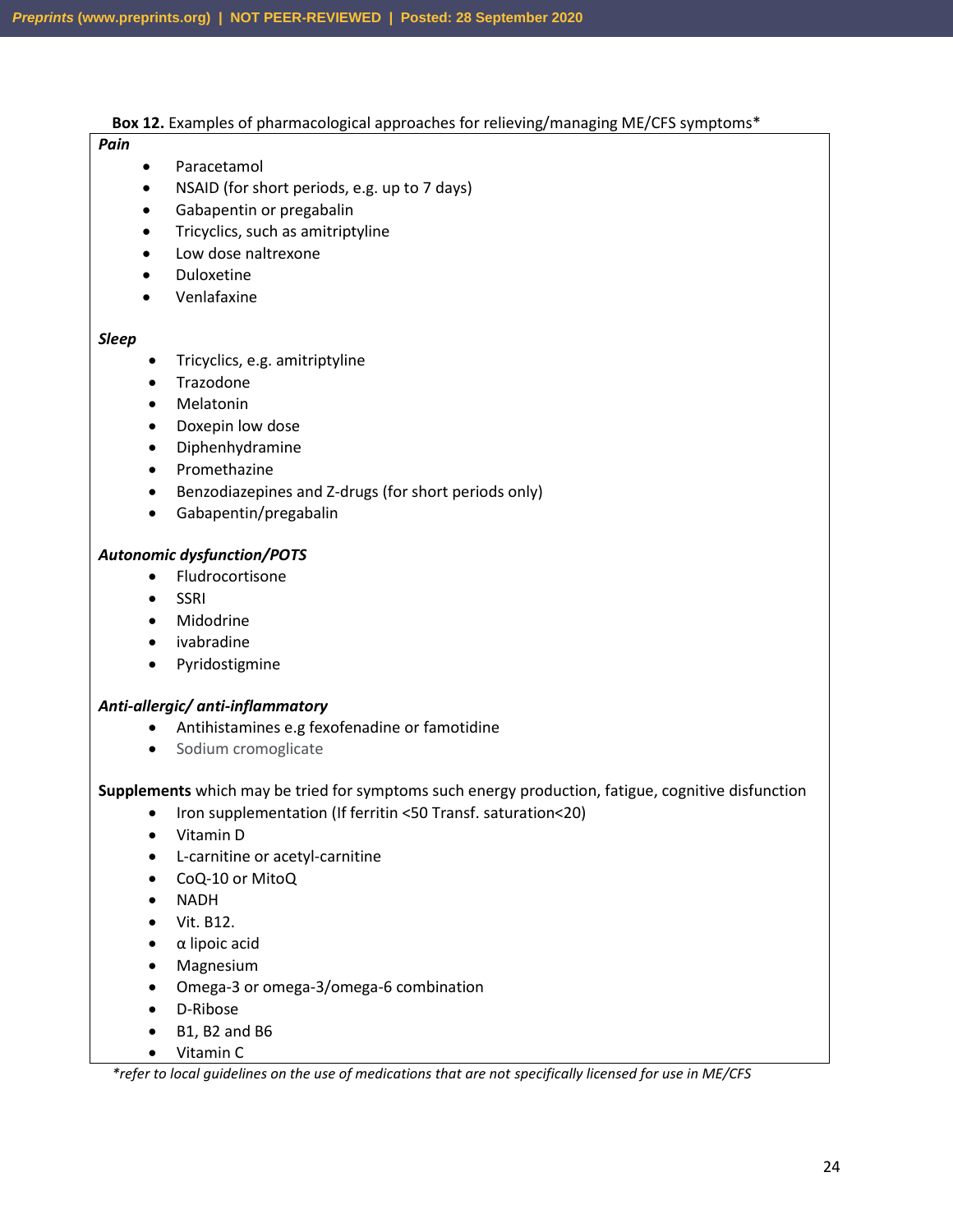#### **Following the consultation and clinical monitoring**

Regular follow-ups are opportunities for education, including on self-management, assessment of usefulness of medications and other treatments and side-effects. Follow-up should include monitoring of symptoms, using similar instruments to those used at or previously to the initial consultation. Examples of instruments that may be used in monitoring patients include: Hand grip strength measurement, serum CK, severity assessment using specific instruments or scales, such analogue scales for pain, fatigue, sleep and other symptoms and with the use of questionnaires assessing symptom severity.

#### *Needs of patients with different severities*

People who have severe ME/CFS may be unable to carry out activities of daily living and may spend a significant proportion, or all, of the day in bed. The symptoms experienced by patients with severe ME/CFS are diverse and debilitating, and these may fluctuate and change, both in type and in severity. It is therefore important that the management and care plan are flexible and reviewed regularly. People may have severe ME/CFS for years, and recovery is uncertain. Health services need to be prepared to attend to the specific needs of the severely affected, including for home visits or virtual health consultations.

### **Concluding remarks and recommendations for developing and Organising ME/CFS Services**

The following are general recommendations for fully implemented services, but we appreciate that they are not achievable in the short term in many places, especially where knowledge and training in the field are limited or other resources are scarce. We encourage countries and regions to plan for their services, training and educational needs according to the specific needs and characteristics of their population and patients, and their organizational structures and resources. A National Champion for each country or regions within countries would be highly desirable, especially in places with no or very scarce provision of services for ME/CFS.

For fully functioning services, we recommend 2 -4 ME/CFS specialist doctors /1 million population, with a supporting multi-disciplinary team, to include professionals such as nurses, nurse practitioners, occupational therapists, psychologists, dieticians, social workers etc; these would staff outpatient services for diagnosis and follow up. The specialist may be a doctor with expertise in ME/CFS; Internists, neurologists, immunologists, rheumatologists, infectious diseases specialists and general practitioners are particularly suited for this role, but it may be done by doctors of any specialty, as long as they have the right expertise or training. For children, this role is to be filled by paediatricians. At the time of writing we are not aware of any specific programme for the training of doctors to become specialists in ME/CFS, something that has often occurred informally so far. The training and provision of services in secondary care should be aligned with training of primary care physicians to manage cases in the community. We recognize the above target is ambitious, considering the current capacity and status of service provision in the Continent. They should be seen as tentative and should not replace the assessment of patients' needs and structure and capacity of Services at local and national levels.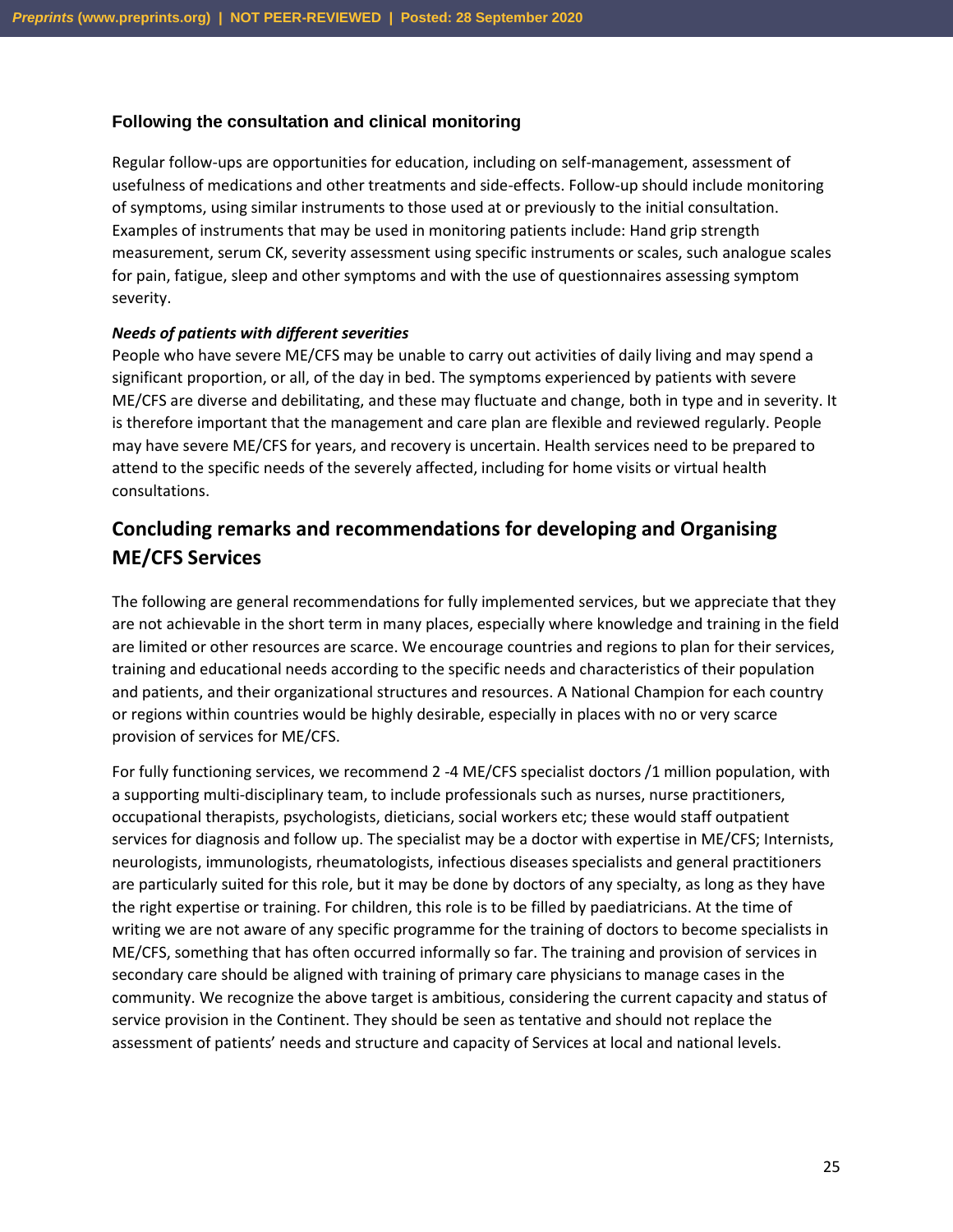The current reality of health services, suggest that, where specialist services are not well developed, we follow a minimum standard of case for those with ME/CFS, that may rely on virtual-health and apptechnology as well as strong partnership with primary care.

The minimum desirable is one ME/CFS centre providing specialist services for a 10 Million population. These services should also consider the characteristics of the population, including ethnic and cultural diversity. Furthermore, we recommend the specialist services to have the primary aim of confirming diagnosis and setting up treatment/management plan, which should be agreed and carried out by a multidisciplinary team). The follow up could use multi-media approaches, such as remote consultations or telemedicine, as appropriate according to local circumstances and medical regulations. Local care for people with significant disability may need to be provided by primary care teams or local doctors with knowledge about ME/CFS, with support from the specialist services as appropriate. The option of smaller satellite clinics, linked to the specialist service would provide full assistance for most and the "eyes" of a competent health professional, in support of remote consultations from the specialist for complex-cases.

Finally, it is important to consider that addressing the high needs of people with ME/CFS requires a multi-sectoral approach (Box 13), as well as ensuring health services are organised and delivered effectively. Much of the needs of people affected by ME/CFS arise from their reduced ability to function in society and in more extreme cases to be totally dependent on care for basic needs. Work life and education may be disrupted, with substantial economic and personal impact to individuals and their families; lack of understanding and support, and often stigma, add to the burden of physical suffering from symptoms. It is extremely important to prioritize research and education of health professionals and others in society, so as to address the scientific and societal poor understanding of the dimension of the problem faced.

#### **Box 13. Multi-sectorial approach to ME/CFS**

Specific societal sectors

Higher education:

• Development of training for under-graduates and post-graduates, including training for primary care staff and occupational physicians

Educational sector:

• Development of materials for teachers and education staff, for considering alternatives for schooling of children and adolescents with ME/CFS

Work & pensions:

• Development of adequate instruments for assessing disability and flexibility in workplaces, particularly after returning to work, to minimise the risk of relapse.

Health Sector and Public health:

- Adoption of guidelines, flexibility on the use of medications for management of symptoms
- Public health strategy for raising awareness about stigma, importance of care and education to avoid weakening of symptoms and/or relapse
- ME/CFS Services development and evaluation

Funding Agencies and pharma industry:

• Research funding and support for well-designed clinical trials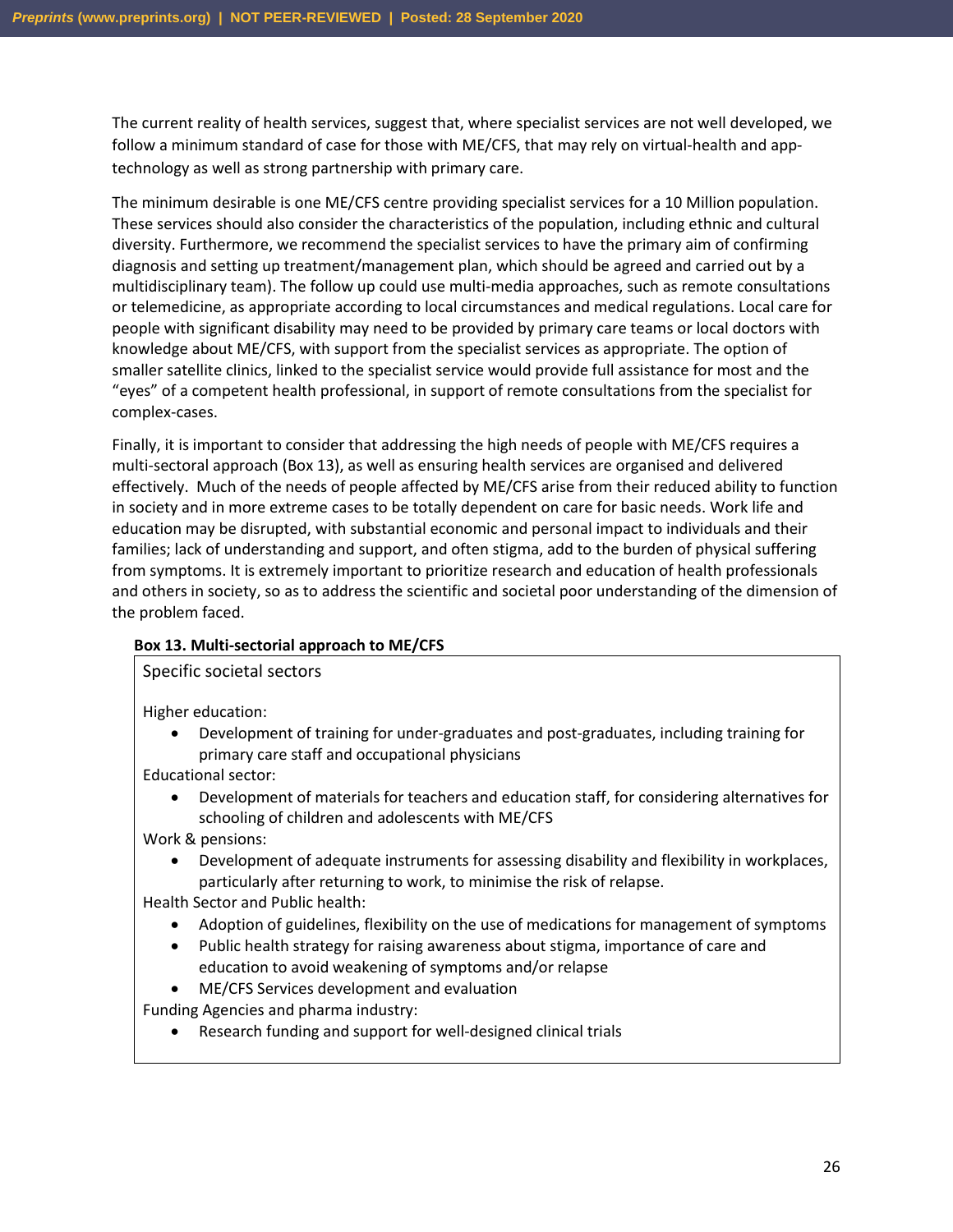#### **Author's Contributions**

LN, JA, RV and EL conceived and designed the outline of these recommendations. All authors contributed with review of evidence, discussions. All authors contributed to the final editing and have read and approved the final manuscript. The work was part of the activities of the EUROMENE.

#### **Ethics statement**

CS hasClinical study grant and speaker honoraria from Takeda and Fresenius, and is consultant for Celltrend. RV is consultant for Alfasigma SpA Bologna Italy.All other authors declare no conflict of interests. The manuscript does include patient-related data or samples.

### **References**

- BAKKEN, I.J., TVEITO, K., GUNNES N. 2014. Two age peaks in the incidence of chronic fatigue syndrome/myalgic encephalomyelitis: a population-based registry study from Norway 2008-2012*. BMC Med, 12:167*.
- BEIGHTON, P., SOLOMON, L. & SOSKOLNE, C. L. 1973. Articular mobility in an African population. *Ann Rheum Dis,* 32**,** 413-8.
- BHATIA, S., OLCZYK, N., JASON, L. A., ALEGRE, J., FUENTES-LLANOS, J. & CASTRO-MARRERO, J. 2019. A Cross-National Comparison of Myalgic Encephalomyelitis and Chronic Fatigue Syndrome at Tertiary Care Settings from the US and Spain. *American Journal of Social Sciences and Humanities,* 5**,** 104-115.
- BODA, W.L., NATELSON, B.H., SISTO, S.A., TAPP, W.N. 1995. Gait abnormalities in chronic fatigue syndrome. *J Neurol Sci.; 131(2):156-61*.
- BRAGÉE, B., MICHOS, A., DRUM, B., FAHLGREN, M., SZULKIN, R. & BERTILSON, B. C. 2020. Signs of Intracranial Hypertension, Hypermobility, and Craniocervical Obstructions in Patients With Myalgic Encephalomyelitis/Chronic Fatigue Syndrome. *Frontiers in Neurology,* 11.
- BUYSSE, D. J., REYNOLDS, C. F., 3RD, MONK, T. H., BERMAN, S. R. & KUPFER, D. J. 1989. The Pittsburgh Sleep Quality Index: a new instrument for psychiatric practice and research. *Psychiatry Res,* 28**,** 193-213.
- CARRUTHERS, B., JAIN, A. K., DE MEIRLEIR, K. L., PETERSON, D. L., KLIMAS, N. G., LERNER, A. M., BESTED, A. C., FLOR-HENRY, P., JOSHI, P., POWLES, A. P., SHERKEY, J. A. & VAN DE SANDE, M. I. 2003. Myalgic encephalomyelitis/chronic fatigue syndrome: clinical working case definition, diagnostic and treatment protocols. *Journal of chronic fatigue syndrome* 11**,** 7-115.
- CARRUTHERS, B. M., VAN DE SANDE, M. I., DE MEIRLEIR, K. L., KLIMAS, N. G., BRODERICK, G., MITCHELL, T., STAINES, D., POWLES, A. C., SPEIGHT, N., VALLINGS, R., BATEMAN, L., BAUMGARTEN-AUSTRHEIM, B., BELL, D. S., CARLO-STELLA, N., CHIA, J., DARRAGH, A., JO, D., LEWIS, D., LIGHT, A. R., MARSHALL-GRADISBIK, S., MENA, I., MIKOVITS, J. A., MIWA, K., MUROVSKA, M., PALL, M. L. & STEVENS, S. 2011. Myalgic encephalomyelitis: International Consensus Criteria. *J Intern Med,* 270**,** 327-38.
- CASTRO-MARRERO, J., FARO, M., ZARAGOZA, M. C., ALISTE, L., DE SEVILLA, T. F. & ALEGRE, J. 2019. Unemployment and work disability in individuals with chronic fatigue syndrome/myalgic encephalomyelitis: a community-based cross-sectional study from Spain. *BMC Public Health,* 19**,** 840.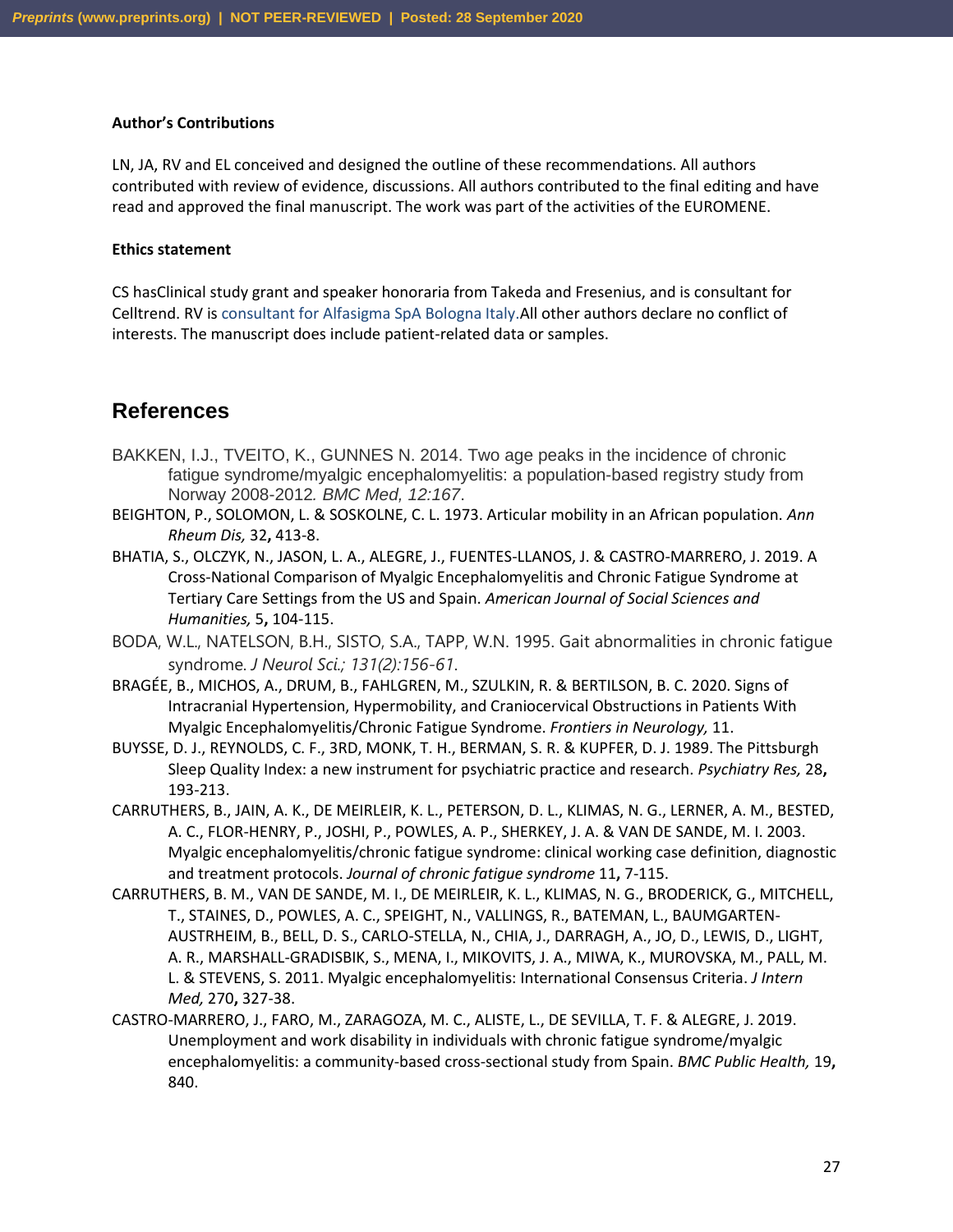ESTEVEZ-LOPEZ, F., CASTRO-MARRERO, J., WANG, X., BAKKEN, I. J., IVANOVS, A., NACUL, L., SEPULVEDA, N., STRAND, E. B., PHEBY, D., ALEGRE, J., SCHEIBENBOGEN, C., SHIKOVA, E., LORUSSO, L., CAPELLI, E., SEKULIC, S., LACERDA, E., MUROVSKA, M. & EUROPEAN NETWORK ON, M. C. 2018. Prevalence and incidence of myalgic encephalomyelitis/chronic fatigue syndrome in Europe-the Euro-epiME study from the European network EUROMENE: a protocol for a systematic review. *BMJ Open,* 8**,** e020817.

- FARO, M., SÁEZ-FRANCÀS, N., CASTRO-MARRERO, J., ALISTE, L., COLLADO, A. & ALEGRE, J. 2014. Impacto de la fibromialgia en el síndrome de fatiga crónica. *Medicina Clínica,* 142**,** 519-525.
- FERRARI, R. & RUSSELL, A. S. 2013. A Questionnaire Using the Modified 2010 American College of Rheumatology Criteria for Fibromyalgia: Specificity and Sensitivity in Clinical Practice. *The Journal of Rheumatology,* 40**,** 1590.
- FRIEDBERG, F., BATEMEN, L., BESTED, A. C., DAVENPORT, T., FRIEDMAN, K. J., GURWITT, A., JASON, L. A., LAPP, C. W., STEVENS, S. R., UNDERHILL, R. A. & VALLINGS, R. 2012. ME/CFS: A Primer for Clinical Practitioners. *In:* IACFS/ME (ed.). International Association for Chronic Fatigue Syndrome/Myalgic Encephalomyelitis
- FUKUDA, K., STRAUS, S. E., HICKIE, I., SHARPE, M. C., DOBBINS, J. G. & KOMAROFF, A. 1994. The chronic fatigue syndrome: a comprehensive approach to its definition and study. International Chronic Fatigue Syndrome Study Group. *Ann Intern Med,* 121**,** 953-9.
- GUENTHER, S., LOEBEL, M., MOOSLECHNER, A. A., KNOPS, M., HANITSCH, L. G., GRABOWSKI, P., WITTKE, K., MEISEL, C., UNTERWALDER, N., VOLK, H. D. & SCHEIBENBOGEN, C. 2015. Frequent IgG subclass and mannose binding lectin deficiency in patients with chronic fatigue syndrome. *Hum Immunol,* 76**,** 729-35.
- HAß, U., HERPICH, C. & NORMAN, K. 2019. Anti-Inflammatory Diets and Fatigue. *Nutrients* 11.
- HAYS, R. D., SHERBOURNE, C. D. & MAZEL, R. M. 1993. The RAND 36-Item Health Survey 1.0. *Health Econ,* 2**,** 217-27.
- HICKIE, I., DAVENPORT, T., VERNON, S. D., NISENBAUM, R., REEVES, W. C., HADZI-PAVLOVIC, D. & LLOYD, A. 2009. Are chronic fatigue and chronic fatigue syndrome valid clinical entities across countries and health-care settings? *Aust N Z J Psychiatry,* 43**,** 25-35.
- HIVES, L., BRADLEY, A., RICHARDS, J., SUTTON, C., SELFE, J., BASU, B., MAGUIRE, K., SUMNER, G., GABER, T., MUKHERJEE, A. & PERRIN, R. N. 2017. Can physical assessment techniques aid diagnosis in people with chronic fatigue syndrome/myalgic encephalomyelitis? A diagnostic accuracy study. *BMJ Open,* 7**,** e017521.
- HUNTER, R. M., JAMES, M. & PAXMAN, J. 2017. Counting the cost Chronic Fatigue Syndrome/Myalgic Encephalomyelitis. *2020health.* London UK: The Optimum Health Clinic Foundation
- HUSKISSON, E. C. 1974. Measurement of pain. *Lancet,* 2**,** 1127-31.
- INSTITUTE OF MEDICINE (IOM) 2015. Beyond Myalgic Encephalomyelitis/Chronic Fatigue Syndrome: Redefining an Illness. Washington, DC: The National Academies Press.
- JASON, L., MULDOWNEY, K. & TORRES-HARDING, S. 2008a. The Energy Envelope Theory and myalgic encephalomyelitis/chronic fatigue syndrome. *Aaohn J,* 56**,** 189-95.
- JASON, L. A., BENTON, M. C., VALENTINE, L., JOHNSON, A. & TORRES-HARDING, S. 2008b. The economic impact of ME/CFS: individual and societal costs. *Dyn Med,* 7**,** 6.
- JASON, L. A., JORDAN, K., MIIKE, T., BELL, D. S., LAPP, C., TORRES-HARDING, S., ROWE, K., GURWITT, A., DE MEIRLEIR, K. & VAN HOOF, E. L. S. 2006. A Pediatric Case Definition for Myalgic Encephalomyelitis and Chronic Fatigue Syndrome. *Journal of Chronic Fatigue Syndrome,* 13**,** 1- 44.
- JOHNS, M. W. 1991. A new method for measuring daytime sleepiness: the Epworth sleepiness scale. *Sleep,* 14**,** 540-5.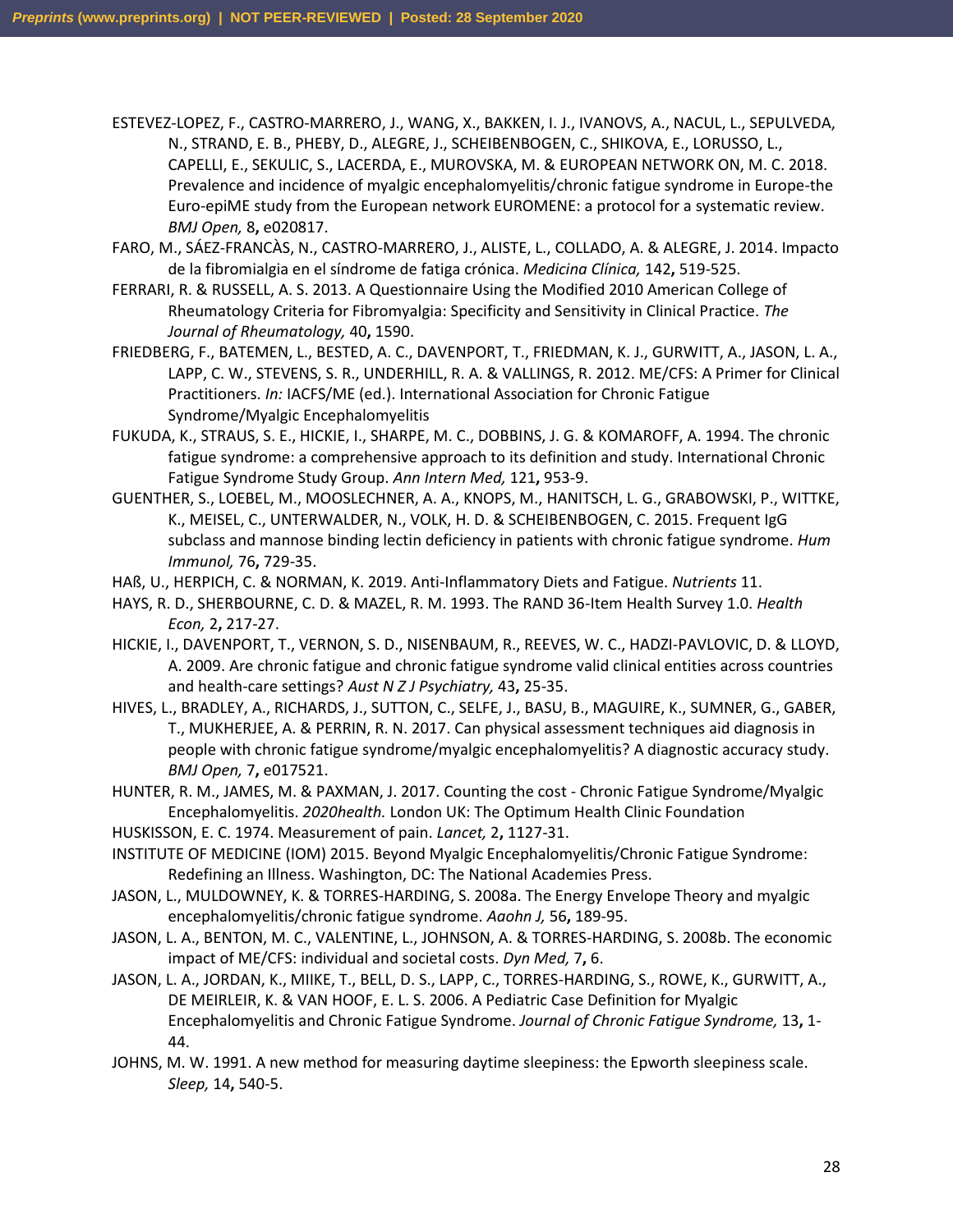KENNEDY, G., UNDERWOOD, C. & BELCH, J. J. 2010. Physical and functional impact of chronic fatigue syndrome/myalgic encephalomyelitis in childhood. *Pediatrics,* 125**,** e1324-30.

- KINGDON, C. C., BOWMAN, E. W., CURRAN, H., NACUL, L. & LACERDA, E. M. 2018. Functional Status and Well-Being in People with Myalgic Encephalomyelitis/Chronic Fatigue Syndrome Compared with People with Multiple Sclerosis and Healthy Controls. *PharmacoEconomics - Open,* 2**,** 381-392.
- KRUPP, L. B., LAROCCA, N. G., MUIR-NASH, J. & STEINBERG, A. D. 1989. The fatigue severity scale. Application to patients with multiple sclerosis and systemic lupus erythematosus. *Arch Neurol,* 46**,** 1121-3.
- LACERDA, E. M., BOWMAN, E. W., CLIFF, J. M., KINGDON, C. C., KING, E. C., LEE, J. S., CLARK, T. G., DOCKRELL, H. M., RILEY, E. M., CURRAN, H. & NACUL, L. 2017. The UK ME/CFS Biobank for biomedical research on Myalgic Encephalomyelitis/Chronic Fatigue Syndrome (ME/CFS) and Multiple Sclerosis. *Open J Bioresour,* 4.
- LACERDA, E. M., MCDERMOTT, C., KINGDON, C. C., BUTTERWORTH, J., CLIFF, J. M. & NACUL, L. 2019. Hope, disappointment and perseverance: Reflections of people with Myalgic encephalomyelitis/Chronic Fatigue Syndrome (ME/CFS) and Multiple Sclerosis participating in biomedical research. A qualitative focus group study. *Health Expect,* 22**,** 373-384.
- LAPP, C. W. 2019. Initiating Care of a Patient With Myalgic Encephalomyelitis/Chronic Fatigue Syndrome (ME/CFS). *Frontiers in pediatrics,* 6**,** 415-415.
- LLOYD, A. R. & PENDER, H. 1992. The economic impact of chronic fatigue syndrome. *Med J Aust,* 157**,** 599-601.
- NACUL, L., O'Boyle, S, PALLA, L, NACUL, F.E., MUDIE, K. KINGDON, C.C., CLIFF, J. M., CLARK, T.G., DOCKRELL, H.M., LACERDA, E.M. 2020. How Myalgic Encephalomyelitis/Chronic Fatigue Syndrome (ME/CFS) Progresses: The Natural History of ME/CFS . Frontiers in Neurology 11.
- NACUL, L., DE BARROS, B., KINGDON, C. C., CLIFF, J. M., CLARK, T. G., MUDIE, K., DOCKRELL, H. M. & LACERDA, E. M. 2019. Evidence of Clinical Pathology Abnormalities in People with Myalgic Encephalomyelitis/Chronic Fatigue Syndrome (ME/CFS) from an Analytic Cross-Sectional Study. *Diagnostics (Basel),* 9.
- NACUL, L. C., LACERDA, E. M., CAMPION, P., PHEBY, D., DRACHLER MDE, L., LEITE, J. C., POLAND, F., HOWE, A., FAYYAZ, S. & MOLOKHIA, M. 2011a. The functional status and well being of people with myalgic encephalomyelitis/chronic fatigue syndrome and their carers. *BMC Public Health,* 11**,** 402.
- NACUL, L. C., LACERDA, E. M., PHEBY, D., CAMPION, P., MOLOKHIA, M., FAYYAZ, S., LEITE, J. C., POLAND, F., HOWE, A. & DRACHLER, M. L. 2011b. Prevalence of myalgic encephalomyelitis/chronic fatigue syndrome (ME/CFS) in three regions of England: a repeated cross-sectional study in primary care. *BMC Med,* 9**,** 91.
- NACUL, L. C., MUDIE, K., KINGDON, C. C., CLARK, T. G. & LACERDA, E. M. 2018. Hand Grip Strength as a Clinical Biomarker for ME/CFS and Disease Severity. *Front Neurol,* 9**,** 992.
- NATIONAL INSTITUTE OF NEUROLOGICAL DISORDERS AND STROKE (NINDS). 2018. *Myalgic Encephalomyelitis/Chronic Fatigue Syndrome* [Online]. Available: [https://www.commondataelements.ninds.nih.gov/Myalgic%20Encephalomyelitis/Chronic%20Fa](https://www.commondataelements.ninds.nih.gov/Myalgic%20Encephalomyelitis/Chronic%20Fatigue%20Syndrome#pane-166) [tigue%20Syndrome#pane-166](https://www.commondataelements.ninds.nih.gov/Myalgic%20Encephalomyelitis/Chronic%20Fatigue%20Syndrome#pane-166) 2019].
- NORTHWESTERN UNIVERSITY. 2020. *HealthMeasures* [Online]. Available: [https://www.healthmeasures.net/explore-measurement-systems/neuro-qol.](https://www.healthmeasures.net/explore-measurement-systems/neuro-qol)
- ROWE, K. S. 2019. Long Term Follow up of Young People With Chronic Fatigue Syndrome Attending a Pediatric Outpatient Service. *Front Pediatr,* 7**,** 21.
- ROWE, P. C., UNDERHILL, R. A., FRIEDMAN, K. J., GURWITT, A., MEDOW, M. S., SCHWARTZ, M. S., SPEIGHT, N., STEWART, J. M., VALLINGS, R. & ROWE, K. S. 2017. Myalgic